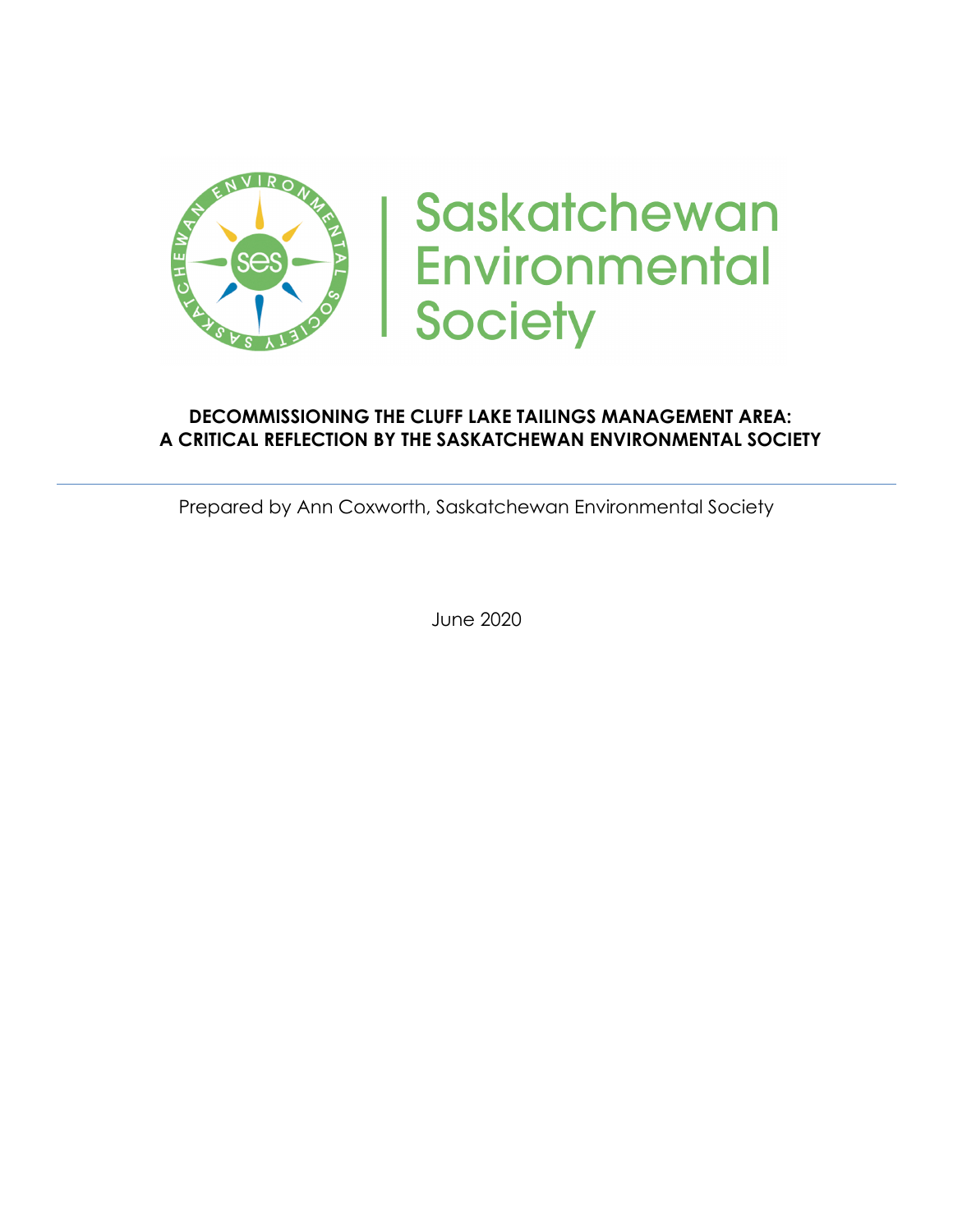# **TABLE OF CONTENTS**

| 3. NATURE OF THE AGREEMENT BETWEEN SES AND ORANO ________________________________6                                                                                                                                             |       |
|--------------------------------------------------------------------------------------------------------------------------------------------------------------------------------------------------------------------------------|-------|
|                                                                                                                                                                                                                                |       |
| 5. BRIEF HISTORY OF THE TAILINGS MANAGEMENT AREA (TMA) __________________________________8                                                                                                                                     |       |
|                                                                                                                                                                                                                                |       |
|                                                                                                                                                                                                                                |       |
|                                                                                                                                                                                                                                |       |
|                                                                                                                                                                                                                                |       |
|                                                                                                                                                                                                                                |       |
|                                                                                                                                                                                                                                |       |
|                                                                                                                                                                                                                                |       |
| 8. PLANS FOR POST-DECOMMISSIONING AND TRANSFER OF RESPONSIBILITY ________________17                                                                                                                                            |       |
| 9. CONCERNS THAT HAVE BEEN RAISED BY INTERVENERS ________________________________18                                                                                                                                            |       |
| 9a. What's in the Tailings and How Dangerous Are They?<br>18                                                                                                                                                                   |       |
| 9b. How are Potential Effects on Wildlife and Ecosystems Taken into Account? _______________________19                                                                                                                         |       |
|                                                                                                                                                                                                                                |       |
|                                                                                                                                                                                                                                |       |
| 9cii. Criteria for achievement of objectives expansion and the control of the control of the control of the control of the control of the control of the control of the control of the control of the control of the control o |       |
| 9ciii. How are "safe levels" of chemical contaminants and radiation determined? ____________________24                                                                                                                         |       |
| 9d. Is the Ponding of Water on the TMA Surface Hazardous? ______________________                                                                                                                                               | 25    |
| 9e. Will Contaminants Be Drawn Up from the Tailings into Plants Growing on the TMA, Potentially Creating                                                                                                                       |       |
|                                                                                                                                                                                                                                | 27    |
| 9f. Is the Cover on the TMA Resilient to Damage? Will Burrowing Animals Get into It? ______________                                                                                                                            | 28    |
|                                                                                                                                                                                                                                | 30    |
| 9h. How Fast and by what Routes Are Contaminants in the TMA Moving into Groundwater and Moving                                                                                                                                 |       |
| Downstream? Will They Eventually Reach Surface Water?____________________________                                                                                                                                              | $-30$ |
|                                                                                                                                                                                                                                | 32    |
| 9j. Are Long-Term Projections of Behaviour of the Tailings, Movement of Groundwater etc. that Are Largely                                                                                                                      |       |
| Based on Modelling Reliable? Do We Know Enough about the Hydrogeology of the Site? ______________33                                                                                                                            |       |
| 9k. How is Risk Calculated? What Degree of Risk/Uncertainty is Acceptable – By Whom?                                                                                                                                           | 34    |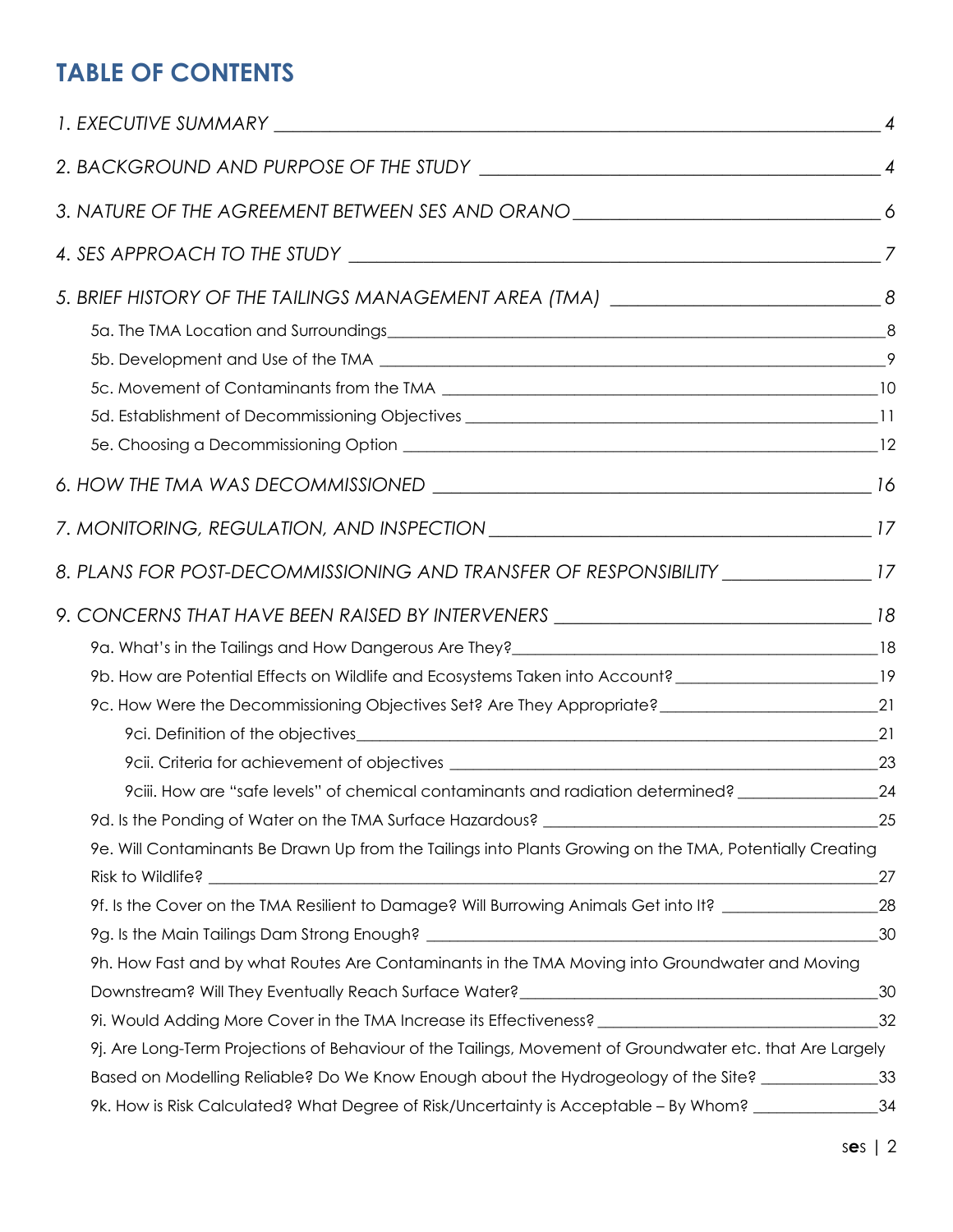| 9m. Will Contaminants Currently Held in Sediment in Island Lake Eventually Release into Water? _________36  |    |
|-------------------------------------------------------------------------------------------------------------|----|
|                                                                                                             |    |
|                                                                                                             |    |
| 9p. Will Future Environmental Changes, e.g. Rainfall, Fires etc. Cause Problems? _______________________39  |    |
| 9q. Does the Institutional Control Program Have the Capacity to Take on Responsibility for Long-Term        |    |
| Monitoring and Maintenance? How Will Regulators Ensure that Land Use Restrictions Are Complied with         |    |
|                                                                                                             |    |
| 9r. How is the Cost of Long-Term Care and Maintenance Estimated? ___________________________________43      |    |
| 9s. Is it Appropriate to Assume that Present Land Use and Low Population Density Will Continue ad           |    |
|                                                                                                             |    |
| 9t. How Much Responsibility Do We Have for Conditions in the Distant Future? - A Question of Values____45   |    |
| 9u. How Can Non-Scientific Concepts Be Incorporated into the Decision-Making? ____________________45        |    |
| 9v. Can We Trust Orano and its Consultants Not to Bias Data and Its Interpretation? Is the Science Good? 47 |    |
| 10. HAVE THE DECOMMISSIONING OBJECTIVES BEEN ACHIEVED? _________________________                            | 48 |
|                                                                                                             |    |
|                                                                                                             |    |
|                                                                                                             |    |
|                                                                                                             |    |
|                                                                                                             |    |
|                                                                                                             |    |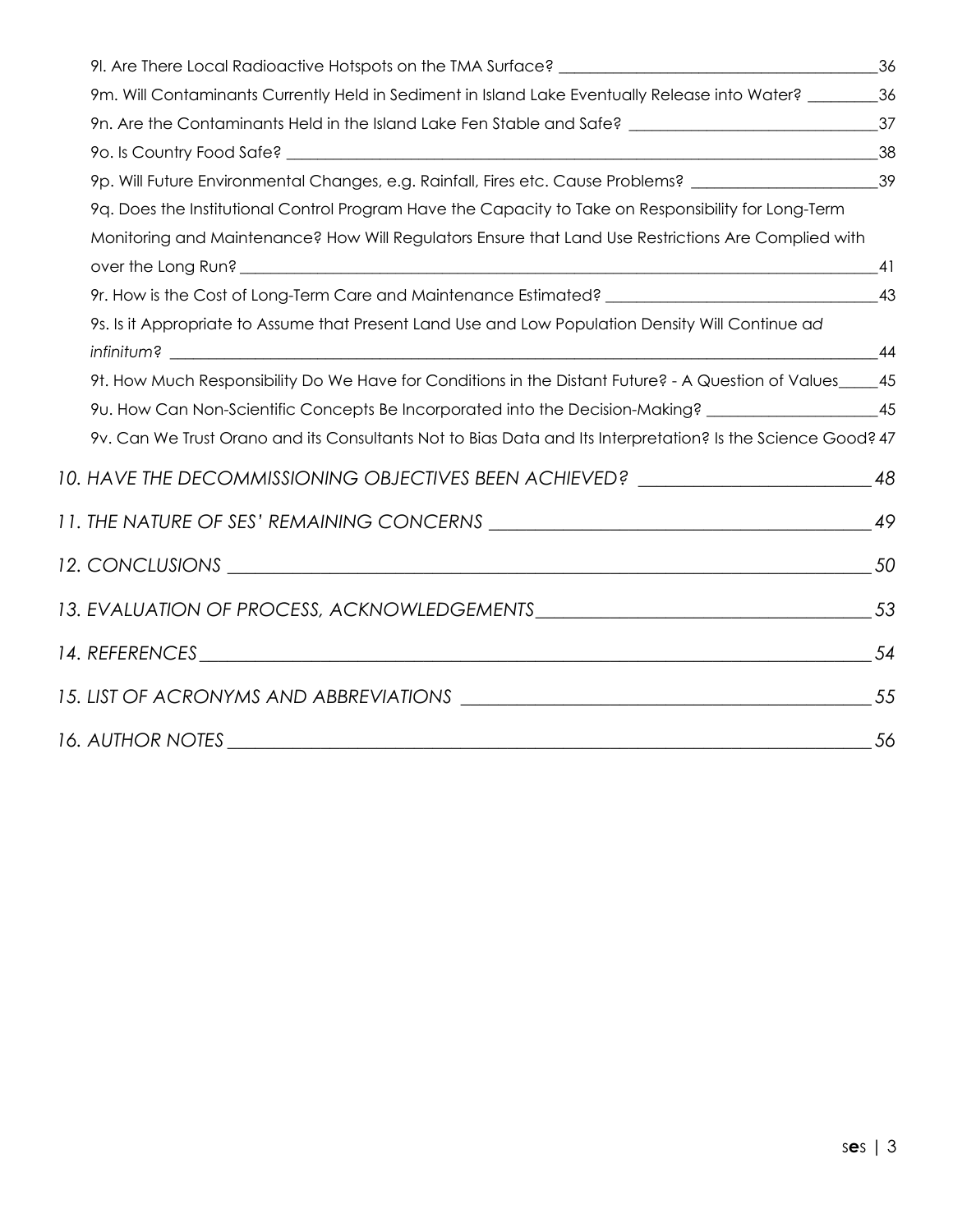# **1. EXECUTIVE SUMMARY**

This report provides the results of a review by the Saskatchewan Environmental Society (SES) of the decommissioning of the Tailings Management Area (TMA) at the Cluff Lake uranium mine/mill site in northern Saskatchewan. The study was undertaken with the support of Orano Canada Inc., with the aim of identifying any differences of opinion between SES and Orano about the adequacy of the decommissioning, and, where differences were found, to define the basis of the disagreement. As the first attempt at collaboration between SES and a uranium mining company, this was an experiment that tentatively tests the feasibility of such collaboration between organisations with very different goals.

SES has reviewed much of the documentation produced by Orano to support the company's claim that the site is ready to be released to the Government of Saskatchewan's Institutional Control Program and has commented on Orano's responses to a number of issues and concerns about the condition of the TMA that have been raised by the public. SES recognises the commendable work that Orano has done in assessing risk and responding to concerns.

The causes of concern or disagreement that have been identified fall into six general categories: Ambiguity resulting from use of vague language; Assumptions used in drawing conclusions; Lack of consensus on values; Actual limitations of knowledge; Lack of faith that future regulatory regimes will be able to act reliably over the long-term future; and Trust.

# **2. BACKGROUND AND PURPOSE OF THE STUDY**

In 2020 the Saskatchewan Environmental Society celebrates 50 years of working towards a sustainable future. Energy, water and nuclear issues have been prominent in much of this work, which has involved education, practical demonstration projects and participation in public decision-making processes.

The Saskatchewan Environmental Society has a long history of participation in environmental assessment reviews and licensing processes related to Saskatchewan's uranium industry. The Society has intervened in many Canadian Nuclear Safety Commission (CNSC) hearings, including the Cluff Lake Licence Renewal hearings in 2019, and has presented comments on Regulatory Overview Reports and the Cluff Lake Annual Report 2015. During these processes the Society has had significant interaction with Orano staff, who have been generous with their time and assistance in tracking down information. SES has also had frequent contact with concerned citizens who have sought the Society's support in calling for action on perceived environmental problems at the Cluff Lake site. There are particular concerns about the Tailings Management Area (TMA).

Orano hosted representatives of SES on a site tour in the fall of 2017. Following that tour, a discussion started between SES and Orano representatives about the possibility of a joint project to examine and attempt to clarify the diverse understandings of the long-term risks associated with the TMA.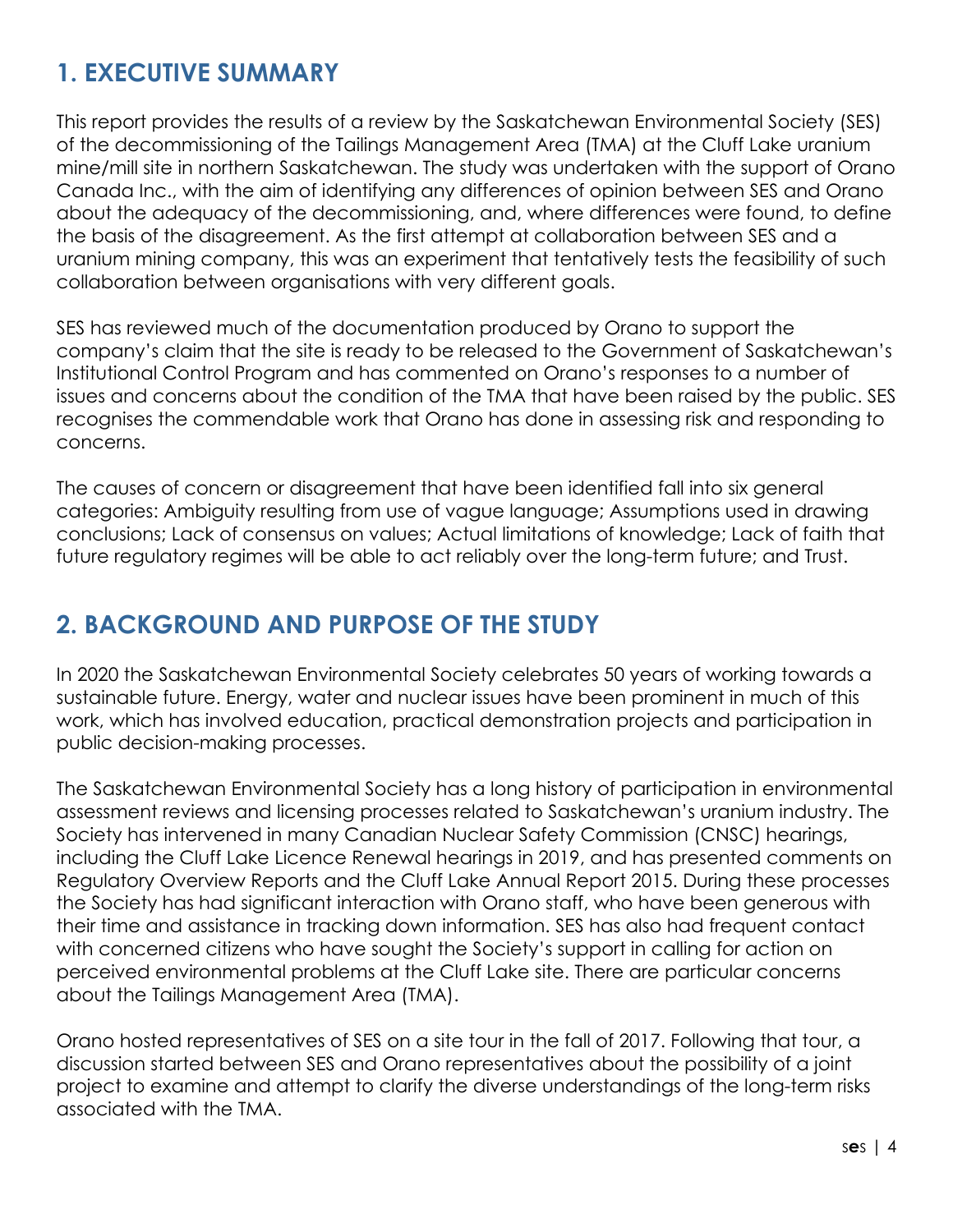After lengthy discussion, a Memorandum of Understanding was signed in January 2019 between the Saskatchewan Environmental Society and Orano Canada Inc. The Preamble and Objectives of this agreement form the background and basis of the present work. From the beginning of the Cluff Lake Uranium mine/mill operation, concerns have been raised about the effectiveness and reliability of the management of the radioactive and chemically toxic tailings from the mill process. From the time of the original 1977/78 Cluff Lake Board of Inquiry to the 2019 CNSC Licence Renewal hearing, interveners in regulatory processes have voiced their concerns about the potential long-term human and ecosystem impacts of the tailings and their questions about the wisdom of decisions made about tailings management at the Cluff Lake site.

Despite a mountain of technical studies carried out by, or on behalf of, the proponent, Orano Canada Inc. (previously known as Areva, Cogema and Amok) that claim to demonstrate the safety of the tailings site – a claim that has consistently been accepted by the regulators – there remains a significant level of anxiety among some watchers who have followed the process over the years.

The bases of this anxiety have been mixed, and not always clear. For some it is a lack of confidence that the proponent's studies and reports are unbiased or properly conducted. For others there are questions about the independence of the regulators from the interests of the uranium industry. Some may accept the technical findings but disagree with the judgements about what level of long-term risk is acceptable. And for many, the sheer complexity of the technical issues and the processes used to evaluate risk means that, by and large, the public is asked to simply trust the proponent and its technical experts. Orano's somewhat heroic efforts to gain such trust have not been universally successful, and a degree of scepticism remains.

As a long-time observer of, and participant in the regulatory processes concerning the Cluff Lake site, the Saskatchewan Environmental Society has maintained respectful relationships with concerned interveners, with Orano staff and with federal and provincial regulators. SES is interested in clarifying the nature and basis of concerns about the tailings site, discovering how these concerns have been, or are being addressed, examining available data and reports, and possibly providing suggestions for building a reporting and regulatory system that deserves a better chance of creating public confidence.

Discussions between SES and Orano throughout 2018 led to the signing of a memorandum of understanding in January 2019. SES is to review technical documents and other relevant information in assessing the predicted long-term performance of the Cluff Tailings Management Area. The aim is to identify areas of agreement between SES and Orano, as well as areas where agreement has not occurred. In the latter case, the nature or category of disagreement will be explored. Although the focus is on technical documents, it is clear that the issues are often broader and more fundamental than simply technological. It is our hope that this collaborative endeavour might contribute to a more transparent and honest discussion of differences in understandings, in values and in priorities.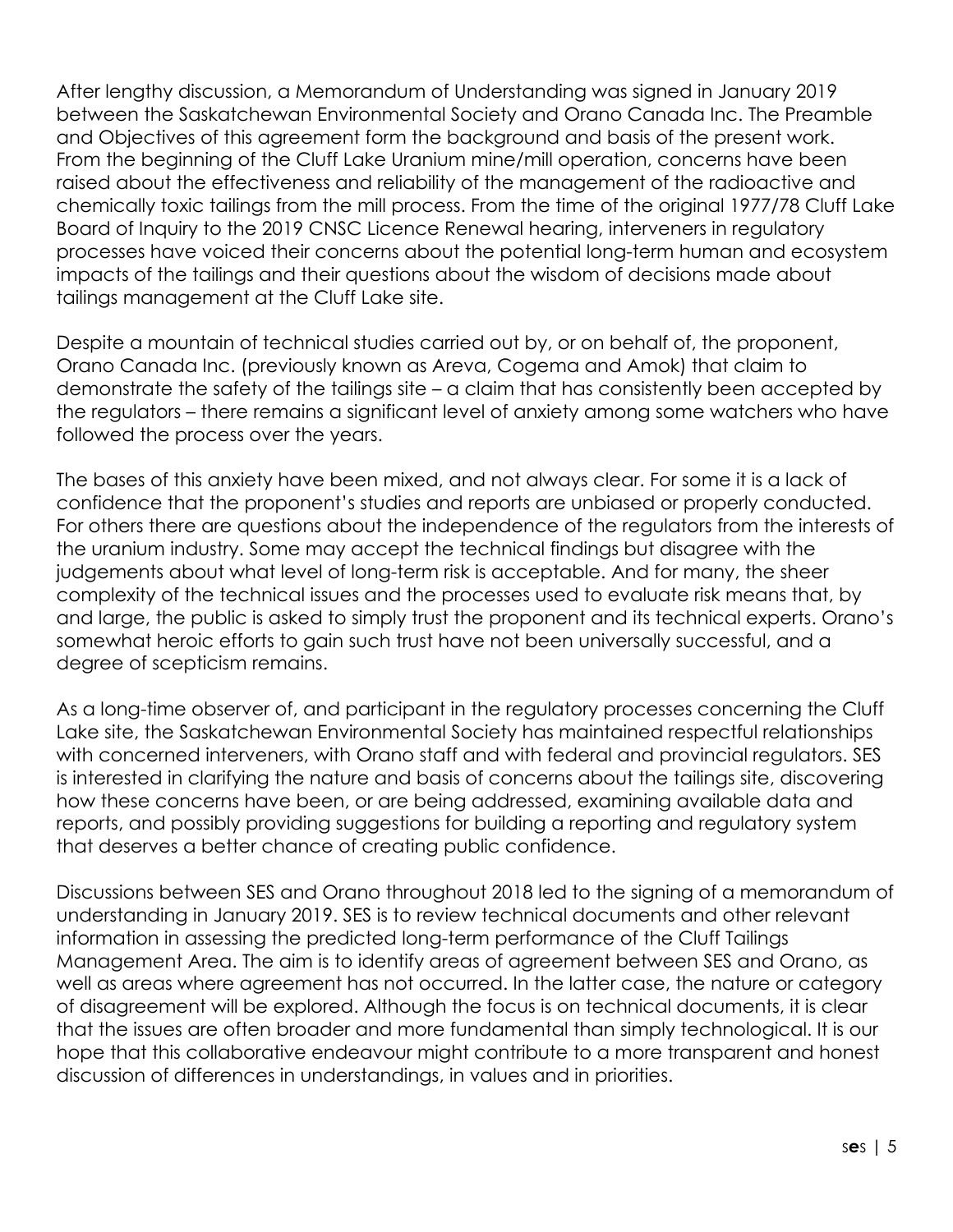## **3. NATURE OF THE AGREEMENT BETWEEN SES AND ORANO**

The SES/Orano Memorandum of Understanding defines the responsibilities of the parties to the agreement.

#### *Preamble to the MOU:*

- *A. Whereas the Saskatchewan Environmental Society ("SES") and Orano Canada Inc. ("Orano") are interested in information sharing with a mutual goal of advancing the meaningful engagement of civil society in regulatory reviews of resource development and decommissioning;*
- *B. Whereas SES has actively participated in the Cluff Lake Project (the "Project") regulatory process and is interested in the upcoming regulatory process related to completion of decommissioning and provincial institutional control;*
- *C. Whereas SES and Orano have identified the value of a greater shared understanding of the Cluff Lake Tailings Management Area (TMA) performance, including the primary influences that drive performance, and secondly, the evaluation of risk associated with the placed tailings in the context of ecosystem function and sustainable development;*
- *D. Whereas SES and Orano agree that the accurate communication of risk is important, both to appropriately inform the public and also to minimize inaccurately perceived risk which can have negative consequences; and*
- *E. Whereas SES and Orano intend to cooperate and collaborate to the benefit of both parties with benefits extending to community and regulatory stakeholders while maintaining independence.*

*Therefore, the Parties agree as follows:*

*Objective of this MOU*

*The objective of this MOU is to foster continued collaboration between SES and Orano, provide transparency of the collaboration, build a foundation from which continued stakeholder collaboration may grow, and ultimately, advance the meaningful engagement of civil society in regulatory reviews.*

Orano representatives who have been most closely involved in the development of the project are Dianne Martens and Dale Huffman. SES is represented by Ann Coxworth (the author of this report) and Allyson Brady, SES's Executive Director.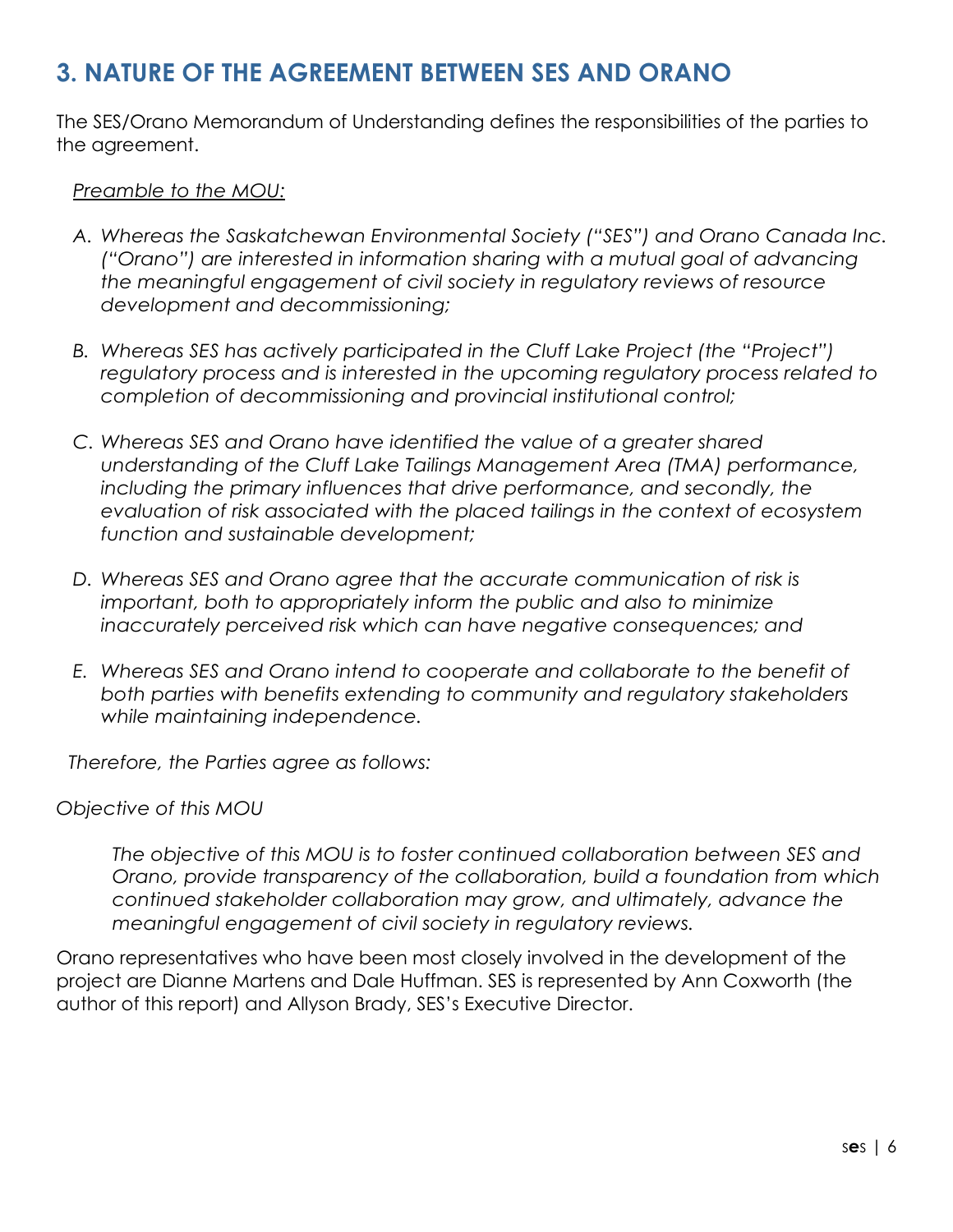# **4. SES APPROACH TO THE STUDY**

In this study we hope to make progress on clarifying the bases of differing views of the adequacy of plans for management of the Cluff Lake Tailings Management Area over the long term.

Many agencies, organizations and individuals have been involved in the planning, undertaking, approving and reviewing of the management of the TMA. These include:

- Orano Canada, who are, understandably, eager to bring closure to their involvement with the site:
- Orano's sub-contractors who have carried out much of the data collection and analysis;
- The regulators (CNSC and Saskatchewan's Ministry of Environment), who are mandated to ensure that the site is left in a safe condition and who have defined technical criteria for judging whether this is the case;
- Saskatchewan's Ministry of Energy and Resources, which hosts the Institutional Control Program that is expected to eventually assume responsibility for the site;
- Some local residents and some members of the general public, who may have limited technical knowledge, but who do not necessarily trust the company or the regulator, and whose criteria for judging the acceptability of the condition of the TMA may differ from those of Orano and the regulators;
- Other local residents who readily accept the technical judgement of Orano and the regulators, and are generally ready to see the site declared safe;
- Yet others who are still unsure about whom to trust, and who seek clarity and assurance;
- "Outside observers" such as SES, who have some capacity to review the bases of the conclusions presented by Orano, to identify questionable conclusions, and who see it as their responsibility to examine issues from the perspective of sustainability, environmental protection and long-term social justice.

Our intention is to first review the literature that describes the natural environment of the TMA site, including its geology and hydrogeology. We will briefly describe the history of the TMA during its development, operation and decommissioning phases, and the objectives and criteria that were used to shape decision-making. The plans for long-term management of the tailings site will be reviewed.

We will then identify a number of concerns, questions and challenges that have been raised about the effectiveness of the past and future management of the tailings and review how these have been addressed in the many studies, reports and regulatory processes concerning the site. In each case we will attempt to evaluate the basis and nature of any disagreements. The focus will be on identifying whether disagreements are based on the validity of reported data and its interpretation, on a general lack of trust in the company's integrity or in the regulator's lack of bias, on actual gaps in basic knowledge and understanding, or on differences in fundamental values that shape our attitudes and priorities.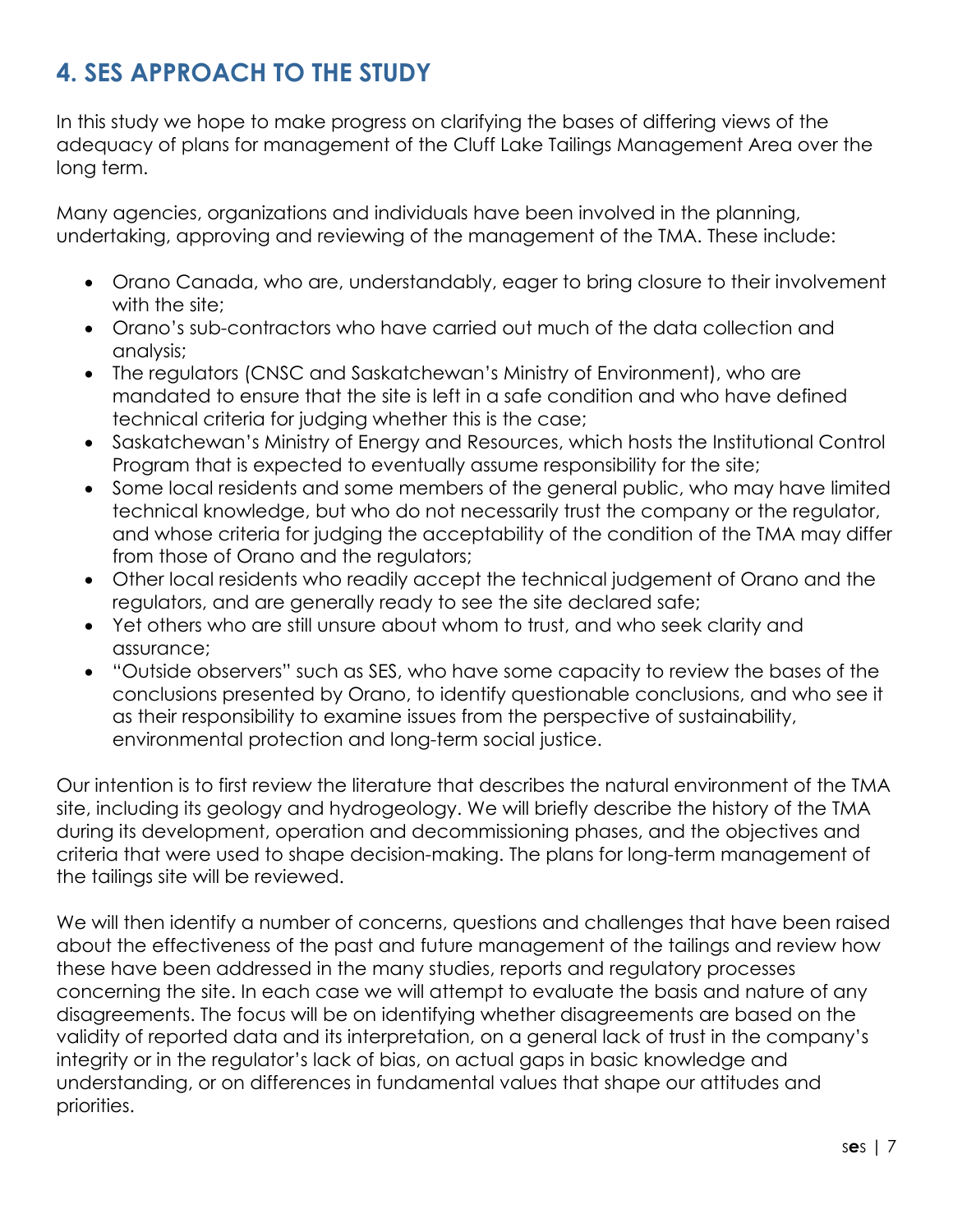Finally, we will summarize the conclusions that we have drawn as a result of undertaking this exercise. This document generally represents opinions which the writer believes would be supported by most SES members. These are attributed to SES. There are also a few comments expressed as personal opinions; these are generally based on the writer's personal experience and interaction with Orano staff people.

Sections 5 through 8 provide a descriptive background which sets the context for the sections that follow.

### **5. BRIEF HISTORY OF THE TAILINGS MANAGEMENT AREA (TMA)**

10,000-**AGNES TAILING** LAKE 0 **FORMER** MANÁGEMEN MILL AREA AREA SNAKE **ISLAND** ,468,000 N LAKE DOMESTIC LAND FILL OLIVIA LAKE GLADY LAKE 466,000 N

*Map from Detailed Decommissioning Plan v2*

#### **5a. The TMA Location and Surroundings**

The TMA is an above-ground facility located in an unlined, topographic low area, with tailings solids and liquids retained behind a clay-core dam structure.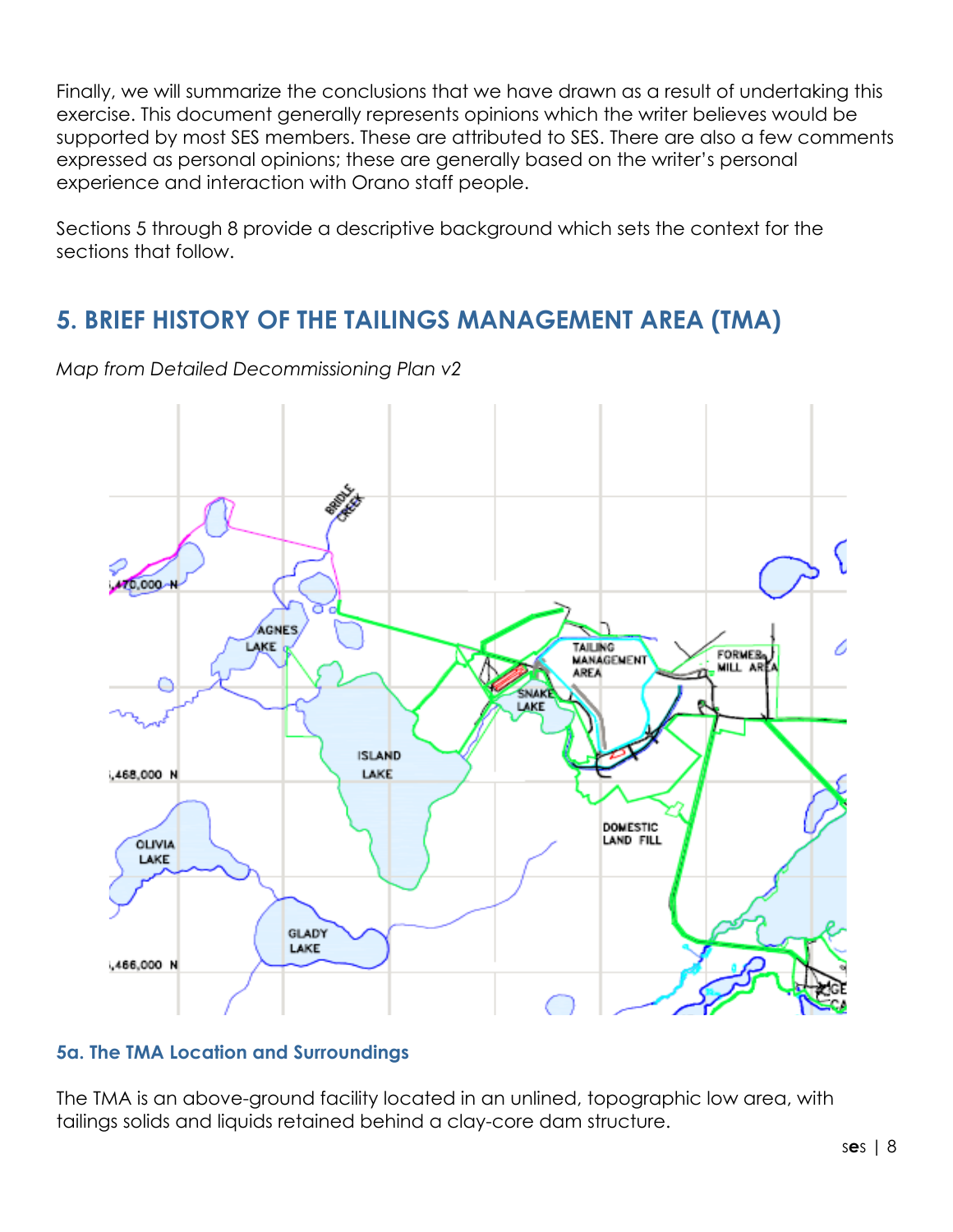It is located over a sandstone bedrock body that is bounded to the northeast by lower hydraulic conductivity basement rock, to the southwest by lower conductivity Douglas Formation dolomite and siltstone, and the northwest and southeast by regional fault structures. The primary materials in the vicinity of the TMA consist of overburden over sandstone. The overburden consists of a glaciofluvial sand over a sand matrix till. The pelitic sandstone (i.e. sandstone containing over 66% silt grain with particle size 0.004 – 0.063 mm, thus part way between fine-grained sandstone and muddy clay) which underlies 2/3 of the TMA acts as a (deep) low permeability barrier to groundwater flow. *(ref. 7)*. It is assumed *(ref. 7: 6.3.4.2)* that at greater than 200 m depth, (which is much deeper than the bottom of the tailings), the rock has such a low permeability that the underground flow from below this depth is close to zero.

The regional groundwater flow regime in the vicinity of Cluff Lake is governed by topography. Groundwater moves downwards and laterally through the overburden and shallow bedrock, ultimately discharging locally in low-lying areas and regionally into the bottom or along the shoreline of major lakes and streams. Snake Lake and the TMA lie within the Island Lake drainage basin, and Snake Lake forms a major groundwater discharge for the watershed. In the TMA, groundwater moves from east to west towards Snake Lake.

The majority of the groundwater wells in the TMA show a seasonal evolution of the water table with the highest water levels occurring at the end of the summer and during the fall, and the lowest occurring during the winter period.

#### **5b. Development and Use of the TMA**

The following brief description of the TMA is taken from information found in refs. 8, 17, and 22.

The TMA contains tailings left over from milling operations throughout the life of the mine. The TMA contains approximately 2.67 Mm<sup>3</sup> of tailings and consisted of four major components: a solids containment area, water decantation area, water treatment facilities and settling ponds, and diversion ditches. The containment and decantation areas were located in a topographic low, and tailings solids and liquids were retained behind a main dam. Most of the tailings were deposited in slurry form from spigots located along the eastern perimeter of the TMA. The TMA was also used throughout the operational period as a receptor for all contaminated mine water and site runoff. The main TMA dam was constructed in 1979, then extended and raised in 1993. The main dam is about 1.24 km long, with a maximum height of 7 m. It was constructed of sandy, gravelly till and has a soil bentonite core that extends to bedrock. During operation, internal dykes allowed for forming of various cells, with tailings discharged into the southernmost cells and water decanted into cells towards the north.

Treatment of contaminated water involved a two-stage process primarily designed for the removal of radium-226. The contaminated water was first treated in a primary treatment system prior to discharging to two settling ponds and a liquids pond in the TMA for the settling of radium precipitates. Water from the liquids pond was fed to the secondary treatment system for further treatment. Treated water was again held in settling ponds prior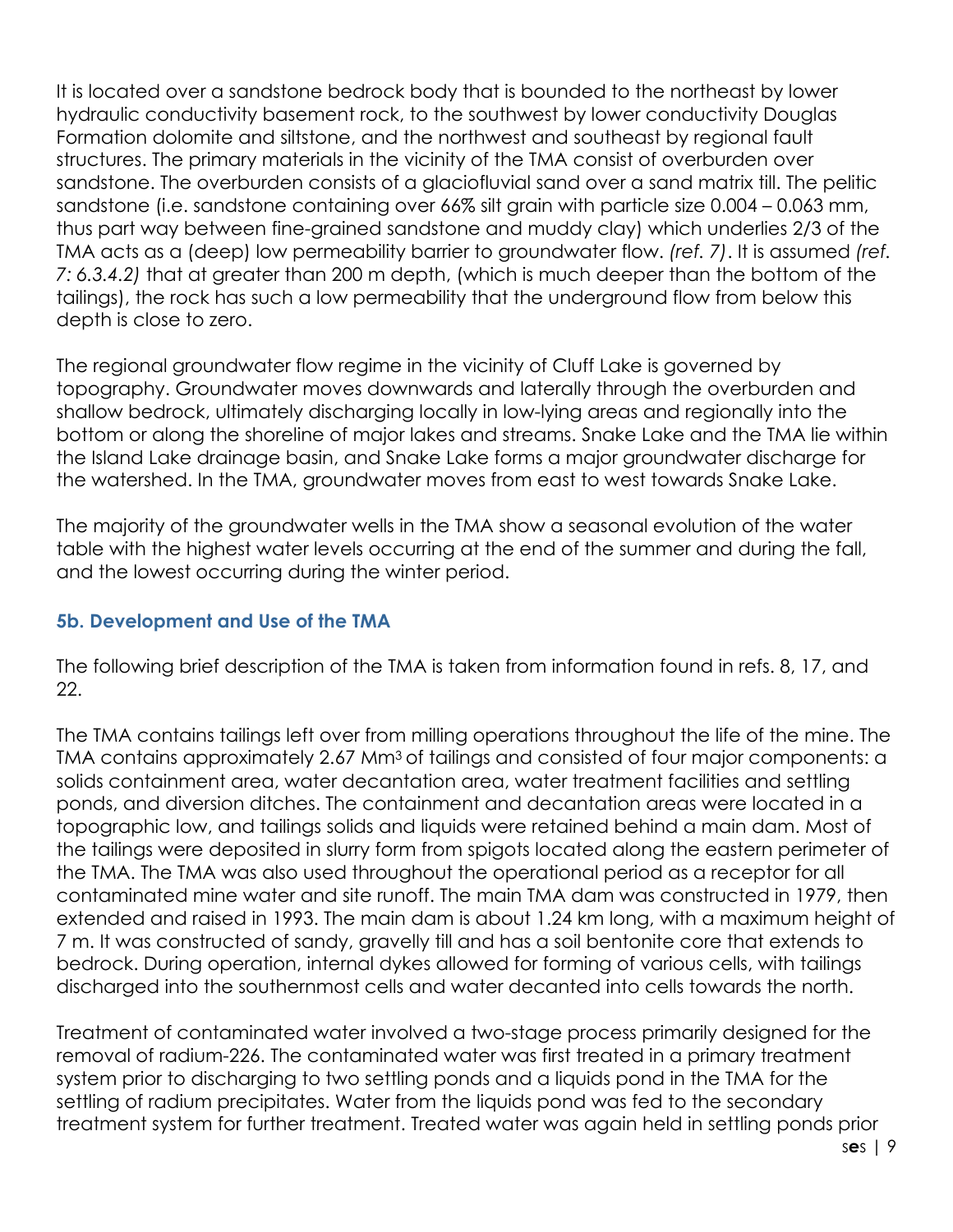to final discharge to a point at the outlet of Snake Lake. North and south diversion ditches around the TMA were constructed to convey uncontaminated water from the drainage basin surrounding the TMA to Snake Lake, minimising infiltration of clean water into the TMA. The ditches are designed with the intention of diverting a probable maximum precipitation event around the tailings area.

#### **5c. Movement of Contaminants from the TMA**

The TMA contains tailings in different forms (coarse, medium and fine) in two contaminant source areas (solids and decant ponds). A third contaminant source area, the Liquids Pond, contains no actual tailings, but is composed of a layer of water treatment sludges overlain by a till backfill *(ref 17, p.139/335).*

The key contaminants of particular concern (COPCs) in the TMA are uranium and radium *(ref 7, p.22/333).* Contaminants in solution move into the wider environment by seepage and flow of contaminated groundwater around, through and under the main dam into Snake Lake. Fig. 5-12 in *ref 7, p. 92/333* shows three plumes of seepage from different areas of the TMA into Snake Lake. It is noteworthy *(ref 7, p. 89/333)* that the solubility of uranium depends on its chemical format, and the variation in reducing conditions in the different parts of the TMA mean that the concentration of uranium in the tailings pore water is not uniform.

Particulate material also moves, albeit very slowly, along ground and surface water flows. It is estimated from modelling that it will take 400-500 years *(ref 7, p.198/333)* for all particles from the medium and fine tailings to reach Snake Lake. Coarse particles will require 1200 to 1600 years. Particulate material *(ref 17, p. 96 and 140/335)* from the liquids pond gets to Snake Lake both directly by groundwater discharge through the lake sediments and indirectly (via the North Diversion Ditch and the cobble outflow channel). Particles travel through both the underlying till and sandstone. Most particle pathlines go under the main dam and through several different types of geological materials before arriving at Snake Lake.

At Snake Lake, much of the contaminant mass ends up in the lake sediment rather than in the surface water.

"Sediment attenuation" refers to the transfer of COPCs into the lake sediment *(ref 17, p.154/335)*, thus preventing or reducing further downstream movement of the contaminants. For the TMA model it is assumed that the contaminant load removed by Snake Lake sediments is permanently sequestered by the deep sediments. An important factor determining the degree of sediment attenuation is the organic carbon content of the sediment. Column studies on sediment from Claude Lake led to a conclusion that the sediments are capable of substantially sequestering select contaminants over the long term. It was concluded that uranium and arsenic are 90% attenuated. Attenuation of Ra<sup>226</sup> was assumed to be zero although it is believed that in practice it is above zero. Selenium is assumed to be 70% attenuated, lead 60%.

The 2015 Hydrogeology and Groundwater Technical Information Document *(ref 7, p.212/333)* indicates that, depending on assumptions made about sediment attenuation of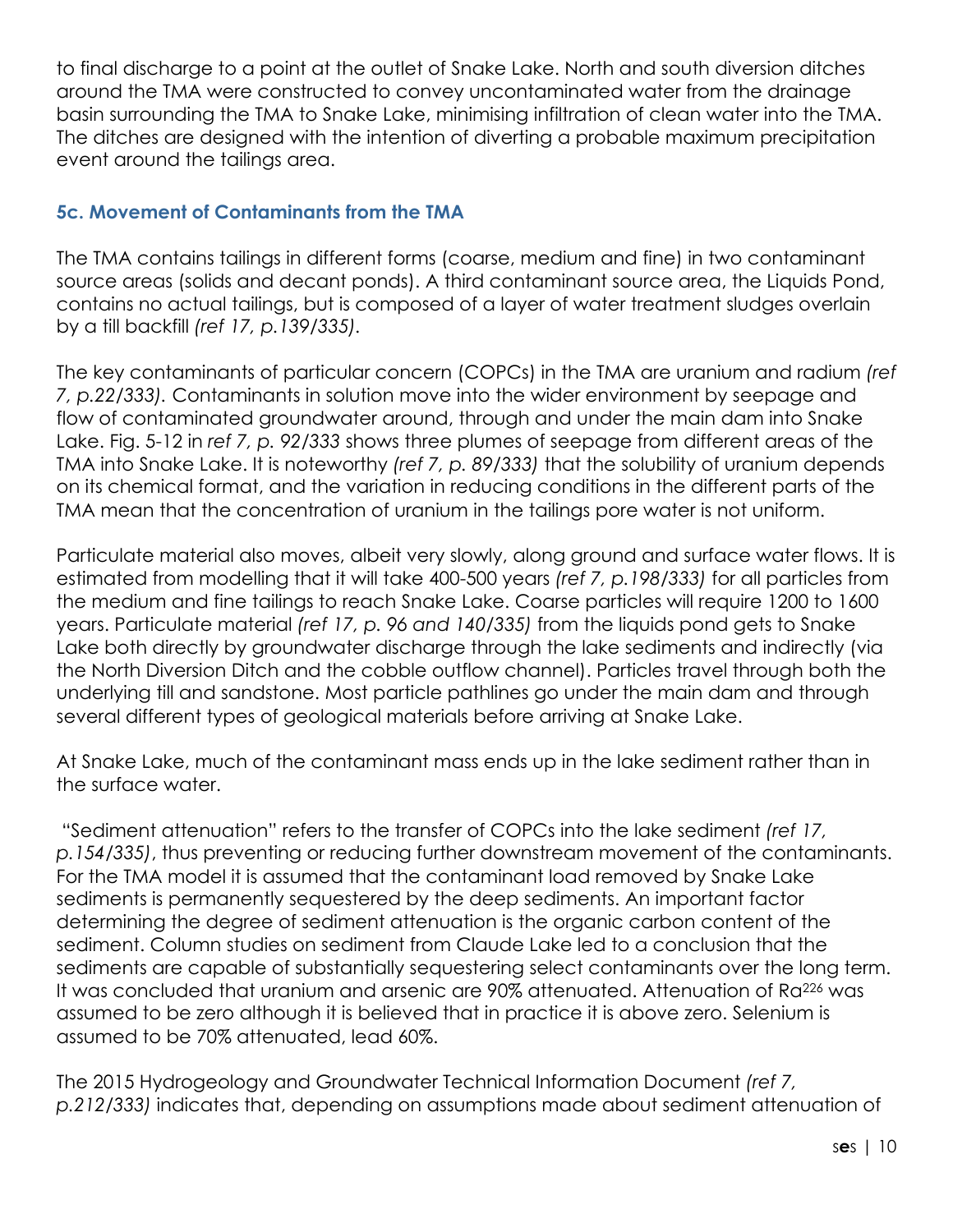contaminants, levels of arsenic, molybdenum, selenium and uranium could all rise above Saskatchewan Surface Water Quality Objectives (SSWQO) in some downstream waters (but still remain below decommissioning design objectives). The model developed in 2000 suggested that Ra226 levels in Snake Lake would increase over the next 5,000 years to a level slightly above SSWQOs. The 2019 Hydrogeology and Groundwater TID *(ref 17, p.159/335)* reports that for the majority of the COPCs, the peak flux to Snake Lake is expected to occur approximately 2000 years after decommissioning, with the exception of uranium and molybdenum which are expected to peak approximately 1,000 years after decommissioning. Lead and vanadium have late predicted peaks at more than 7,000 years. The radionuclides peak at approximately 5,000, 2,000 and 150 years for Th<sup>230</sup>, Ra<sup>226</sup> and Pb<sup>210</sup> respectively.

The long-term predictions of surface water quality in the Island Creek watershed indicate that Decommissioning Surface Water Quality Objectives (DSWQOs) will be achieved at the "future maximum expected values (mean)" *(ref 7, p.312/335).*

While the vast majority of groundwater flow from the TMA reports underground to Snake Lake, there is also the possibility of intermittent groundwater "daylighting" (i.e. reaching the surface) of the TMA cover, resulting from seasonal and climatic influences on the water table *(ref 17, p. 161/335*). The modelling considers the likelihood of this occurring to be low, and that, should it occur, it would be localized and intermittent. Nevertheless, there is some evidence of daylighting occurring, which may be a source of minor incremental loading to Snake Lake.

In addition, water (possibly contaminated) above and surrounding the tailings is drawn towards the surface by evapotranspiration processes, where it has the potential to be absorbed by plant roots, to move laterally into groundwater, or to interact with ponded surface water.

As of 2015, *(ref 7, 41/333)* no evidence had been found of a salinization process above the solids pond area. Furthermore, the short growing season coupled with flushing events from spring snowmelt and summer storms were considered favourable for reducing the potential impact of upward migration of water.

Finally, radon gas emissions from the tailings could potentially reach the surface. Surveys indicate that levels at the surface do not exceed regulatory requirements.

Concerns raised regarding these conclusions are discussed in Section 9 below.

#### **5d. Establishment of Decommissioning Objectives**

We are provided with a broad statement of the principles that guided Areva (a previous name of Orano) in the establishment of objectives for the decommissioning of the TMA site as follows:

"The common objective of decommissioning or closeout of a uranium tailings management area is to ensure that the resulting social, health and environmental impacts are limited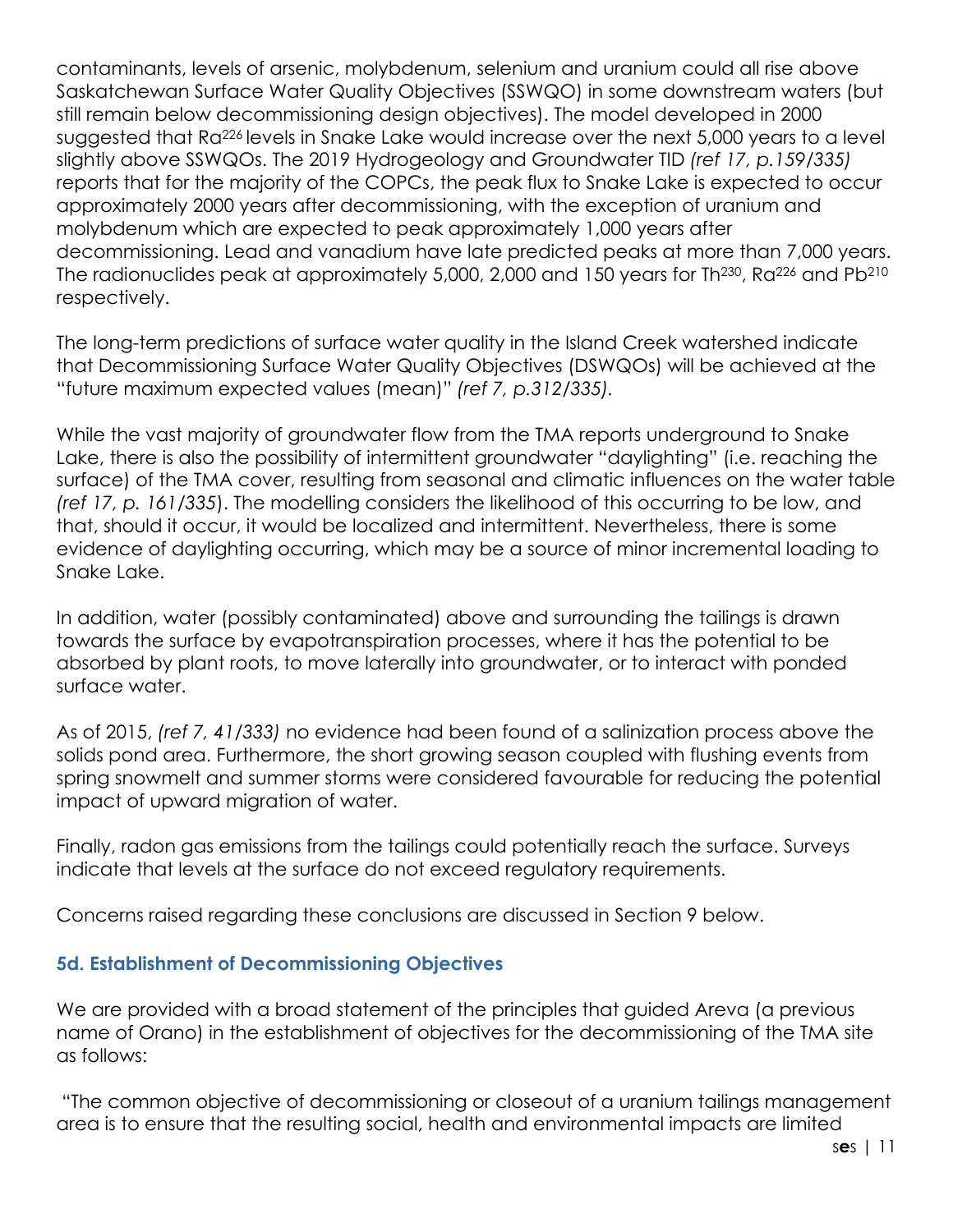(IAEA, 1994). In particular, desirable objectives include long-term stability of retaining structures, isolation of wastes, and restricting the release of contaminants to the environment to acceptable levels while minimizing the reliance on long-term active maintenance by the operator, regulatory agencies or society in general." (*ref 12, Ch3)*

To evaluate the success of the decommissioning program, site-specific objectives were developed in consultation with federal and provincial authorities as well as through public consultation processes. The following criteria are taken as indicators of decommissioning success *(ref 19, p.42/590)*:

- Achieving decommissioning surface water quality objectives (DSWQO) and other accepted decommissioning objectives at surface water …locations;
- Levels of gamma, radon and long-lived radioactive dust (LLRD) pose no unacceptable risk to traditional land use;
- A stable, self-sustaining landscape;
- Reduction of infiltration rates around the TMA…to levels that adequately restrict contaminant movement to groundwater and are suitably protective of downstream surface water receptors;
- The return of the site to an aesthetically acceptable state, similar in appearance and land capability to that which existed prior to mining activities and that poses no unreasonable risk to humans or to the environment…

The Comprehensive Study Report (CSR) for Decommissioning 2003 Section 7 *(ref 26, p.85/266)*  describes the decommissioning objectives as follows:

"The objectives of decommissioning activities are to remove, minimize, and control potential contaminant sources and thereby minimizing the adverse environmental effects associated with the decommissioned property. The decommissioning project is designed to achieve an end-state property that will be safe for non-human biota and human use, stable, allow utilization for traditional purposes, and that minimizes potential constraints on future land use planning decisions. The decommissioning project is designed to minimize the need for care and maintenance activities and long-term institutional control, taking into consideration socio-economic factors."

There are three concepts here that will require discussion:

- i. The concept of minimization;
- ii. Future land use assumptions;
- iii. Consideration of socio-economic factors.

Ref 26 CSR for Decommissioning 2003, section 7.1 describes clearly how Orano determined their numerical decommissioning objectives, which were accepted by the regulators. For some locations, these exceed provincial or federal regulatory guidelines. See section 9c for this discussion.

#### **5e. Choosing a Decommissioning Option**

While, in retrospect, SES very much regrets that the original decision was made to place tailings in a site from which significant leakage was inevitable, once that decision was made,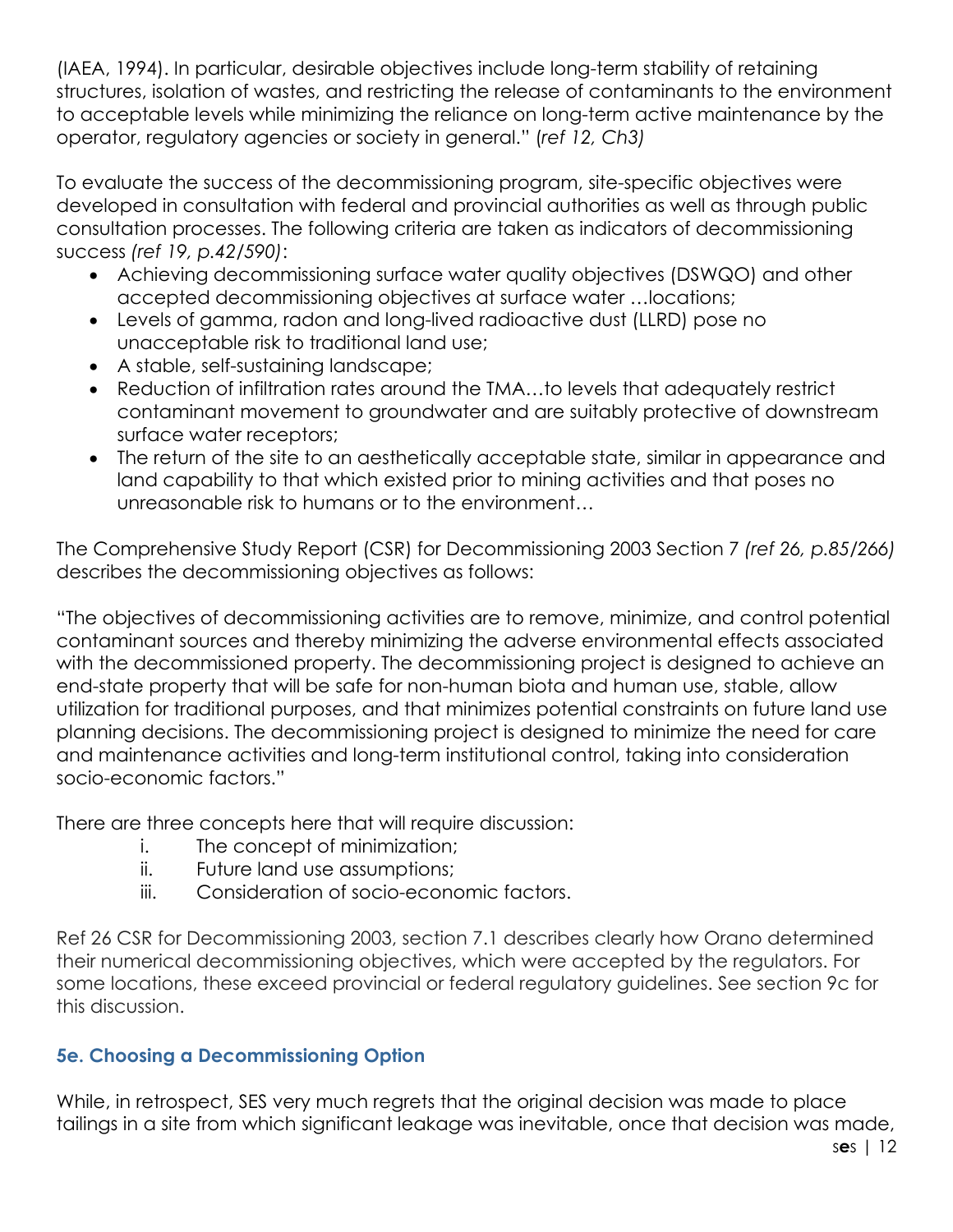a choice was necessary about how to best manage the hazardous site that had thus been created.

"A detailed hydrogeology and contaminant transport modelling study was completed in the CSR to assess various decommissioning options (for the whole Cluff Lake site). The CSR predicted …seepage from the TMA, which may result in adverse effects to groundwater and surface water quality in Snake Lake and downstream water bodies in the Island Creek drainage" *(ref 9, p8/12)*

Three general approaches to decommissioning the Cluff Lake TMA were considered:

- i. Decommissioning in place;
- ii. Reprocessing of tailings; and
- iii. Tailings relocation.

During the selection process the following constraints were considered:

- Radioactive and non-radioactive contaminant releases to the environment should be as low as reasonably achievable (ALARA) taking into account social and economic factors;
- Reliance on institutional control in the long term must be minimized; and
- Passive maintenance features, either natural or engineered, should be encouraged while options that require frequent maintenance should be avoided.

Evaluation of decommissioning options was also based on the following factors:

- Environmental effects and disturbance of new areas;
- Public safety:
- Worker health and safety;
- Feasibility, ease of implementation and technology availability; and,
- Cost.

These considerations led to a decision to decommission the TMA in place. SES would not argue with this decision.

Decommissioning in place could have potentially involved:

- no cover (base case for comparison only);
- a water cover;
- a zoned engineered cover; or
- a simple engineered cover.

The water cover option was rejected for the following reasons:

*From ref 12, sec 3.3.3.2.:* Placement and maintenance of a water cover would require considerable construction modifications to the existing TMA. Reinforcing and raising the Main Dam would be required to maintain adequate water depths. A considerable risk of failure exists with long term maintenance of a wet cover. The single most significant threat arises from the potential failure of the Main Dam. The possibility of such a failure increases as longterm maintenance on the dam decreases.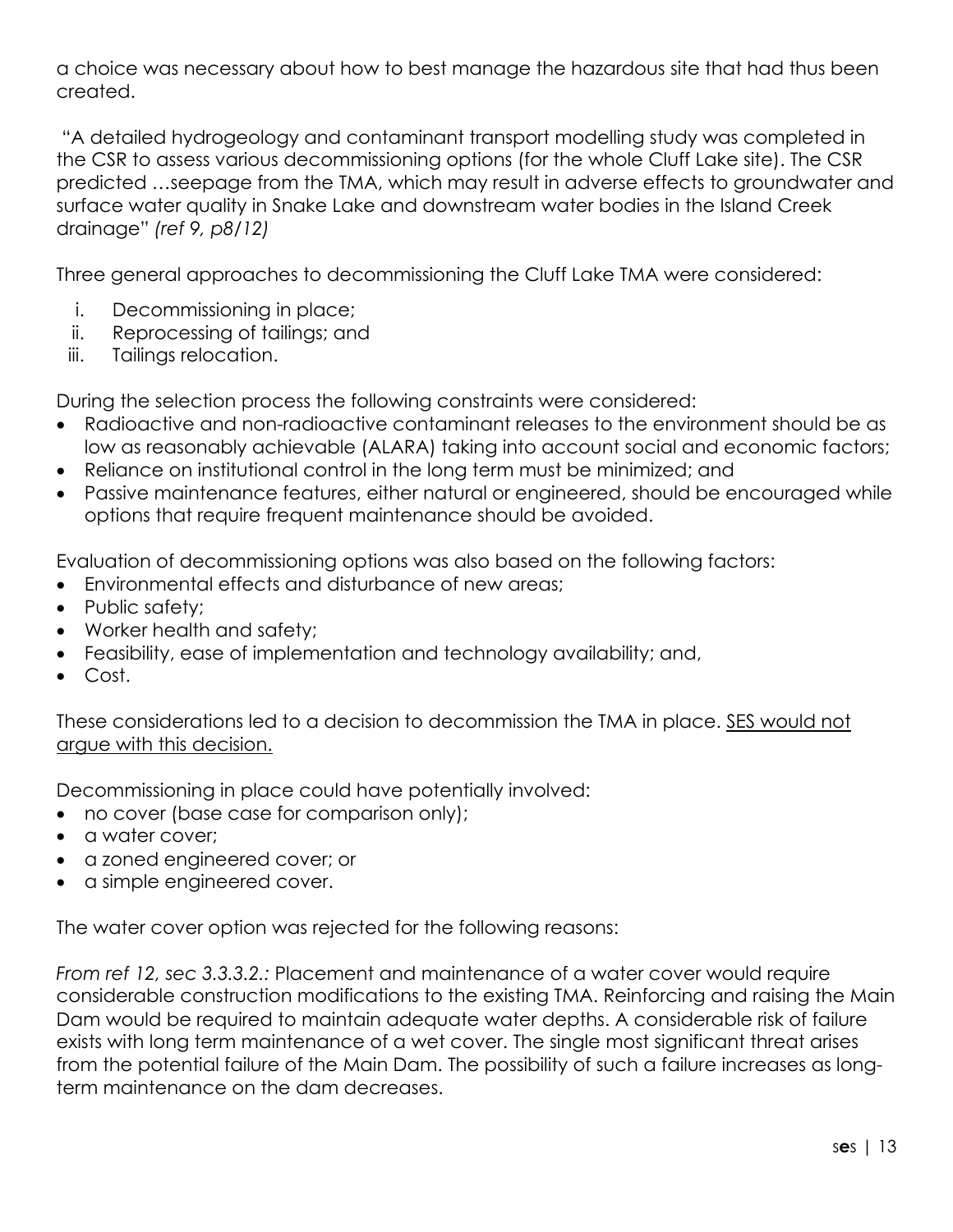In addition to Main Dam reinforcement, water retaining perimeter structures would be required and would pose considerable risk of failure if not maintained properly. A minimum two to three-meter water depth would be required to ensure endurance of the water cover during extended dry periods. Alternatively, ongoing care and maintenance would be required to ensure adequate water levels are maintained. Internal berm construction would likely be necessary to accommodate the flooding of the final sloped tailings surface. Engineering design and construction costs would be excessive.

The elevated water level above the tailings surface would increase the head within the tailings and increase the downward flow velocity of water infiltrating through the tailings, which in turn would result in increased long-term solute flux and contaminant loadings into the local surface and groundwater regime. The hydrological and hydrogeological containment is therefore considered poor. SES would support the decision to reject this option.

The rationale for rejecting the "Zoned cover with low-permeability barrier" approach is definitely less convincing.

*From ref 12 sec 3.3.3.3:*

This option assumes the tailings would be decommissioned in place with a dry cover consisting of natural materials and also incorporating a low permeability barrier to reduce infiltration to the underlying tailings.

"The successful construction of a zoned cover would require diligent geotechnical quality assurance and quality controls during construction. The size of the project (55 ha) would make this difficult. For the low permeability barrier, bentonite material would have to be mixed with a till material screened to a specific particle size range at a suitable moisture content. Either a pug mill or in-situ mixing would be required, either being subject to strict material and moisture specifications. In place compaction to achieve a pre-determined density would require constant engineering supervision and monitoring. Cluff Lake has a relatively short frost-free season. Construction during wet periods would be significantly hampered due to slippery operating conditions and quality control requirements for moisture specifications of the bentonite layer. As a result, construction of a zoned cover would require significant additional time, manpower and equipment.

The long-term performance of a potential zoned cover was open to question. The large surface area of the TMA is subject to differential settlement, much more pronounced in the slimes areas, which could result in shear zones and a non-uniform layer. Other factors such as desiccation, frost action and root penetration may cause disruption to the bentonite amended layer, resulting in increased infiltration over time.

Finally, incorporation of a low permeability barrier has significant costs. Bentonite suppliers are located in southern Saskatchewan and in Wyoming. The cost of purchase and transport of the bentonite alone significantly reduces the attractiveness of this option."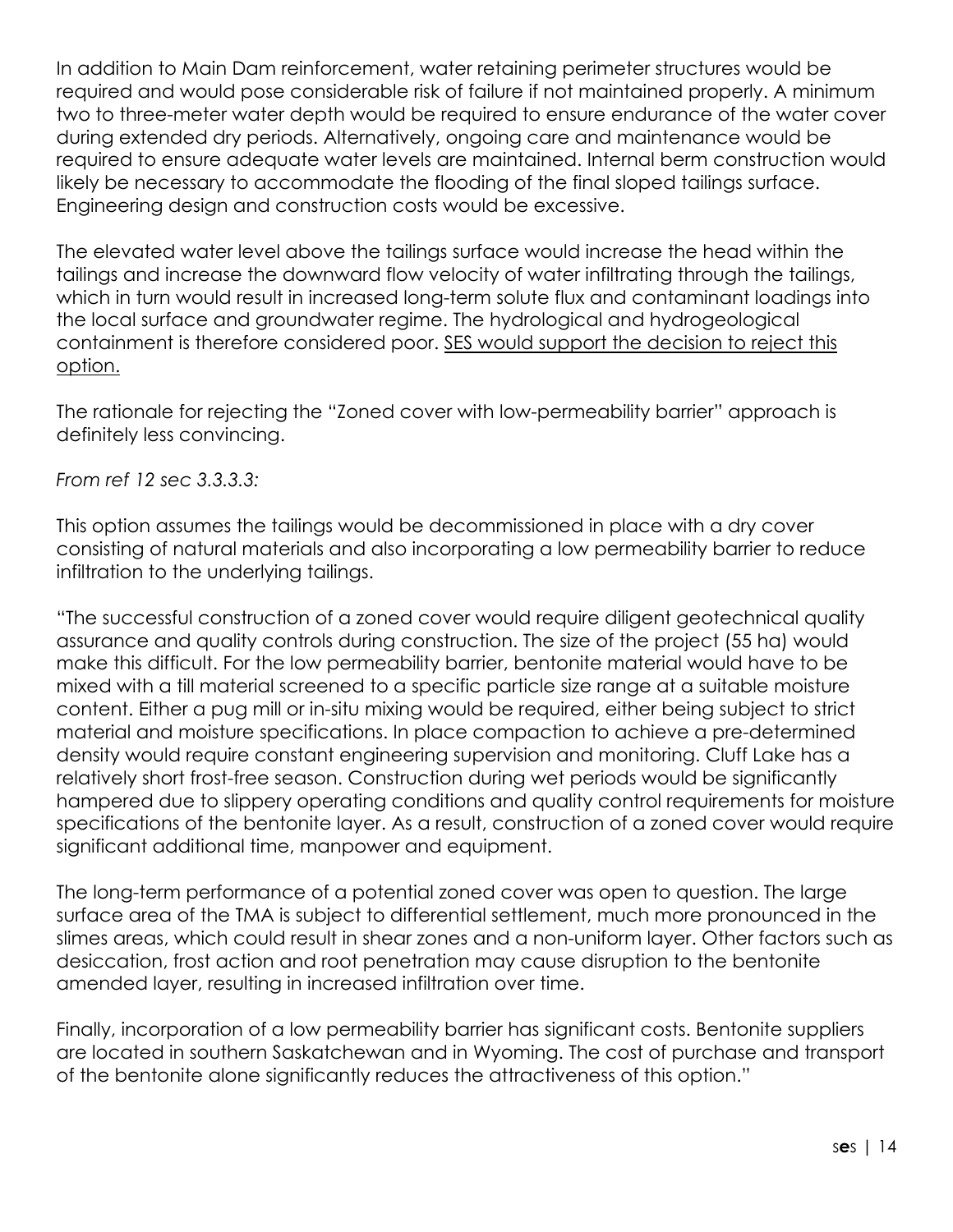The constraints that refer to cost and to the requirements for quality controls, supervision, additional time, manpower and equipment are perhaps an example of the ambiguity concerning "*how hard are we expected to try in order to make the site marginally safer*?" It is not clear how decisions were made about what level of cost or inconvenience is justified.

One might guess that even though a low permeability barrier would be vulnerable to cracking, it would be likely to result in less infiltration than if it were absent. Perhaps a lowpermeability barrier could have been placed directly on top of the tailings, below the 1 metre or more of till cover so it would not impair vegetation growth? This would have reduced the risk of infiltration of water into the tailings.

However, regrettably, the decision was made to not further pursue this option, but to use a simple till cover. SES would challenge the wisdom of this decision. However, it cannot now be reversed.

The selected approach to decommissioning is summarized in Supporting Document *1 (ref 12) ch4, p 5/21* as follows:

- Infill the Liquids Pond with till material,
- Recontour the tailings and liquids pond surface to provide positive drainage,
- Construct a dry cover over the tailings materials consisting of a minimum of 1 m of till material,
- Divert surface runoff from upstream of the TMA around the facility and into Snake Lake,
- Provide additional support to the containment structures to ensure long term integrity,
- Revegetate the final surface.

This decision is justified as follows:

#### *From ref 12, 3.3.3.4:*

"Considering the long-term stability of the perimeter structures, geotechnical containment of the tailings is considered good compared to other alternatives. Reductions in surface infiltration will reduce the long-term flux and contaminant loading to the environment. The risk of loss of hydrogeological containment is considered moderate to low compared to other alternatives. The presence of the north and south freshwater diversion ditches around the TMA substantially reduces surface water entering the TMA. The combination of surface water diversion and promotion of surface drainage patterns on the TMA surface minimizes the infiltration".

The following statement by former environment department leaders at Areva summarizes the philosophy that guided the decision-making:

#### *From ref 1:*

"We believe that the plan which has been accepted through the environmental assessment process *minimizes constraints on future land use to the extent which it is practical to do so."*

The limits of practicability are not defined.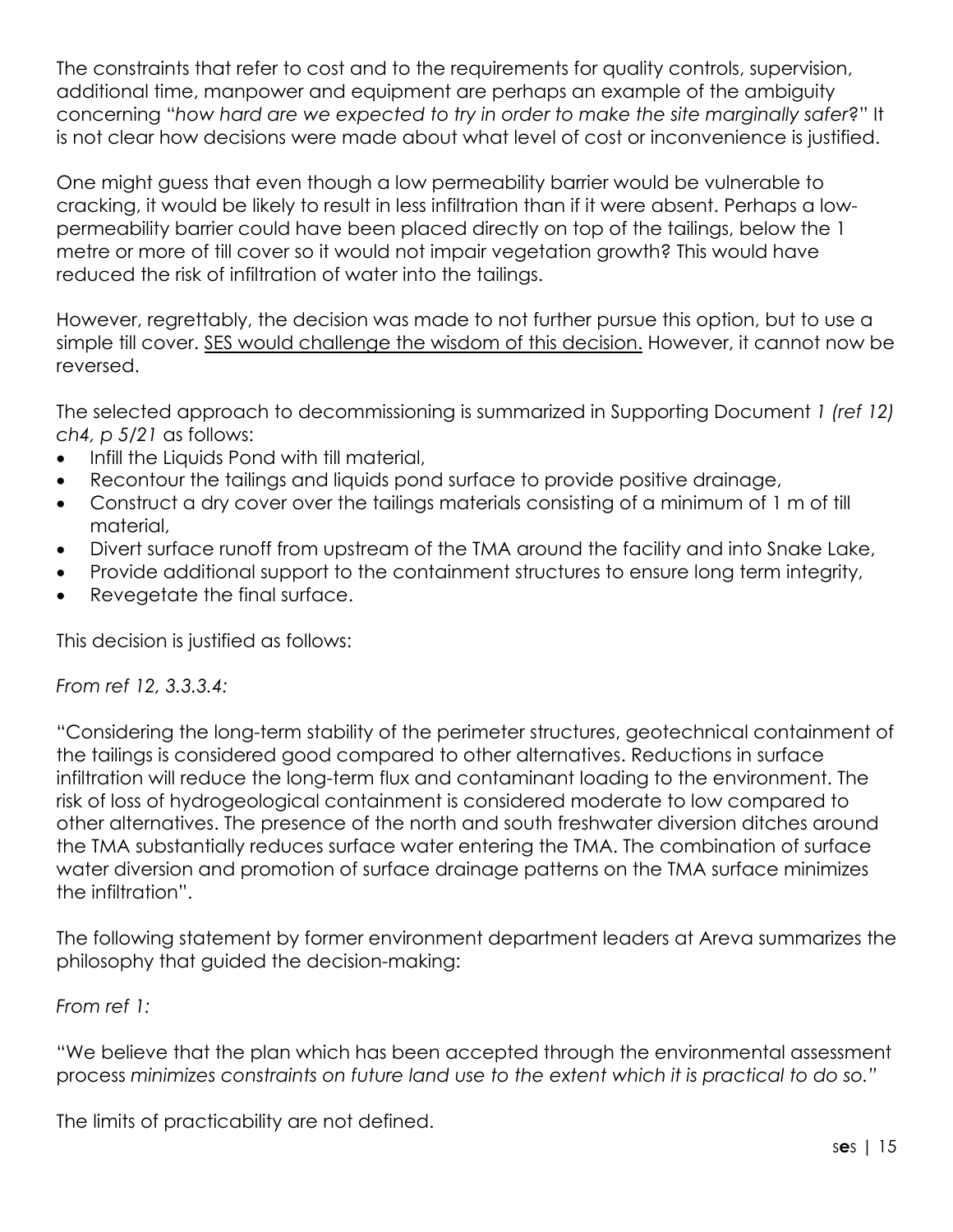# **6. HOW THE TMA WAS DECOMMISSIONED**

Appendix C of the Oct. 2019 version of the hydrogeology and groundwater modelling TID *(ref 23)* neatly summarizes the main decommissioning activities.

Between 2001 and 2006, a minimum 1 m thick glacial till cover was placed over the tailings so that the top surface drained at 1.5% to 2.0% from the south-east to the north-west, and the divider dykes were excavated to match the elevation of the tailings cover. The upper and lower solids areas (both containing tailings) were covered in three campaigns.

The first campaign was the levelling course (using glacial till) which was applied in 2001 and 2003 and which produced most of the anticipated primary consolidation of the tailings and approximated the final topography.

The second campaign involved rough placement of the till cover to achieve the designed final topography over the tailings, while all surface water flow continued to report to the Liquids Pond for collection and treatment (until backfill of the Liquids Pond was complete). The third campaign included final placement and grading of the cover, with the intent of promoting a 1.5% slope away from the Upper Solids Pond towards the Lower Solids Pond.

The Liquids Pond was backfilled to an elevation above the anticipated post-closure phreatic surface and graded to minimize ponding water on the surface. The backfill was intended to be placed in such a way that the final surface would be graded smoothly and into adjacent topography with local and upgradient runoff flowing onto and over the former Liquids Pond. Small areas of both the Lower Solids Decant Area and the Liquids Pond were too soft to support final grading equipment, and final grading of these areas was deferred until the material had adequately dewatered to support construction equipment.

Settling resulted in low lying areas with temporary ponded water, most of which were backfilled in 2013. The cover surface was vegetated.

In 2006, the downstream slopes of the main dam were flattened to 4H:1V using glacial till and the surface was hydroseeded. The upstream face was shallowed from 3H:1V to approximately 10H:1V, and the liquids pond area was backfilled with up to 5 m. of glacial till.

During the 2006 works, a spillway was constructed by breaching the dam between Snake Lake and the Liquids Pond. To reduce total suspended solids (TSS) from migrating off the TMA into Snake Lake, a cobble dam was constructed within the spillway alignment with the intent that it would be removed after vegetation on the cover had adequately established. After removing the temporary cobble dam in 2017, it is understood that the spillway is designed to accommodate a Probable Maximum Flood (PMF) event.

In the summer of 2013, site clean-up activities included decommissioning of the secondary treatment system plant and settling ponds and the disposal of demolition waste and any potentially contaminated materials. As of the fall of 2013, AREVA no longer has a permanent site presence at Cluff Lake. The airstrip has been closed and site access restrictions have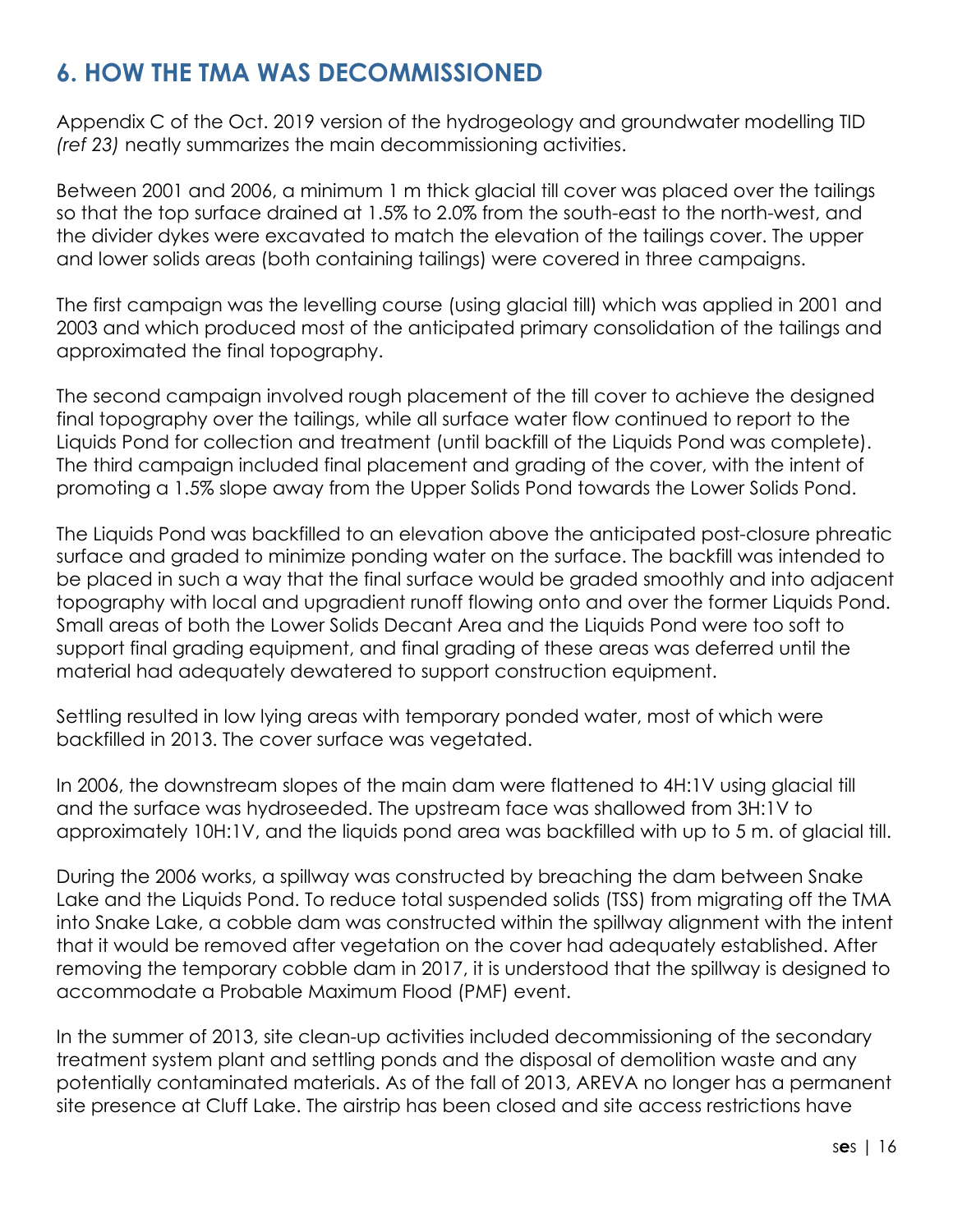# **7. MONITORING, REGULATION, AND INSPECTION**

Over the years very extensive, detailed surface and groundwater quality measurements have been made at many specific locations in and around the TMA and downstream from the TMA. Sampling and analysis are generally carried out by Orano or its contractors.

The main regulator for the Cluff Lake project is the Canadian Nuclear Safety Commission. CNSC inspectors make brief, periodic visits to the site to check whether regulations are being appropriately followed. It is difficult for an outsider to evaluate the thoroughness and depth of these inspections; a request by a concerned member of the public to accompany an inspector on his site tour was refused. The Provincial government also has regulatory responsibilities related to worker health and safety and non-nuclear environmental protection.

With the intention of reassuring local residents of the safety of areas close to nuclear sites, the CNSC has also created an Independent Environmental Monitoring Program (IEMP). This program visited the Cluff Lake site in 2017 and analyzed samples of air, water, fish and vegetation at Sandy Lake (well downstream from the TMA site). To quote the IEMP website, "The IEMP results indicate that the public and the environment in the vicinity of the Cluff Lake Project are protected and that there is no unreasonable risk to health and the environment. These results are consistent with the results submitted by Orano, demonstrating that the licensee's environmental protection program protects the health and safety of people and the environment."

SES suggests that this seems like a rather ambitious conclusion to draw from very geographically limited data.

### **8. PLANS FOR POST-DECOMMISSIONING AND TRANSFER OF RESPONSIBILITY**

The Cluff Lake site is currently described as a decommissioned site. Although Orano intends to progress quickly towards transferring the Cluff Lake property into Saskatchewan's Institutional Control Program (ICP), the company acknowledged in 2019 *(ref 18)* that additional time was needed for responsible parties to review and accept the long-term monitoring and maintenance plans and associated establishment of institutional control funds prior to transfer into the ICP.

It is our understanding that transfer of responsibility for management of the Cluff Lake property to Saskatchewan's Institutional Control Program will require a further Environmental Assessment and approval by the CNSC, acceptance by the Government of Saskatchewan, and transfer of sufficient funds from Orano to Saskatchewan to cover estimated costs for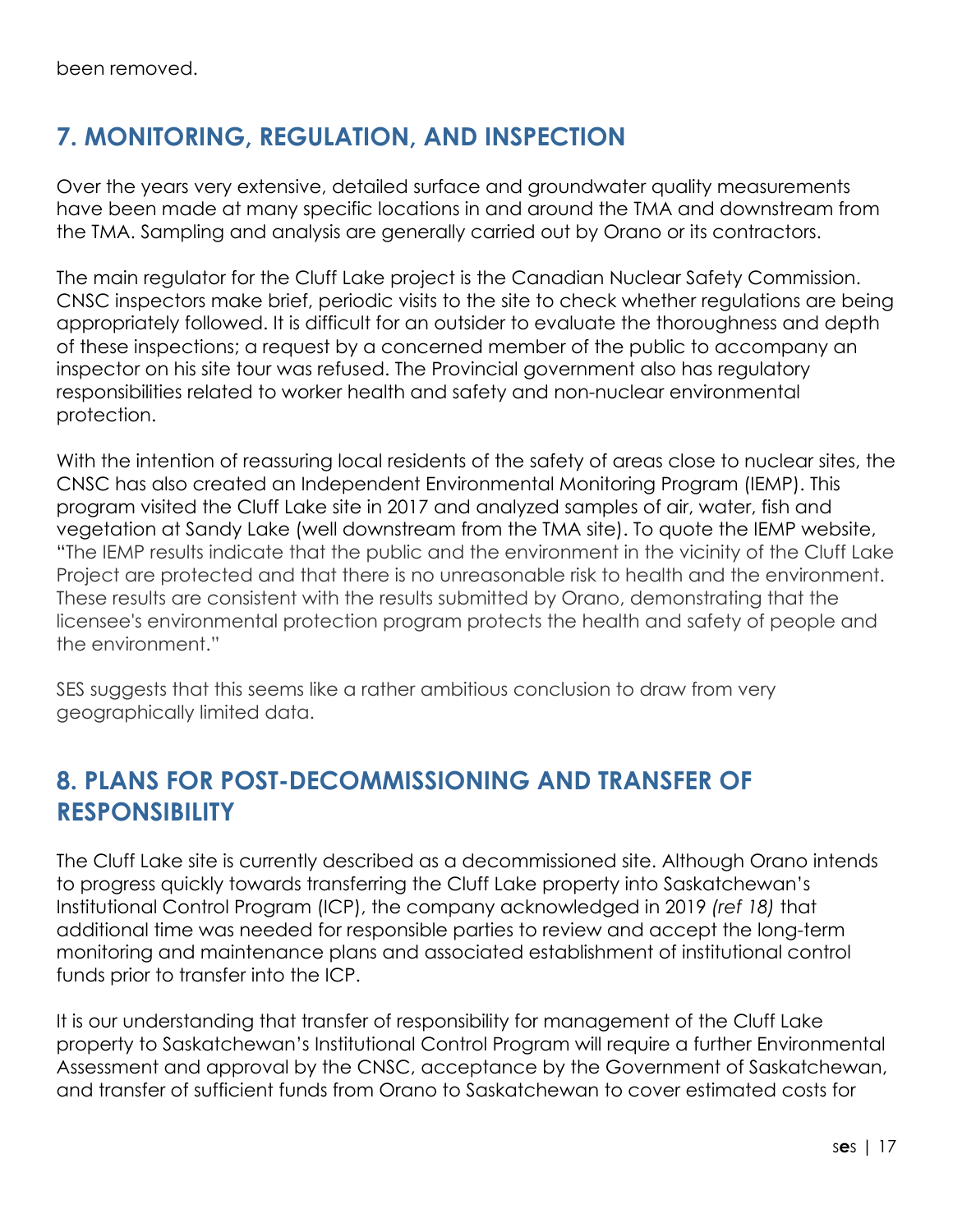monitoring and maintenance in perpetuity. How such costs are estimated is discussed in Section 9r below. The responsibilities of the ICP in perpetuity are discussed in section 9q.

### **9. CONCERNS THAT HAVE BEEN RAISED BY INTERVENERS**

In the following 22 sub-sections, 9a to 9v, we review specific concerns about the condition of the TMA, how Orano has responded to these concerns, and have added SES comments.

#### **9a. What's in the Tailings and How Dangerous Are They?**

We learn from Supporting document #1, sec. *3 (ref. 12)* that the tailings contain radium-226  $(6-450 Bq/g)$ , uranium  $(80-1100 \mu g/g)$  and thorium  $(17-4000 \mu g/g)$  in addition to varying amounts of heavy metals. Arsenic, nickel and molybdenum concentrations are relatively low, but tend to be highest in the slimes.

What kind of human health hazards do these elements represent? Some examples:

#### Radium

The use of differing units for measurement of radiation can cause some confusion. The figure quoted for the concentration of radium in the tailings is expressed as 6-450 becquerels per gram (Bq/g). 1 Becquerel is equivalent to 27 picocuries, so the radium level in the tailings ranges from 162 to 12,150 picocuries per gram.

For reference, the US EPA *(ref. 24)* requires clean-up of contaminated soil containing more than 5 pCi/g.

Radium, the EPA tells us, can enter the body when it is inhaled or swallowed. Radium breathed into the lungs may remain there for months; but it will gradually enter the blood stream and be carried to all parts of the body, with a portion accumulating in the bones.

Exposure to radium over a long period may result in many different harmful effects. If inhaled as dust or ingested as a contaminant, risk is increased for several diseases including lymphoma, bone cancer and hematopoietic (blood-formation) diseases such as leukemia and aplastic anemia. These effects take years to develop. If exposed externally to radium's gamma radiation, risk of cancer is increased in essentially all tissues and organs, though to varying degrees.

#### Uranium

Exposure to uranium can result in both chemical and radiological toxicity (*ref 25, US Department of Energy)*. The main chemical effect associated with exposure to uranium and its compounds is kidney toxicity. This toxicity can be caused by breathing air containing uranium dusts or by eating substances containing uranium, which then enters the bloodstream. Once in the bloodstream, the uranium compounds are filtered by the kidneys, where they can cause damage to the kidney cells.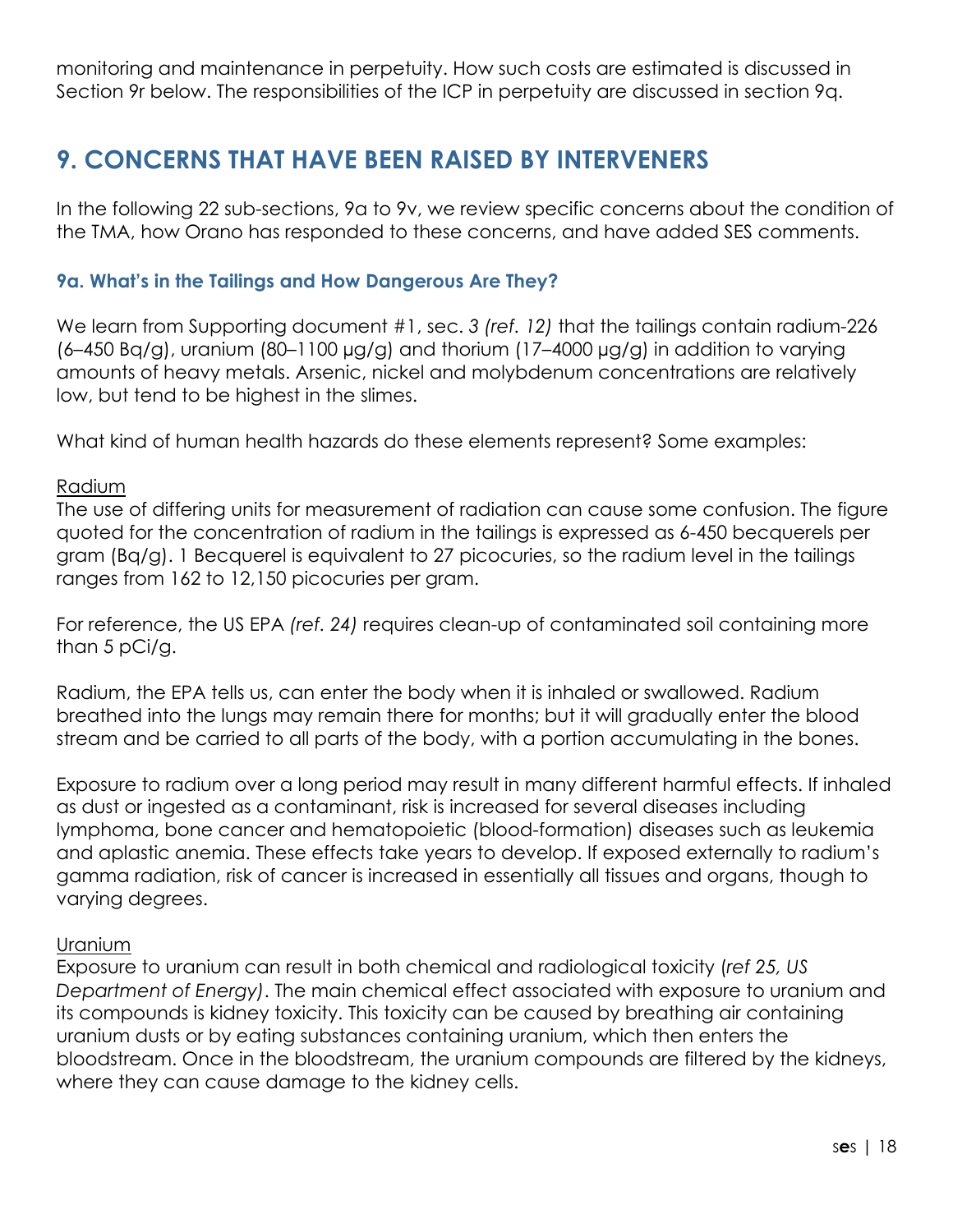Several possible health effects are associated with human exposure to radiation from uranium. Because all uranium isotopes emit alpha particles that have little penetrating ability, the main radiation hazard from uranium occurs when uranium compounds are ingested or inhaled. The primary radiation health effect of concern is an increased probability of an exposed individual developing cancer during their lifetime. Cancer cases induced by radiation are generally indistinguishable from other "naturally occurring" cancers and occur years after the exposure takes place. The probability of developing a radiationinduced cancer increases with increasing uranium intakes.

#### Arsenic

*From ref.15:* Long-term exposure to arsenic in drinking water can cause cancer in the skin, lungs, bladder and kidney. It can also cause other skin changes such as thickening and pigmentation. The likelihood of effects is related to the level of exposure to arsenic and in areas where drinking water is heavily contaminated, these effects can be seen in many individuals in the population. Increased risks of lung and bladder cancer and skin changes have been reported in people ingesting arsenic in drinking water at concentrations of 50 µg/litre, or even lower.

We see that the tailings clearly contain materials that need to be controlled in the biosphere. All occur to some extent naturally; the problems occur when exposure levels become too high. Impacts on fish, benthic organisms, insects and other life forms will often be more severe than those on humans. The exact composition of the tailings in different areas of the TMA, as well as the varying rate of movement of different elements into ground or surface water make it difficult to estimate the risk each presents to human and other life forms. Orano has undertaken extensive modelling exercises to generate predictions of the longterm concentrations of contaminants in downstream sites. They claim that these represent acceptable levels.

SES accepts that levels of human exposure to the hazardous materials in the tailings will probably be low (unless major unforeseen events result in a sudden, significant release of tailings). Present understanding would indicate that the chances of detectable harm to humans are small. However, a certain degree of uncertainty and risk remains, and the question of what is acceptable is unresolved. While I might personally be willing to accept such risk, that does not mean that anyone else should be obliged to do so.

#### **9b. How are Potential Effects on Wildlife and Ecosystems Taken into Account?**

Orano has gone to commendable lengths to estimate impacts that present and future levels of contaminants may have on aquatic and terrestrial creatures that ingest or are exposed to them.

Potential impacts of both radionuclide and non-radionuclide contaminants on both terrestrial and aquatic species are discussed in section 7 of the 2019 EP TID *(ref 19, p291/590)*.

For evaluation of potential effects of non-radionuclides on the aquatic community, a statistical representation of available toxicity data is used. Predicted concentrations of contaminants in water are compared to Toxicity Reference Values (TRVs) for each species.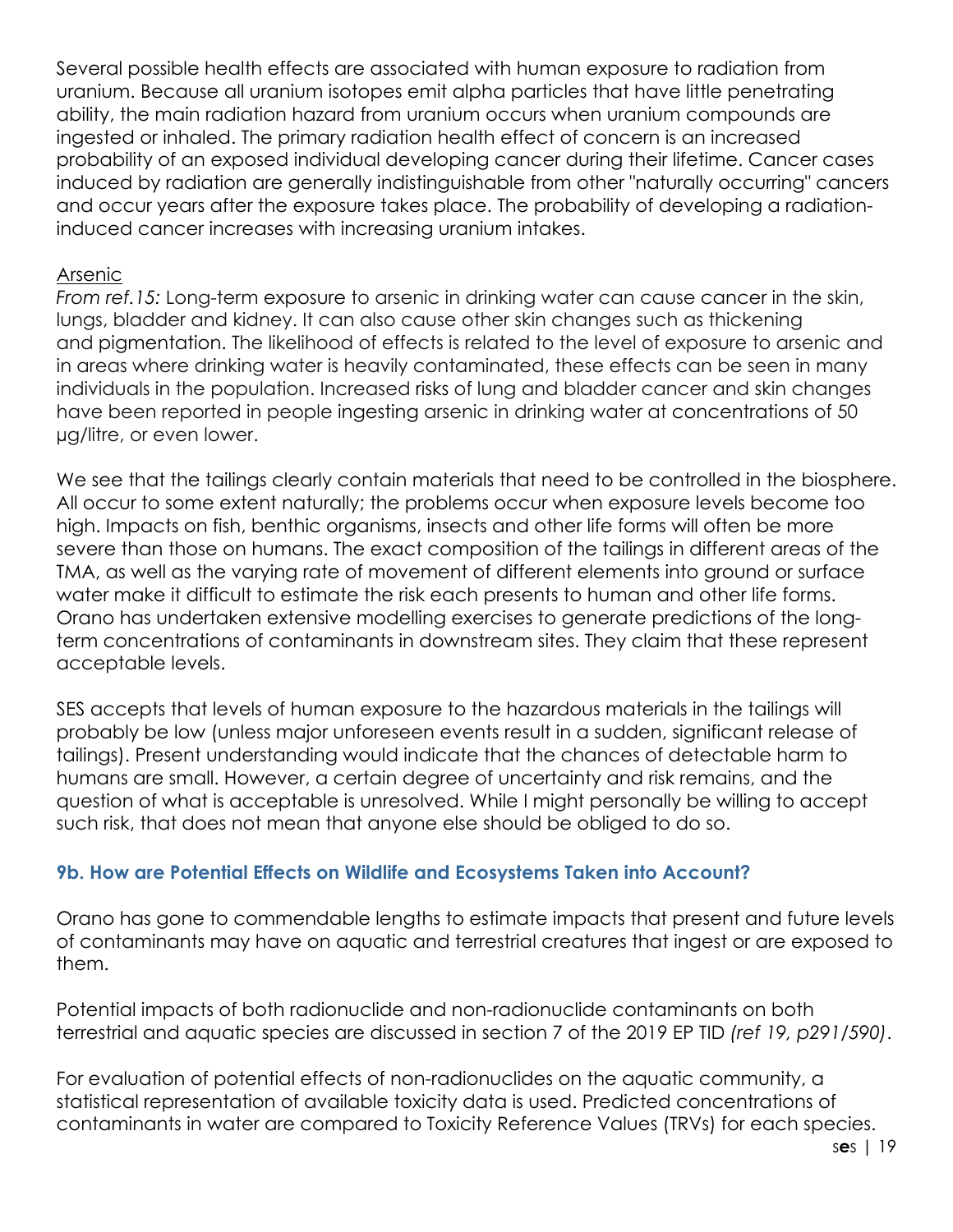TRVs are commonly based on literature-derived toxicity dose-response relationships examined through laboratory experimentation. They may be based on "No observable adverse effect levels" or "Low observable adverse effect levels". Due to the difficulty of measuring direct effects, "measurement endpoints", defined as "quantitative summaries of the results of a toxicity test, a biological study, or other activity intended to reveal the effects of a substance" are adopted (*2019 EP TID App D: 8/340)*. Measurement endpoints are typically based on exposure responses such a reproduction and abundance.

For terrestrial receptors and for exposure to radionuclides for both terrestrial and aquatic receptors, the potential for negative effects is based on calculation of a screening index value (SI). This is calculated by dividing the predicted concentration of a contaminant by the TRV for each receptor. An SI value greater than 1.0 suggests that there is a potential for adverse effects on a species. So even if a prescribed Water Quality Guideline for a particular contaminant is exceeded, as is the case for several contaminants in Snake and Island Lakes, this is regarded as acceptable as long as the SI values for all the selected species are below 1.0. It is noted *(ref. 19, p.293/590)* that several species of aquatic invertebrates are potentially affected by chloride levels in the Island Lake watershed, however concentrations are expected to decline to acceptable levels in the future. Similarly, two species of invertebrates and one kind of alga are potentially affected by uranium levels in Island Lake. Selenium levels potentially affect fish in Island Lake at present, but again, the concentration of selenium is expected to fall towards and eventually below the benchmark in the future.

Potential effects on the benthic community from contaminants in sediment are predicted to be localized and variable; widespread negative effects on the benthic community in the watershed are not expected by Orano.

As the 2015 EP TID Vol 2 *(ref 6)* pointed out, various major assumptions are made in this assessment process. For example,

Modelling is used to predict future concentrations of contaminants, based on our current understanding of future conditions. As stated in the 2015 TID *(ref 6, p.99/397),* "these are best estimates, but it is still a theoretical exercise… The modelling of future conditions has been completed using reasonable estimates, but it remains an illustration of what *might* happen, and may not be a reflection of what *will* happen".

The ecological exposure profiles used, we are told, are another source of uncertainty, as receptors tend to adjust and vary their diet according to the food sources available. The characteristics (food and soil consumption) of ecological receptors were obtained from the literature. These values have generally been obtained from animals in captivity or are estimated from data from other animals of similar size and physiology and may not be fully representative of free-range animals in the wild.

The transparency of these cautions is appreciated by SES. We also note the very limited discussion of potential interactive impacts, synergistic or antagonistic, of different contaminants in aquatic systems.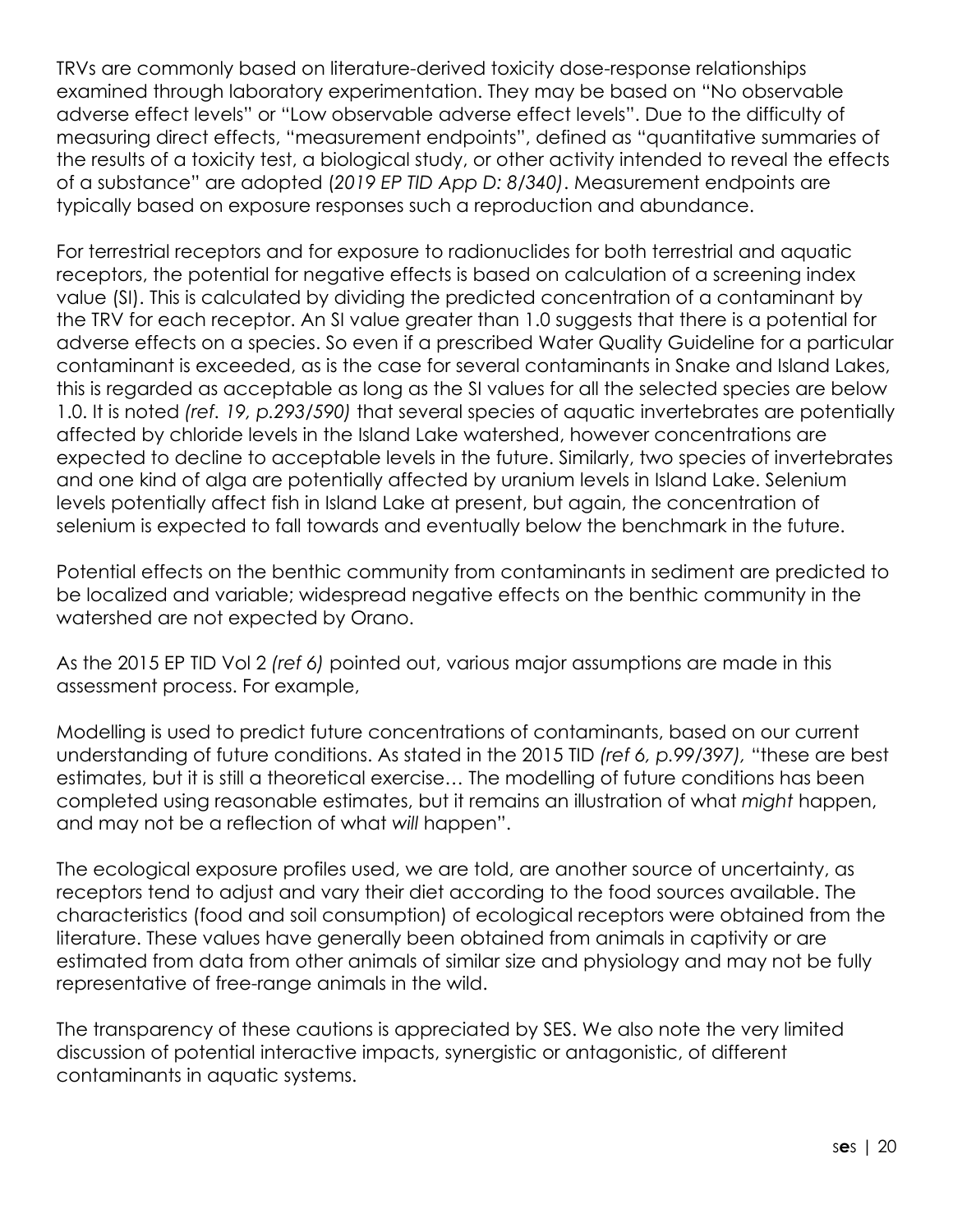We note Orano's comment *(ref 19, p.294/590)* that "Several other species of invertebrates and algae/plants, in addition to fish, are not expected to be affected, which suggests negligible implications for the aquatic environment". This appears to suggest that because not all species are affected, the impact on those that are affected is unimportant from an ecosystem perspective. This may generally be a reasonable conclusion, but it does assume a detailed understanding of the subtle inter-relationships within an ecosystem that may not always be justified.

The assessment for terrestrial species looked at potential effects of eight COPCs on 12 species at various locations *(ref 19, p.297/590)*. 1% of these evaluations showed SI values exceeding 1.0, all related to selenium. SI values for moose were all below 1.0, thus no effects on moose are anticipated. A new study appears to confirm that forage associated with Island Lake does not pose molybdenosis risk for ungulates or any potential adverse effects in moose.

In general, Orano concludes that the ecological risk assessment completed as part of the CSR (and confirmed by later studies) identified only "non-significant" impacts to wildlife in the Island Lake drainage area." However, the assessment did show that there will be potential risks in Snake Lake for several receptors (particularly mink, yellowlegs and nighthawk) in the future as the groundwater loading from the TMA reaches this water body. For Island Lake, Island Lake Fen and Island Creek at the Dolomites, selenium is a potential risk now, but the aquatic system is recovering.

SES appreciates the very serious effort that Orano has made to identify ecosystem and wildlife risks. However, we note with some concern the cautions about the uncertainties of modelling assumptions, the limitations of knowledge about animal behaviour and feeding habits, and the fact that some contaminants are currently at levels expected to impact some species but that are deemed acceptable because they are expected to decrease at some time in the future. It is not clear to us that a high level of confidence should be placed in the prediction of only negligible effects on wildlife. The effects may not be large or widespread, but it is a matter of judgement as to whether that means that they are negligible, or from whose perspective they are acceptable.

#### **9c. How Were the Decommissioning Objectives Set? Are They Appropriate?**

#### **9ci. Definition of the objectives**

The CSR for Decommissioning 2003 Section 7 describes the decommissioning objectives as follows:

"The objectives of decommissioning activities are to remove, minimize, and control potential contaminant sources and thereby minimizing the adverse environmental effects associated with the decommissioned property. The decommissioning project is designed to achieve an end-state property that will be safe for non-human biota and human use, stable, allow utilization for traditional purposes, and that minimizes potential constraints on future land use planning decisions. The decommissioning project is designed to minimize the need for care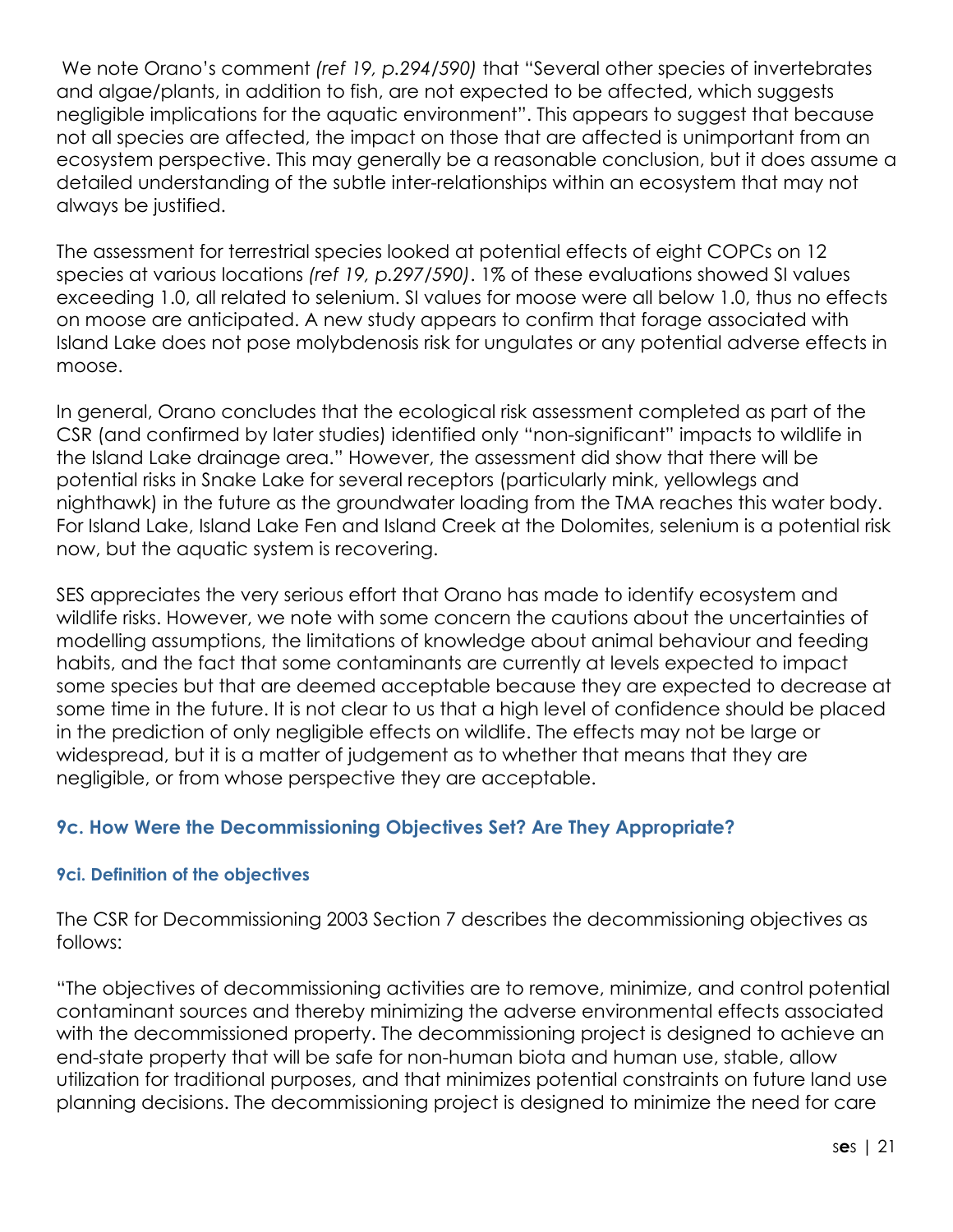and maintenance activities and long-term institutional control, taking into consideration socio-economic factors."

There are three concepts here that require discussion:

- i. The concept of minimization;
- ii. Future human land use assumptions
- iii. Consideration of socio-economic factors

i. The concept of minimization: The Oxford dictionary offers 2 definitions of the word 'minimize': "Minimize means to reduce to the smallest possible amount, or to belittle or represent as worth less than is actually true." We have to believe that the first definition is the relevant one, and that no one is trying to misrepresent the facts. However, when we talk about "minimizing adverse environmental effects" and the "smallest possible amount", the limits of possibility are not defined. What is "possible" to achieve will depend on how much effort we are willing to invest in achievement. So, it can be argued that minimization is not an objective but would be better described as a desirable direction to be followed.

ii. Future human land use assumptions: "The decommissioning project is designed to…allow utilization (of the land) for traditional purposes and minimize potential constraints on future land use planning". These are certainly desirable goals; however, they imply an expectation that no significant changes in the type of land use and occupancy will take place in the future. In discussion of risk to humans Orano frequently refers to assumptions that no individual is going to spend more than a few days a year on the site. While this may reflect current practice, we have no way of knowing whether much more intense settlement of the area may take place in a climate-changed future. In the 2019 EP TID a modelled estimate is provided of the health effect on a hypothetical, full-time resident living a traditional lifestyle. This does not address the possibility of a different type or level of land use. It is acknowledged that land use restrictions will indeed be required if risks are to be managed (e.g. EP TID 2019, sec 11B). How such restrictions will be enforced over the long run is undefined. Neither Orano nor CNSC appear to have addressed this. It is apparently assumed that this is Saskatchewan's Institutional Control Program's problem to solve, not Orano's or the CNSC's.

iii. Consideration of socio-economic factors: From ref 12, sec 3 we learn that: "During the selection process (for a decommissioning option) the following constraints were considered:

• Radioactive and non-radioactive contaminant releases to the environment should be *as low as reasonably achievable (ALARA) taking into account social and economic factors;*"

How should this "taking into account" take place? This is where differences in values and priorities become important. Who is entitled to make the judgement about what cost is worth incurring in order to achieve a given improvement? How high a priority should be placed on the potential risk to future generations and non-human life forms compared to the economic well-being of present-day individuals? Orano and CNSC have conducted extensive public consultation activities which give individuals and organizations an opportunity to present their opinions and concerns. However, serious discussion of how to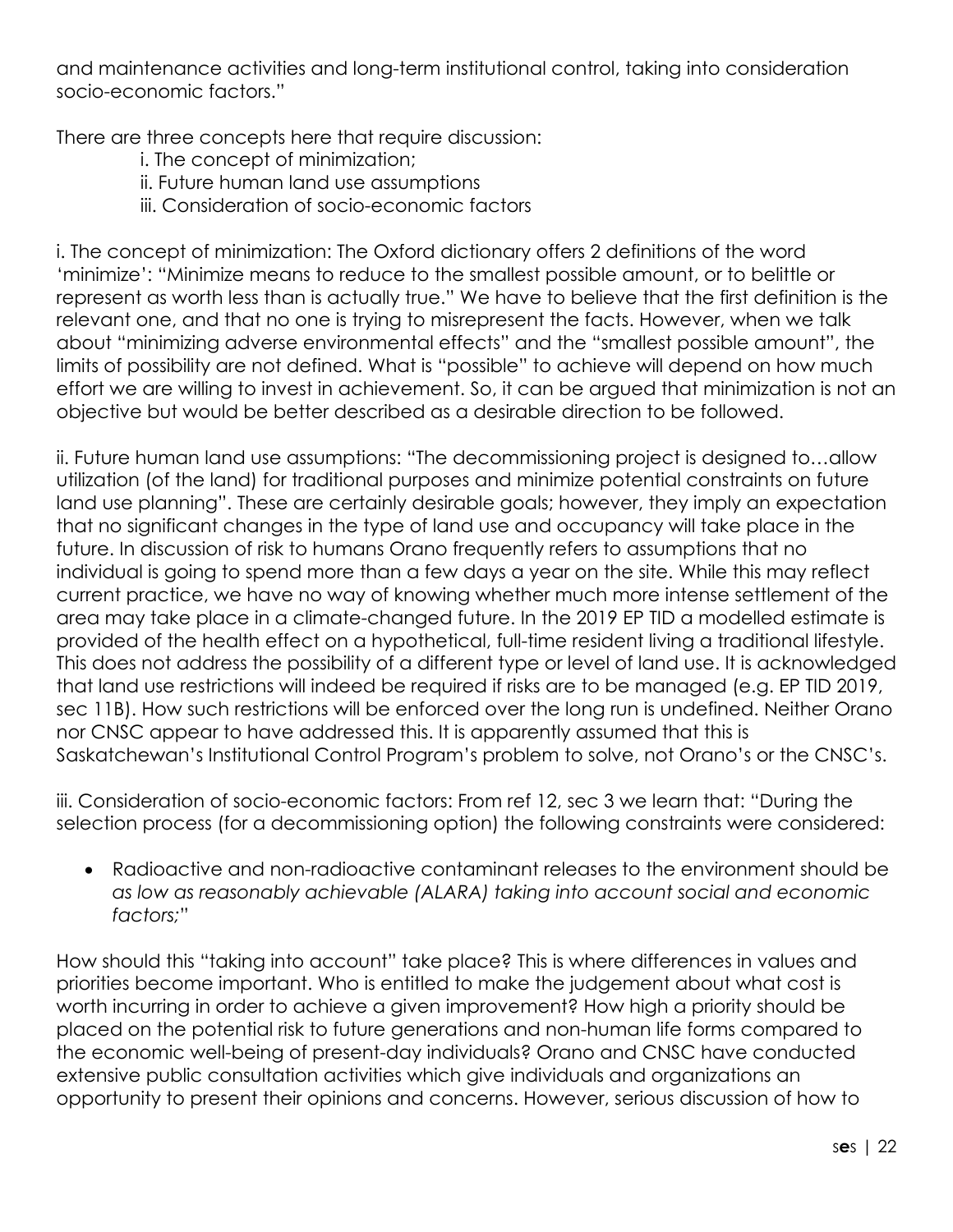deal with competing ethical values appears to be beyond the scope of the regulatory system. It is not clear where this should take place.

#### **9cii. Criteria for achievement of objectives**

CSR 2003 (ref 26) section 7.1 describes clearly how Orano determined their numerical decommissioning objectives, which were accepted by the regulators.

"The decommissioning objectives and appropriate locations and timeframes for their achievement were established in consultation with federal and provincial authorities and through the proponent's public consultation process.

Where relevant, achievement of these qualitative decommissioning objectives was defined in relation to existing federal and provincial guidelines and taking into consideration site specific conditions.

For identified contaminants of potential concern, where federal or provincial guidelines were not available, information obtained from the scientific literature and site-specific conditions were evaluated to derive benchmarks for inclusion as decommissioning objectives. Locations chosen to meet the water quality decommissioning objectives for key surface water bodies were identified by the consideration of the locations, and the distances of potential contaminant sources in relation to potentially impacted natural surface water bodies, and in consultation with federal and provincial authorities".

The 2015 HG and GW modelling TID *(ref 7, 140/333)* compares in figures 6.1 and 6.2 the numbers for Areva's Decommissioning Surface Water Quality Objectives (DSWQO) and Saskatchewan Surface Water Quality Objectives. There are significant differences between these numbers for arsenic, uranium and molybdenum. Decommissioning objectives for uranium at different site locations range from 190 to 1,194 µg/L. These figures were based on water hardness criteria which are now considered inappropriate. The Saskatchewan Surface Water Quality Objective (SSWQO) figure is 15 µg/L. The DSWQO for arsenic is 50 µg/L, while the SSWQO standard is 5 µg/L. Molybdenum DSQWOs range from 73-500 µg/L in different locations, while the SSWQO is 73. Often the problem is that where federal or provincial guidelines have become stricter since the decommissioning objectives were approved, these objectives have not been revised to match the updated guidelines. Perhaps also, some of these discrepancies reflect the difficulty or cost of achieving updated guidelines, or a decision that some locations do not need to be as clean as is expected elsewhere.

With regard to sediment quality objectives, the 2003 CSR tells us that the *Canadian Sediment Quality Guidelines* (CSQG) were used to assess the suitability of predicted post decommissioning sediment quality to support a healthy benthic invertebrate community. For Snake Lake, Island Lake, and Cluff Lake, the CSQG classifies sediment quality with respect to specific contaminants and their potential for effects on benthic organisms. These general guidelines provide a range from low to high contaminant concentrations. No sediment quality guideline was reported for nickel, uranium or molybdenum. A review of the scientific literature was undertaken to come up with decommissioning benchmarks for the project. Recent studies show a large range of benchmark toxicity values for uranium, molybdenum,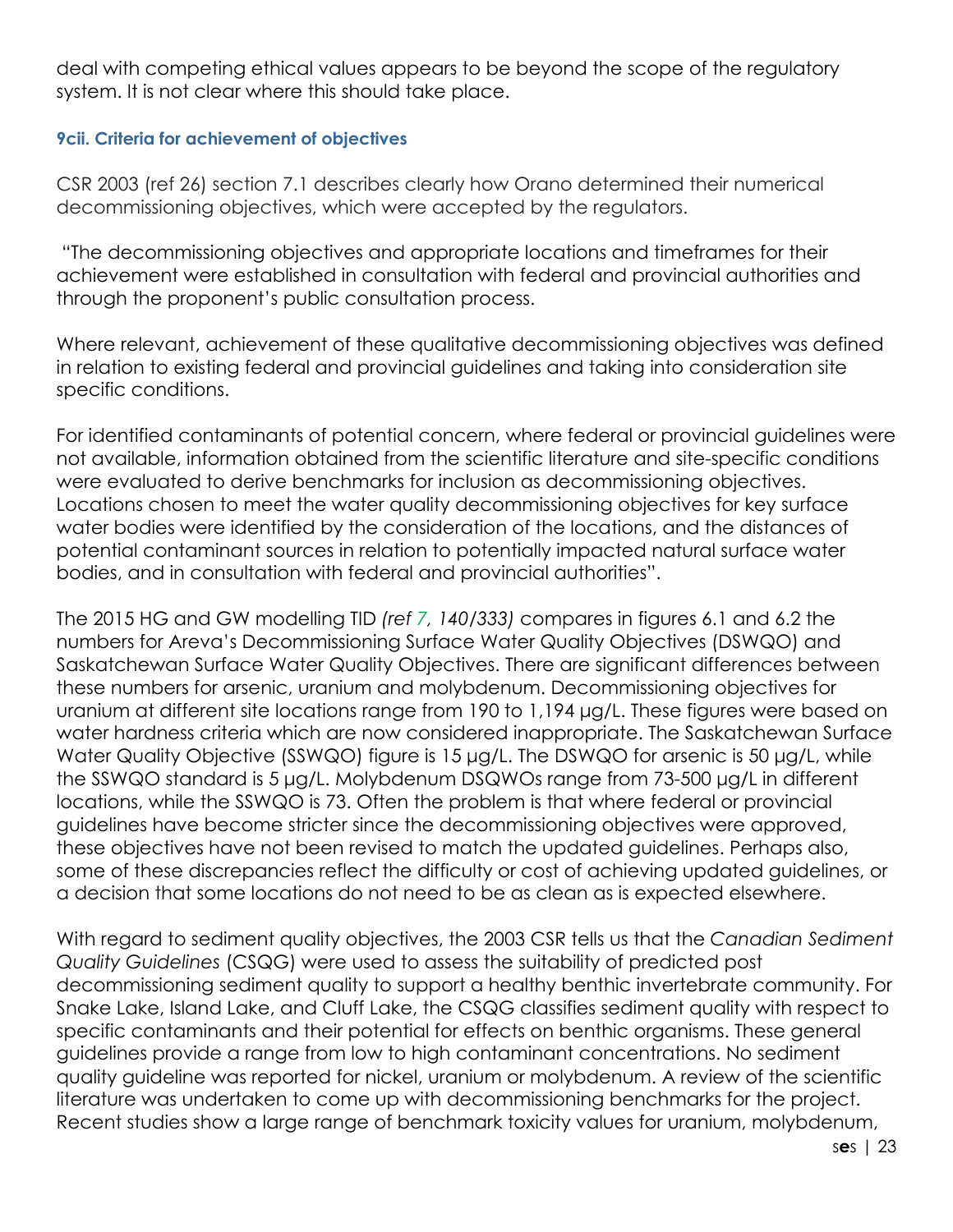and nickel, indicating that factors affecting chronic toxicity levels are not well understood and that additional study is necessary.

The decommissioning radiological objectives are based on a need to keep radiation doses below the regulatory limits and as low as reasonably achievable (ALARA).

The CSR 2003 *(ref 26, p.7-2*) referred to a Regional Water and Sediment Quality Working Group (RW&SQWG), consisting of representatives of Government (provincial and federal), University (University of Saskatchewan), and the uranium mining industry, formed to contribute to further research toward confirming or, for some parameters, developing appropriate regional objectives for Northern Saskatchewan. Currently I have found no record of this group's work.

SES is not convinced of the appropriateness of setting or retaining decommissioning objectives that exceed federal or provincial Water Quality Guidelines. Presumably the Water Quality Guidelines were established on the basis of ecosystem and human health safety. From a public perspective, and given the admitted uncertainties associated with modelling risk, it is not clear why regulators would allow weaker objectives to be acceptable.

#### **9ciii. How are "safe levels" of chemical contaminants and radiation determined?**

Toxicology is a constantly evolving science. Generally, the chemical toxicity of a material is measured by exposing living organisms to varying concentrations of the material and looking for the level at which impacts on the organism can be detected. These impacts may take the form of cancers, anatomical or physiological changes, reproductive malfunctions or death. There is always an element of probability involved.

Where harm to non-human species is concerned, the effect on a number of examples of different kinds of mammals, insects, birds, fish and benthic organisms may be used to predict the effect on similar organisms. In the case of species at risk, the effect on individuals is taken into account, while with more prolific species the concern may be limited to population impacts.

Effect levels may be defined as severe, probable, threshold or low effect levels. While in general, evolving information from new studies results in a lowering of allowable levels of contaminants, regulatory levels are generally very conservative in the light of current knowledge, which is continually evolving. At any given location, the harmful effects of any contaminant in the water, air or land depends on the degree of exposure of a person or other organism to that contaminant. Thus, the time spent in that location becomes relevant. At Cluff Lake and other sites decommissioning objective levels for some contaminants at some locations have been set at less demanding levels where the risk is considered low because of low population density and infrequent land occupancy.

*From ref 19, p.180/590:* Water and sediment quality predictions can be compared to, and screened against water and sediment quality standards, objectives and guidelines. Where generic guidelines are exceeded …potential risks are based on the comparison of predicted exposures of selected ecological receptors to measurement endpoints or toxicity reference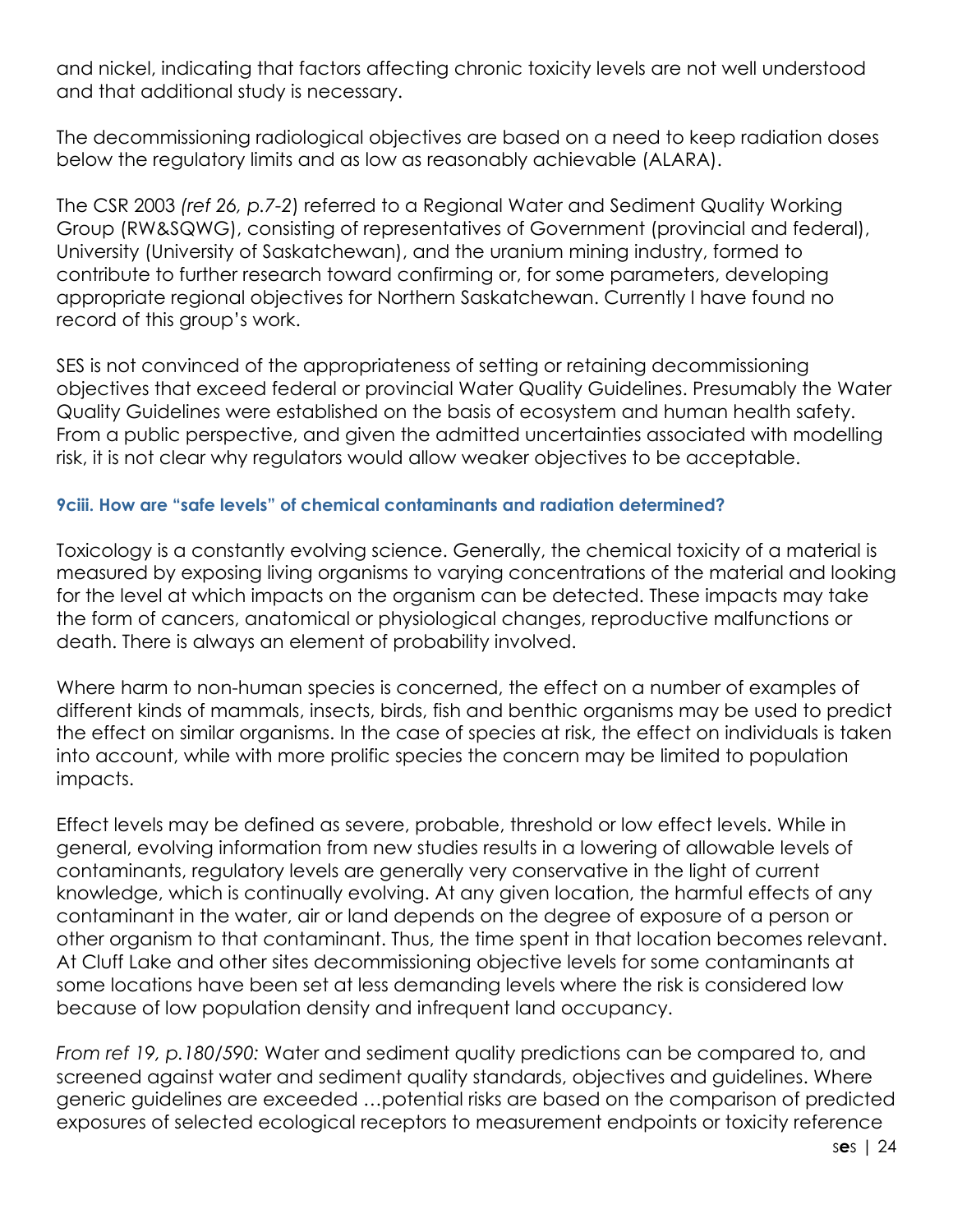values (TRVs), which are commonly derived through laboratory experimentation. Similarly, human exposure estimates are compared to toxicity reference values published by regulatory agencies such as Health Canada.

Table 5-1 in the 2019 EP TID (*ref 19)* lists Decommissioning Surface Water Guidelines that were set in Calendar Year (CY) 2000 for several COPCs, with notes comparing them to SSWQOs at the time (1997). Since the time of the CSR some water quality guidelines have been revised and others added. Table 5-1b shows updated guidelines.

Due to the uncertainty surrounding sediment quality guidelines or sediment toxicity benchmarks, a number of different guidelines have been considered *(ref 19, p.183/590).* The national CCME guidelines provide "Interim SQGs", which represent the concentration below which adverse effects are expected to occur rarely, and "Probable Effect Levels", above which adverse effects are expected to occur frequently….The CCME notes that the use of Interim SQGs to the exclusion of other information (such as background concentrations of naturally occurring substances and biological tests) can lead to erroneous conclusions about the likelihood of biological effects.

It appears that there is still considerable uncertainty about the risk associated with COPCs in sediment.

Understanding of toxicity is still incomplete, and there is no societal consensus on what level of uncertainty is acceptable. Therefore, not everyone can accept that as long as the stated numerical decommissioning objectives appear to have been achieved, everything is OK. There will still be questions about degree of certainty, about the unknowability of future conditions, questions which will continue to cause unease about the acceptability of objectives. People tend to feel less comfortable with risks over which they have no control than those over which they feel they can have some control (i.e. we worry more about the risk of flying rather than the risk of driving to the airport.) See further discussion of risk in Section 9k.

#### **9d. Is the Ponding of Water on the TMA Surface Hazardous?**

Localized and intermittent ponding has been observed on the TMA cover (*ref 19, 301/590).* Monitoring results showing generally low concentrations of COPC are taken to indicate that the majority of ponding is due to localized depressions holding fresh surface water; however, there is recognition of the possibility of intermittent groundwater daylighting on the TMA cover, driven by seasonal and climatic influences on the water table.

A detailed survey in 2016 *(ref 20, p.12/71)* showed that most of the former liquids pond area surface was wet, and there were still some areas with open ponds. Animals such as foxes, ducks and geese are expected to use, and have been observed on the TMA. CanNorth's Risk Assessment of Ponded Water *(Appendix J of 2019 EP TID) (ref 20)* provides the ecological risk assessment for this ponded water.

Due to their shallow nature and varying duration, it is concluded *(ref 12, p.10/71)* that the areas of ponded water are insufficient to support populations of aquatic biota such as fish.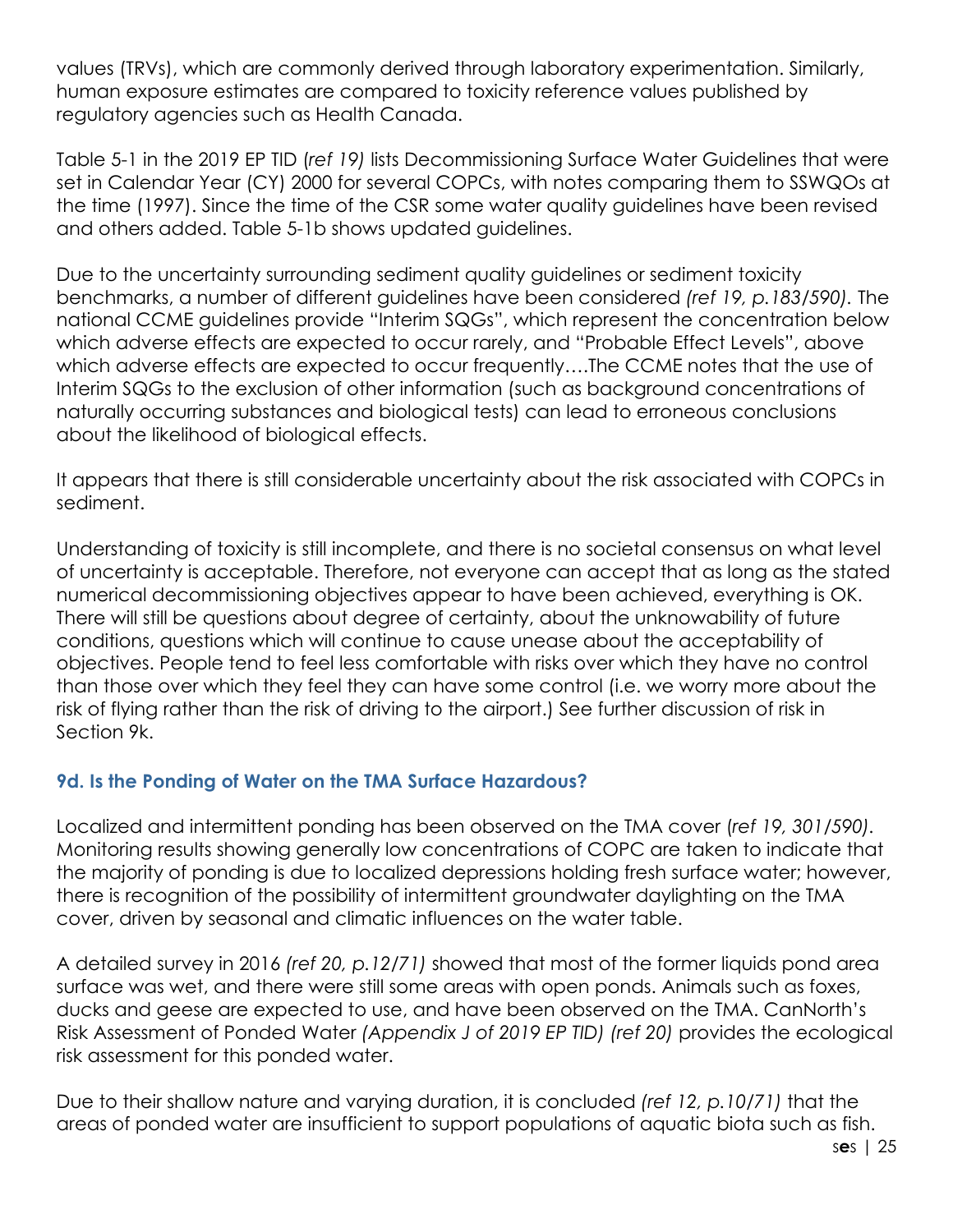…The Valued Ecosystem Components selected for the assessment were: aquatic plants, phytoplankton, zooplankton, aquatic invertebrates, northern leopard frog, hare, muskrat, fox, moose, mallard and nighthawk.

Water from various ponds was sampled from 2012 to 2016 *(ref2, p.12/71)*. SES notes that "data from CLTMAPOND8 were not included as more recent data from the same area has shown much lower concentrations". Is this an example of outlier data being discarded? There seems to be some confusion about the levels of uranium and radionuclides in the pond water. The 2019 EP TID *(Ref 19, p.302/590)* states that concentrations of uranium in samples from the transitory ponded water for the TMA are generally low, with an average concentration of 50 µg/L, with the exception of one localized area which has elevated uranium concentrations averaging 4650 µg/L. (Note that the SSWQO for uranium is 15 µg/L).

This reference then quotes the "weighted average" of uranium concentrations in the sampled ponds as 287 µg/L. *Wikipedia defines weighted average as "a method of computing a kind of arithmetic mean of a set of numbers in which some elements of the set carry more importance (weight) than others. Example: Grades are often computed using a weighted average. Suppose that homework counts 10%, quizzes 20%, and tests 70%"*. If the 287 µg/L figure was derived by weighting certain elements of the data differently, we should be told the basis on which this was done. Meanwhile, in CanNorth's Appendix J, Table 3.1, 285 µg/L is reported as the *maximum* uranium concentration, with a mean value of 50 µg/L and 95% Upper Confidence Level of the Mean (UCLM) of 97 µg/L. This implies that the risk assessment was based on a uranium level approximately one third of the weighted average level. It is unclear whether this is appropriate.

The EP TID concludes that a U concentration of 287 µg/L would indicate that some sensitive valued ecological aquatic species may be affected, but there are many species that would be unaffected (does this mean it's OK?). The ponds, Orano points out, represent a spatially limited habitat, are ephemeral in nature, and are able to support a range of invertebrates, thus the impact to these ponds is considered acceptable. Therefore, the conclusions from Appendix J. are considered to remain valid.

We are also puzzled by the following comment in Appendix J (13/71):

*"The only radionuclide with a water quality guideline is radium 226 (0.11Bq/L), and the Exposure Point Concentration (EPC) is below this value. In addition, radionuclides have not been consistently detected in the water samples. For these reasons the uranium series radionuclides were not carried forward through the risk assessment".* 

Although the "upper confidence level of the mean" level of radium 226 detected in the water samples is, at 0.07 Bq/, below the 0.11 Bq/L guideline, the maximum observed level as reported in the CanNorth study (Appendix J of the 2019 EP TID) was well above the guideline, at 0.19 Bq/L.

Moreover, Table 3.1 in Appendix J shows that although there are no official water quality guidelines for other radionuclides, significant levels of Pb-210 and Po-210 were detected in some samples of the pond water.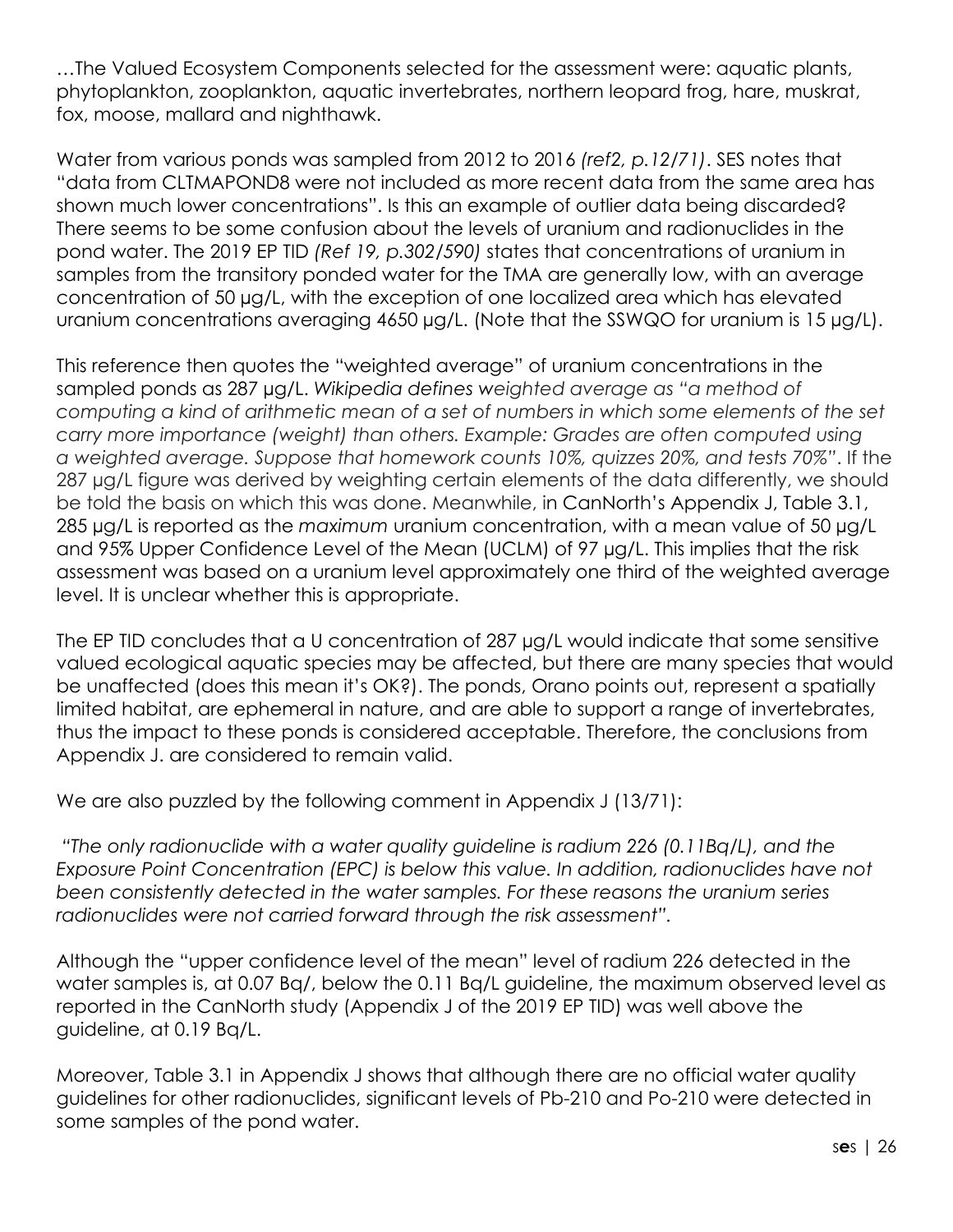But perhaps the most worrying thing is the fact that *"radionuclides have not been consistently detected in the water samples"* is used as a reason for not carrying forward the uranium series radionuclides through the risk assessment. Obviously, the data show that radionuclides have indeed been detected in at least some of the samples. It seems that the argument is being made that, because radionuclides were not detected in *every* sample (i.e. not consistently detected), we don't need to worry about the samples in which they were detected. We find this argument inexplicable.

As far as chemical toxicity goes, the ecological effects assessment concluded *(Appendix J, p.15/71)* that for cobalt, while the Exposure Point Concentration (EPC) is above the species sensitivity level for the most sensitive species, "over 90% of aquatic species are not expected to be affected by measured cobalt concentrations…and thus population effects are not expected." The same conclusion is reported for copper. Should we be concerned that up to 10% of aquatic species are apparently expected to be affected? It is reported that there may be a potential for nickel concentration to be an issue for toads (but this is not expected to have a population effect, so it is not treated as a problem).

17/71: While no adverse effects are expected for terrestrial VECs that use the TMA (*Appendix J, p17/71)*, it is acknowledged that there is some uncertainty in the data on which this conclusion is based.

The ambiguities and inconsistencies that we have noted in the risk assessment for the ponded water leads us to question the conclusion that the ponds do not present an unacceptable ecological hazard.

#### **9e. Will Contaminants Be Drawn Up from the Tailings into Plants Growing on the TMA, Potentially Creating Risk to Wildlife?**

There has been some discussion of the potential for the TMA cover to be impacted by tree roots. In App B of the 2019 GW TID *(ref 22, p.6/221)* we read that modelling was based on a maximum rooting depth of 0.30 m, which is described as an approximation of the current vegetation conditions observed in the TMA cover in 2018. (Confusingly, the same study p.100/221, Table 5.4 shows a modelling root depth of 0.5 m.)

From Orano's 2019 written submission *(ref 18, p.72/111)* we learn that as native vegetation progressively invades the cover surface, the soil binding capabilities of the grass/forb understory will persist and be supplemented by the rooting systems of native species. The predominant native vegetation at the site in upland, sandy soil areas is jack pine, with moss, lichen and blueberry as a predominant understory.

Rowe and Acton *(ref 21, p. 647)* reported that "Jack pine is robustly tap-rooted. Deep root development begins in the seedling stage and is maintained to maturity. On deep, welldrained soil, jack pine tap roots may penetrate as deep as 9 feet according to Fowells (1965). SNC Lavalin *(ref 22, 211/221)* reports on an Alberta study that showed tap roots in the boreal forest reaching a maximum of 2 metres in depth. Pointing out that roots this deep are most likely to occur under dry conditions, SNC anticipates that "very few roots of native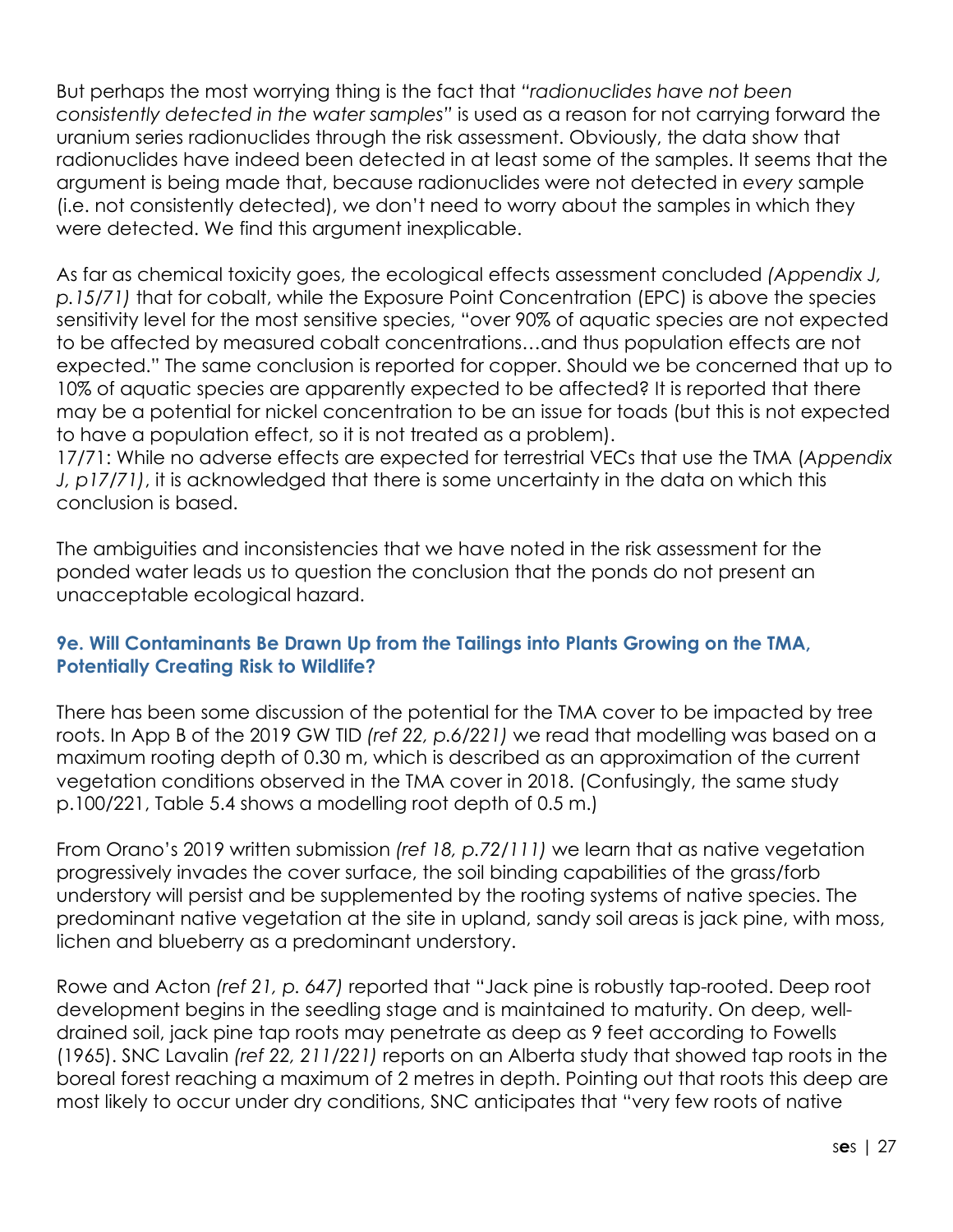woody species growing on the TMA cover system will extend below the base of the cover system".

SES would appreciate some discussion of the possible impacts on animals (including insects) that may feed on needles, buds or seeds of jack pines whose tap roots do indeed reach the tailings.

#### **9f. Is the Cover on the TMA Resilient to Damage? Will Burrowing Animals Get into It?**

The most recent geotechnical inspection appears to have been completed in the fall of 2018 and no stability or erosion concerns were noted at that time.

SNC Lavalin *(ref22, 209/221)* in App B identifies potential processes that may influence the long-term integrity of a cover system as Soil erosion, Frost action, Consolidation/settlement, Extreme climate events, Root penetration, and Burrowing animals.

This consultant concludes that soil erosion is not a significant issue here *(p.46/221).* This is attributed to the relatively shallow surface gradient and the "robust surface drainage system". As the grass-forb vegetation cover has matured, supplemented by native species, the resistance of the cover system to erosive forces has increased. It is regarded as highly unlikely that erosion will have a significant effect on the long-term integrity or performance of the TMA cover system. SES accepts this. It is noted, however, *(p. 57/221)* that between 2011 and 2014, the percentage of bare soil on the cover increased from 5.7 to 10.5% after falling consistently over the previous 3 years. The reason for this is not indicated, nor is its potential impact.

SNC also reports that no evidence has been reported to date that frost action has compromised the cover, and that any further consolidation that takes place resulting in further ponding of water on the surface would not pose unreasonable risks to ecological receptors. SES has raised concerns about the ponded water in section 9d.

SNC also concludes that the likelihood of an extreme climate event significantly influencing the long-term performance of the cover is extremely low. SRK's study "TMA Closure Report" *(ref 23)* which appears as Appendix C of the 2019 GW TID discusses the potential impact of flooding of the two diversion ditches. SRK concluded that probable maximum flood conditions would cause some overflowing of the north diversion ditch but that this would not cause inundation within the TMA itself. The south diversion ditch would not be expected to over-top its banks at all.

SNC claims that animal burrows established in the TMA cover do not pose an unreasonable risk to human and ecological receptors (although they claim no expertise in this area). However, in a February 2019 letter to Rod Gardiner, Dale Huffman of Orano reported that: "About 35% of the TMA area, or about 28 hectares of the "upper solids area", may be susceptible to animals burrowing deeper than 1 meter and contacting tailings. Other areas of the TMA have cover depths beyond the maximum known burrow depth of animals in the area and/or are areas with a water table high enough to discourage animals from establishing burrows in these wet areas.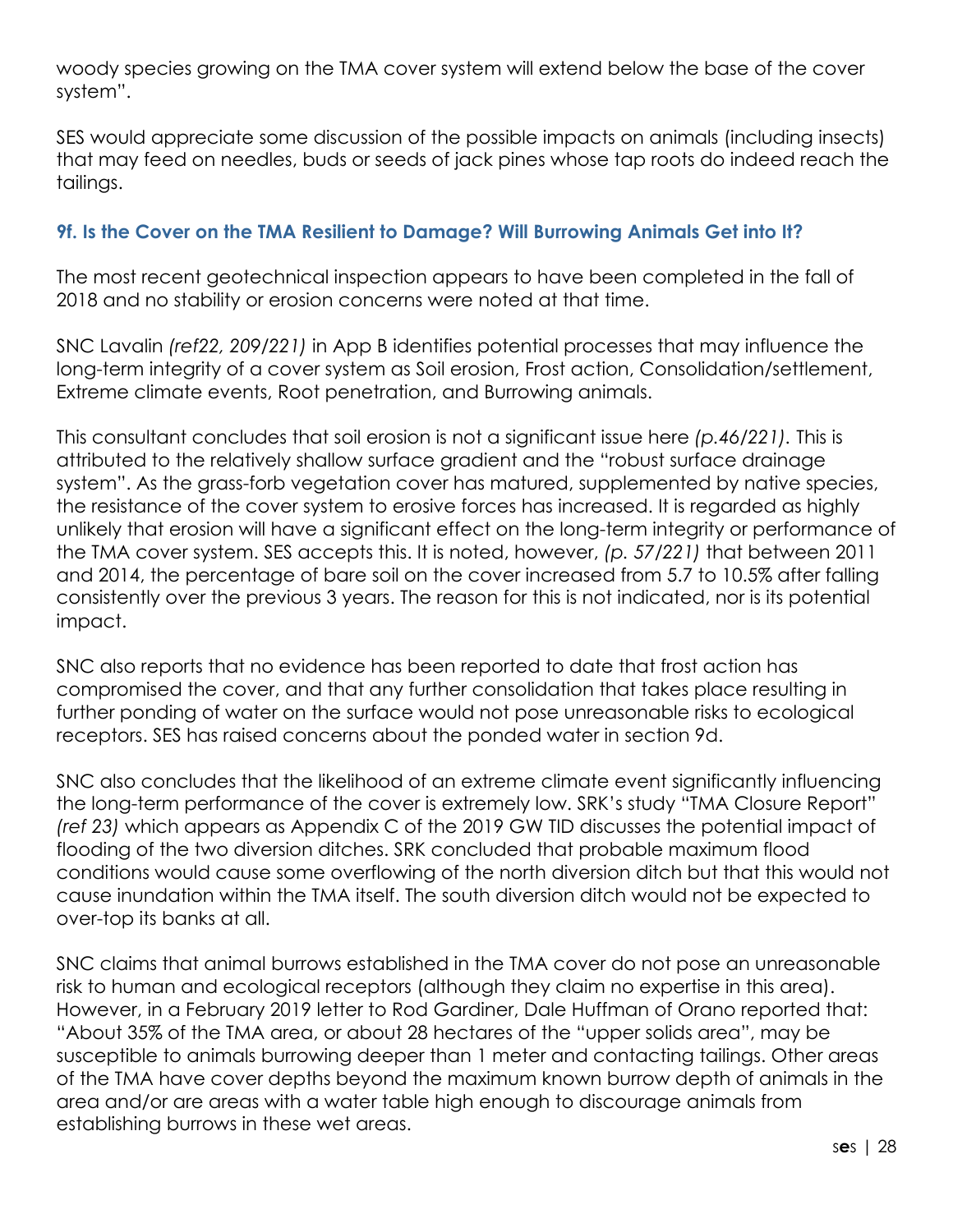The 28 hectares of the upper solids area are not preferred denning habitat for many burrowing species. For example, wolves dig dens in soil types that lend themselves to digging, but the TMA cover has been packed to reduce infiltration rates. *(SES note: Mr.*  Gardiner, who worked on the decommissioning, claims that the cover material was not *packed)*. Similarly, black bears prefer hillsides for denning rather than flat surfaces.

• Woodchucks and chipmunks may burrow in the 28 hectares of available, dry cover and their maximum burrow depths can, but are unlikely to, exceed 1 meter.

In the 12 years of monitoring and inspections, no signs of woodchuck burrows have been noted on the TMA. Burrows or signs of burrowing activity have not been observed on the TMA cover.

The closest observed and recorded burrowing activity was noted in 2011, with a fox den observed in the TMA south diversion ditch.

- Considering a) that there is ample available habitat for burrowing which would be preferred over the 28 hectares of available dry TMA cover, b) the abundance of woodchucks and chipmunks in the area is uncommon (Banfield 1974)i, and c) the absence of burrowing evidence over the last 12 years, the presence of burrowing animals in the TMA cover is unlikely.
- Aboriginal Affairs and Northern Development Canada (AANDC) commissioned a report evaluating Failure Modes and Effects Analysis (FMEA) of soil cover systems designed in cold regions. Within the analysis, the risk of burrowing animals rated as 'low'. "

SES would agree that the risk of serious damage by animal burrowing appears to be low given present conditions of animal land use. However, it is possible that this could no longer be the case in the future if climate change results in species migration and a different pattern of land occupancy.

On the issue of root penetration, Rowe and Acton (ref 21) quote Chrosciewiwicz as reporting that in sandy soils in boreal Quebec, the deep jack pine roots can penetrate and break up an existing "soil iron pan". Rowe and Acton refer to windstorm situations where jack pines have been uprooted, revealing tap-root lengths from 40 cm. to over 100 cm and creating significant surface disturbance. Could this happen on the TMA?

The 2019 GW TID (ref 17) addresses the question of what would happen to infiltration rates if a part of the tailings cover were damaged. They modelled three cases in which 10%, 20%, or 30% of the TMA was assumed to allow net percolation at a short-term extreme rate and the remainder of the TMA (90%, 80%, and 70%, respectively) was assumed to maintain the base case net percolation rates. Figure 7-7 (293/335) shows the modelling results for peak mass flux of arsenic, molybdenum, uranium and radium-226 to Snake Lake as a function of percent cover damage. As expected, a stepwise increase in flux is predicted for all contaminants as the extent of damage increases. It indicates that, for example, uranium levels would approximately double with 30% of the cover failing. The report then claims (273/335) that the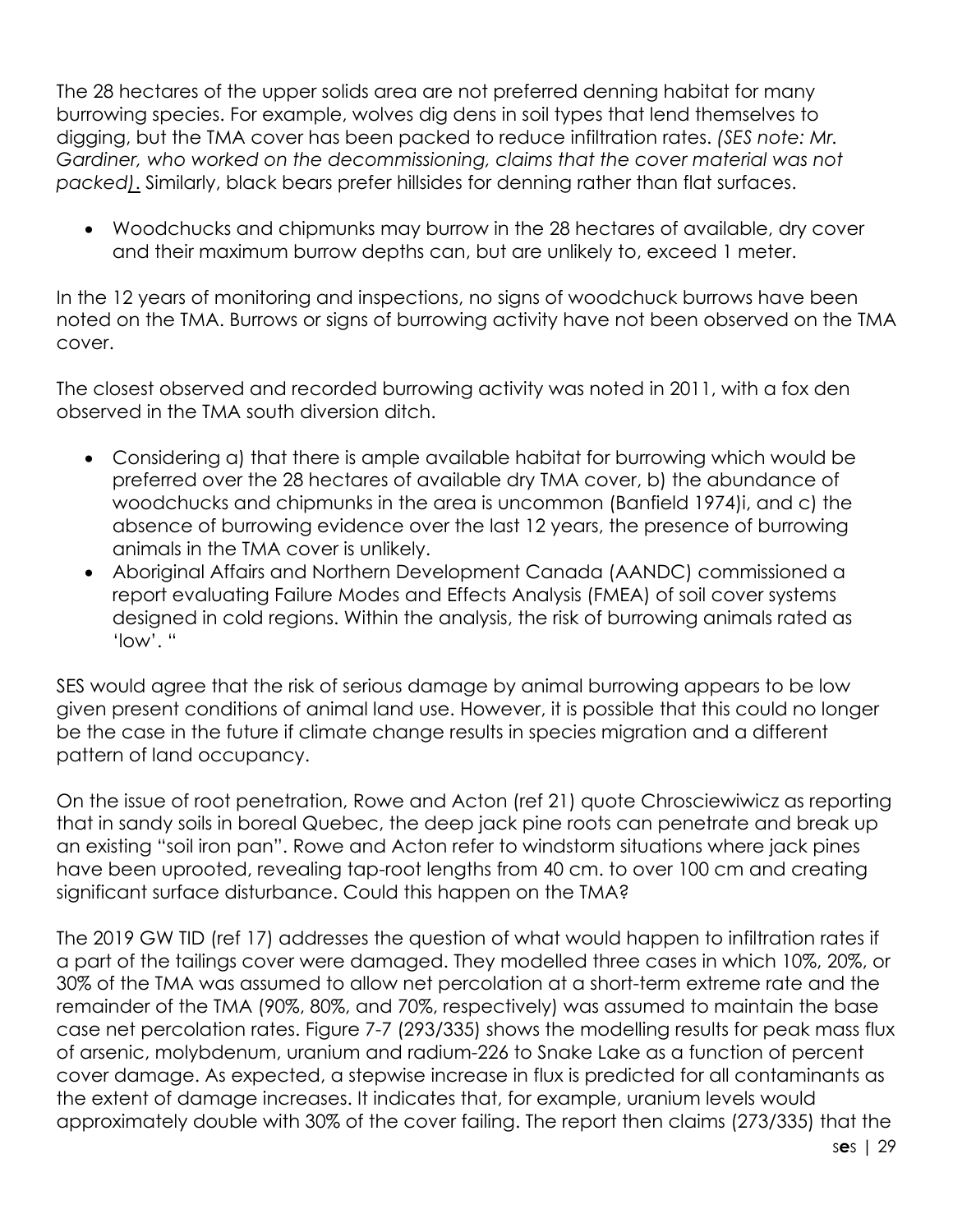results shown in Fig 7-7 are not realistic in that they represent a *chronic* decreased net percolation performance that would likely never be experienced. This conclusion is presumably based on the assumption that any damage that did occur would be fairly promptly repaired. SES is not totally persuaded that this assumption can be relied upon. (See section 9q)

#### **9g. Is the Main Tailings Dam Strong Enough?**

Groundwater flow and contaminant transport modelling assumes the continued geotechnical stability of the site (*ref 17, GW TID, p.316/335).* 

According to the 2019 EP TID, r*ef 19, p.492/590*, the main dam of the TMA and the Claude Waste Rock Pile are the only notable landforms remaining following decommissioning for which there would be any potential risk associated with possible seismic activity. Owing to the consequence of failure and to ensure that this risk is minimal, the downstream slope of the main dam has been buttressed with till material resulting in a final slope of 4:1 with additional material placed at the swale outfall locations to a final 6:1 slope. The main dam is thus expected to be stable in the long term. It is categorized as being in a state of 'Closure – Passive Care' as defined by the Canadian Dam Association (CDA) as it is "a stable structure with low maintenance requirements" (See GW TID Section 9.2.1.2)

"The probability of a dam failure is considered highly unlikely based on having achieved the criteria outlined in CDA 2014, the demonstrated stability of the dam, the design for closure under passive care, and the proposed inclusion of ongoing geotechnical inspections in the Long-Term Monitoring and Maintenance Plan (ref 19, p.473/590). Should a dam failure occur, it is assigned an environmental severity rating of moderate, assuming repair within an Institutional Control monitoring period (i.e. 10-year time period), with impacts being limited to Snake and Island Lakes. While the tailings are saturated, their flow rate would be limited due to their consolidated state. The effort to remediate a dam failure is rated major as a large earthworks program would be required. The overall risk ranking…is very low and is not assessed further."

#### SES accepts this conclusion.

#### **9h. How Fast and by what Routes Are Contaminants in the TMA Moving into Groundwater and Moving Downstream? Will They Eventually Reach Surface Water?**

The major area of concern about the future of the TMA is the gradual movement of contaminants out into the wider environment, either dissolved in groundwater or carried in particulate form. Very extensive data collection has been carried out to determine present locations and levels of different contaminants, and advanced modelling has predicted what we might expect in terms of contaminant movement and ecological effects in the future.

Interpreting the modelling predictions is complicated. Various studies and documents refer to expectations at different future dates. The modelling generates a range of possible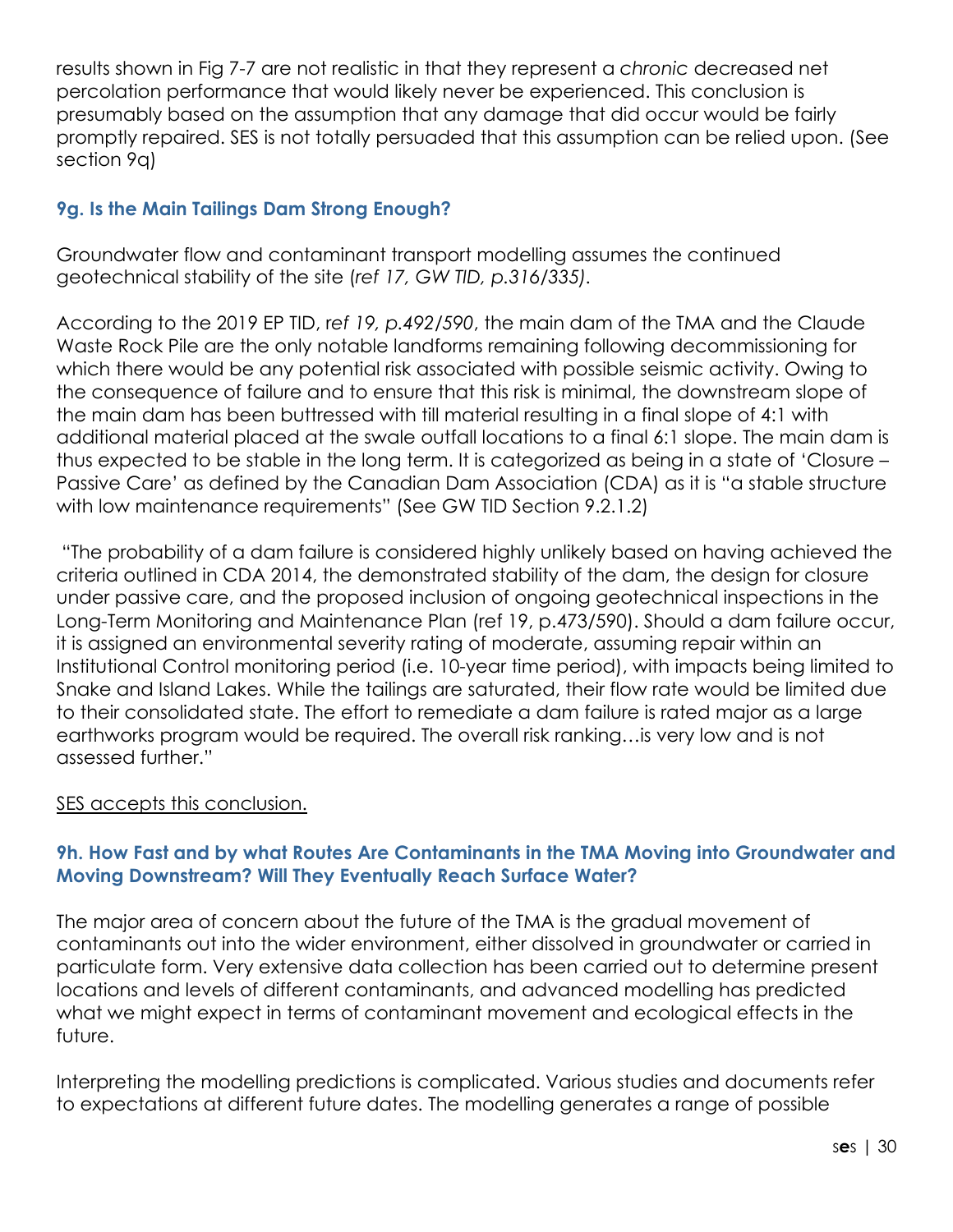maximum concentration levels, and we are told that it is predicted that the decommissioning objectives will be achieved throughout the Island Lake watershed at future "expected maximum values (mean)".

Groundwater loads to Snake Lake are predicted to peak sometime between calendar year (CY) 2100 to CY 7000 for most COPCs (r*ef 19, p. 203/590).* Surface water and sediment levels in Snake Lake are expected to correspond roughly with peak groundwater loads. Surface water and sediment quality in Snake Lake is influenced by removal of contaminants from the water column to sediment. Model predictions estimate that at peak surface water COPC concentrations, on average, there is approximately 20% removal of COPCs to the sediment.

In Island Lake COPCs were at peak concentrations at cessation of operations in 2006, and Island Lake is already demonstrating strong recovery, with radionuclides being the sole COPCs with a predicted future increase due to groundwater contaminant transport. However, over the intermediate term, the existing COPC inventory within the sediments of Island Lake is predicted to be a gradual source to the surface water of Island Lake until the inventory in the sediment is buried or otherwise depleted through desorption.

The long-term predictions of the modelling show that there are a number of areas where the surface water quality is expected to exceed, or currently exceeds Water Quality Guidelines *(ref 19, p. 205/590)*. This includes Se and U in Island Lake. Predictions indicate that by CY 7000, most COPCs in Island Creek surface water will have substantially declined at modelled locations; exceptions include locations with longer-duration groundwater loads (i.e. arsenic and selenium in Snake Lake. These last two do eventually decrease, but over a longer time period (10,000 years).

Within the Island Creek watershed, future exceedances of Lowest Effect Levels in sediment are predicted for As, Mo, Ni, Se, U, Ra 226, Pb-210, and Po -210 at some locations *(ref 19, p.206/590)*; no *mean* levels are expected to exceed the Serious Effect Level except in the case of Mo and Se at the beginning of the modelled period. Predictions indicate that by the end of the modelled period (10,000 years) most of the COPCs at most modelled locations will have dropped below the applicable guidelines. We do not find all of this very reassuring. Because of the way decommissioning objectives were defined, there are no mean exceedances of DSWQG in the Island Creek Watershed.

High natural levels of iron in the region are used as a partial explanation of the excessive levels found downstream of the TMA. Fig 6-1(g) in the 2019 EP TID shows that the level of iron in Snake Lake starts off low, at or below SSWQO, then rises steeply until about CY 3000. This seems to indicate that high iron levels are not solely due to high natural levels of this element, a factor that is recognised as a complication in describing the movement of iron from the TMA.

Predicted concentrations of contaminants have been used to estimate human health and ecological risk (see section 9k).

There have been 3 major iterations of post-decommissioning surface water, ecological and human health risk assessment modelling *(ref 19, p.74/590).* The long-term predictions of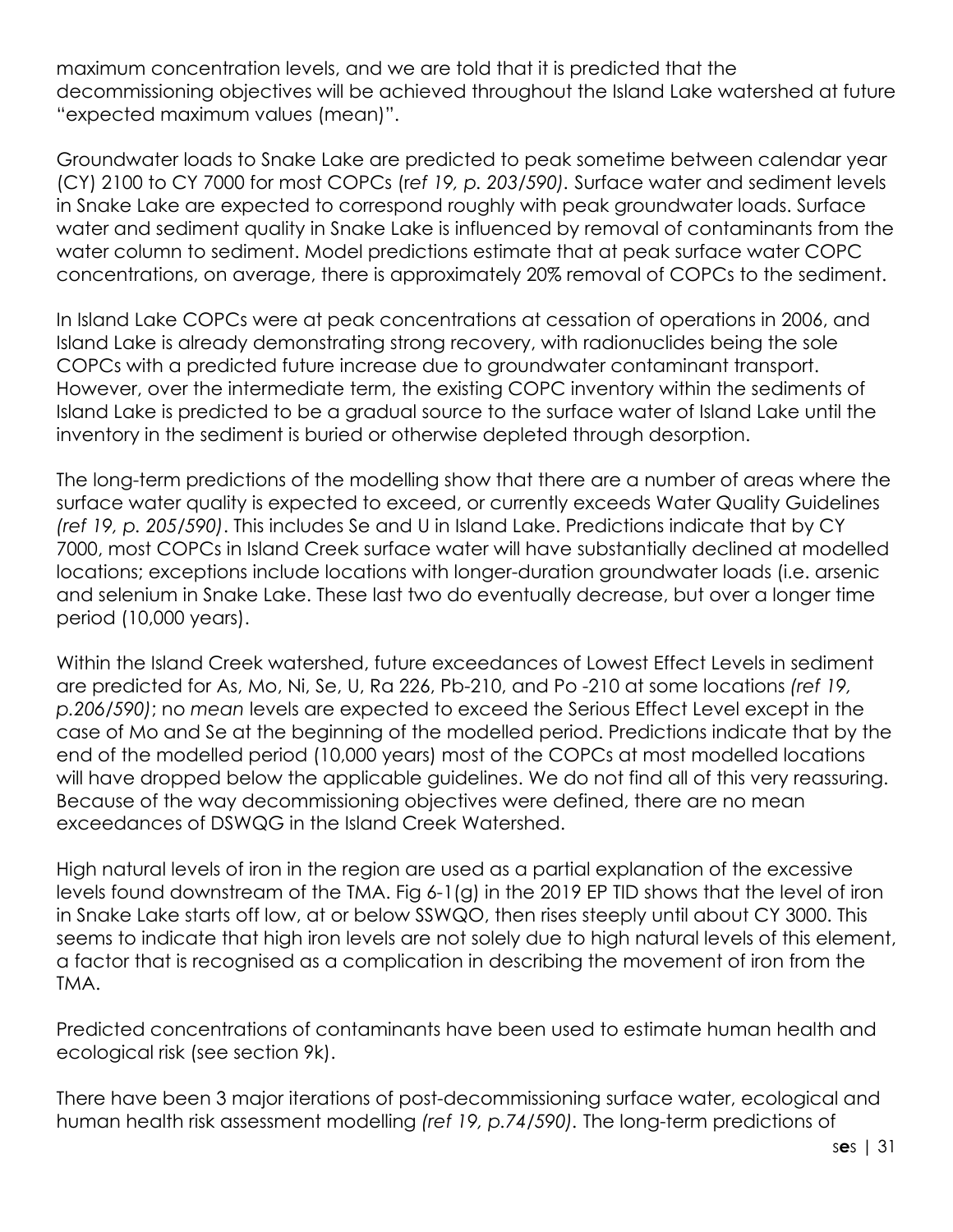surface water quality indicate that DSWQO will be achieved at future maximum expected values throughout the watershed. Levels are predicted to drop below current WQGs by CY 7,000 *(p.44/590).* (Note: This seems a long time to wait).

The current conditions in Island Lake are at their maximum for most COPCs with continued improvement predicted into the future *(ref 19, p. 46/590)*. Potential effects are indicated for invertebrates in Island Lake and Island Lake Fen, with improvements in water and sediment quality and therefore recovery of benthic invertebrates expected over time. Water quality in Snake Lake in the future will be affected due to slow groundwater contaminant transport from the TMA. However future water quality in Snake Lake is not predicted to have negative population-level effects in the aquatic community, with the potential exception of effects on benthic invertebrates due to sediment Se …Potential effects on invertebrates and fish were indicated for Island Creek at the Dolomites due to predicted iron concentrations; however, the results for iron are complicated by the fact that iron levels are naturally quite high…the weight of evidence suggests that even though there are elevated levels of some COPC in the Island Creek Watershed, the system is recovering and will continue to improve in the future.

SES would comment that a condition in which guidelines are currently exceeded but which are expected to be achieved in 7,000 years is not what one would hope for in a decommissioned site.

#### **9i. Would Adding More Cover in the TMA Increase its Effectiveness?**

Questions have been raised about whether a thicker cover on the TMA would improve its environmental performance. Orano's position is that a thicker cover would result in poorer protection. Their argument goes as follows:

Quoting from 2019 GW TID ref 7, p.40/*335: "The selection of the TMA cover thickness (a minimum of 1 m.) is an optimization of several important design considerations, which include groundwater performance (i.e. minimizing groundwater contaminant transport) and surface performance (i.e. erosion control, surface water management, vegetation growth, burrowing animals, and radiation protection). Over-designing for surface performance would diminish groundwater performance and vice-versa as described below:*

- *Focus on groundwater: Net percolation at the TMA is limited by the low hydraulic conductivity of the tailings and the location of the TMA in a groundwater discharge area. If the cover were designed for net percolation alone, the best performance would be obtained if no cover was present, as the cover results in the storage of water over an already relatively impermeable surface. The absence of a cover would be unacceptable for other reasons, as a cover is necessary to isolate waste from surface, provide a medium for vegetative growth, provide a buffer for burrowing animals, and prevent the transport of contaminants from the tailings surface during runoff.*
- *Focus on surface performance: If the cover were designed to focus on isolation of the tailings from the surface, an increase in thickness would result in a higher net percolation due to the greater amount of water being stored above the tailings. Increasing the thickness of the cover would provide limited additional benefit on*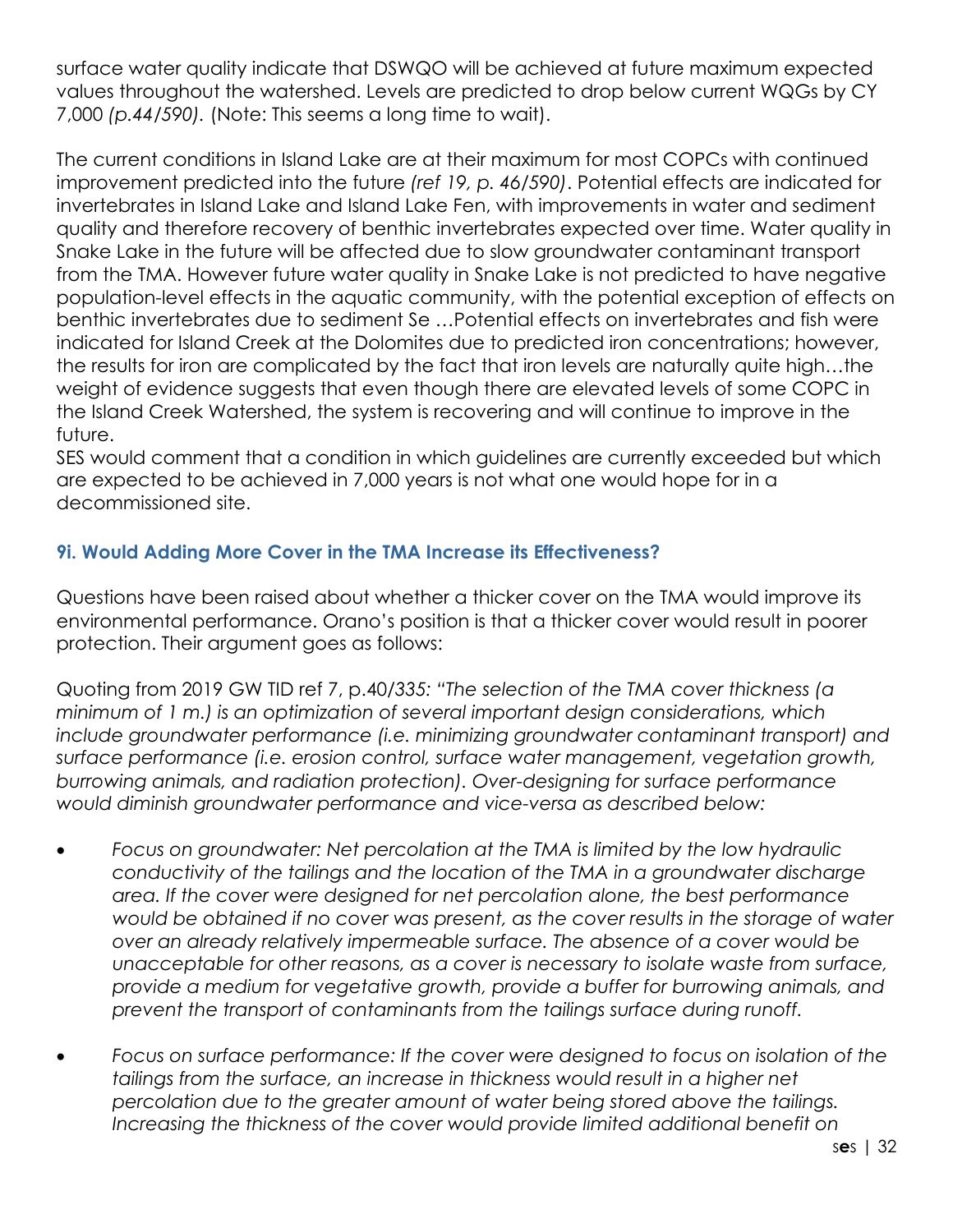*surface, as a minimum 1 m cover provides sufficient rooting depth for vegetation (including climax species), provides a suitable buffer for burrowing animals, minimizes erosion and effectively routes surface water and provides the conditions for radiological clearance.*

• *The TMA cover must achieve both surface and groundwater performance objectives, and the selection of a minimum 1 m cover achieves all objectives.*

Basically, they are saying that 1 m provides an *adequate* surface performance. They do not comment on whether, or to what extent, a deeper cover would improve the surface performance. It would seem likely that it would do so, but we don't know by how much it might improve. Some of the quoted factors (e.g. tree rooting, burrowing, erosion,) are probably hard to quantify.

One might want to consider the possible effect of a deeper cover on the surface ponding issue. Retention of meteoric water on the surface and its settlement in surface depressions would not be expected to change with a deeper cover, but presumably the problem of daylighting of groundwater would diminish.

The modelling apparently indicates that a thicker cover would lead to more percolation of water into the tailings and thus more contamination of groundwater. While this feels quite counter-intuitive, we are not in a position to technically argue with the modellers. However, an instinctive reaction would be to assume that with minimal depth of coverage, close to 100% of the total precipitation would reach the tailings surface. With a deeper cover, one would assume, some of the precipitation would move laterally through the cover before reaching the top of the tailings, and some (the more, the deeper the cover) would be held in the upper layers of the cover before gradually being removed by evapo-transpiration. This, it would seem, would leave less of the total precipitation encountering the top of the tailings. In addition, we could challenge Orano's statement that 1 meter provides adequate rooting depth for native vegetation (see section 9e).

If we assume the model is correct, it would still seem to be an open question as to whether the predicted negative effect of a thicker cover on net percolation would be greater than the positive effects on surface performance. We understand why there is some hesitation to accept Orano's conclusion that a deeper cover would produce an overall negative result.

#### **9j. Are Long-Term Projections of Behaviour of the Tailings, Movement of Groundwater etc. that Are Largely Based on Modelling Reliable? Do We Know Enough about the Hydrogeology of the Site?**

The major area of concern about the future of the TMA is the gradual movement of contaminants out into the wider environment, either dissolved in groundwater or carried in particulate form. Very extensive data collection has been carried out to determine present locations and levels of different contaminants, and advanced modelling has predicted what we might expect in terms of contaminant movement and ecological and human health effects in the future. The amount and detail of work that has been dedicated to this task is indeed impressive. 74/590: There have been 3 major iterations of postdecommissioning surface water, ecological and human health risk assessment modelling (*ref 19, p.74/590).* The first, CSD 2000 was used as a planning tool for the design of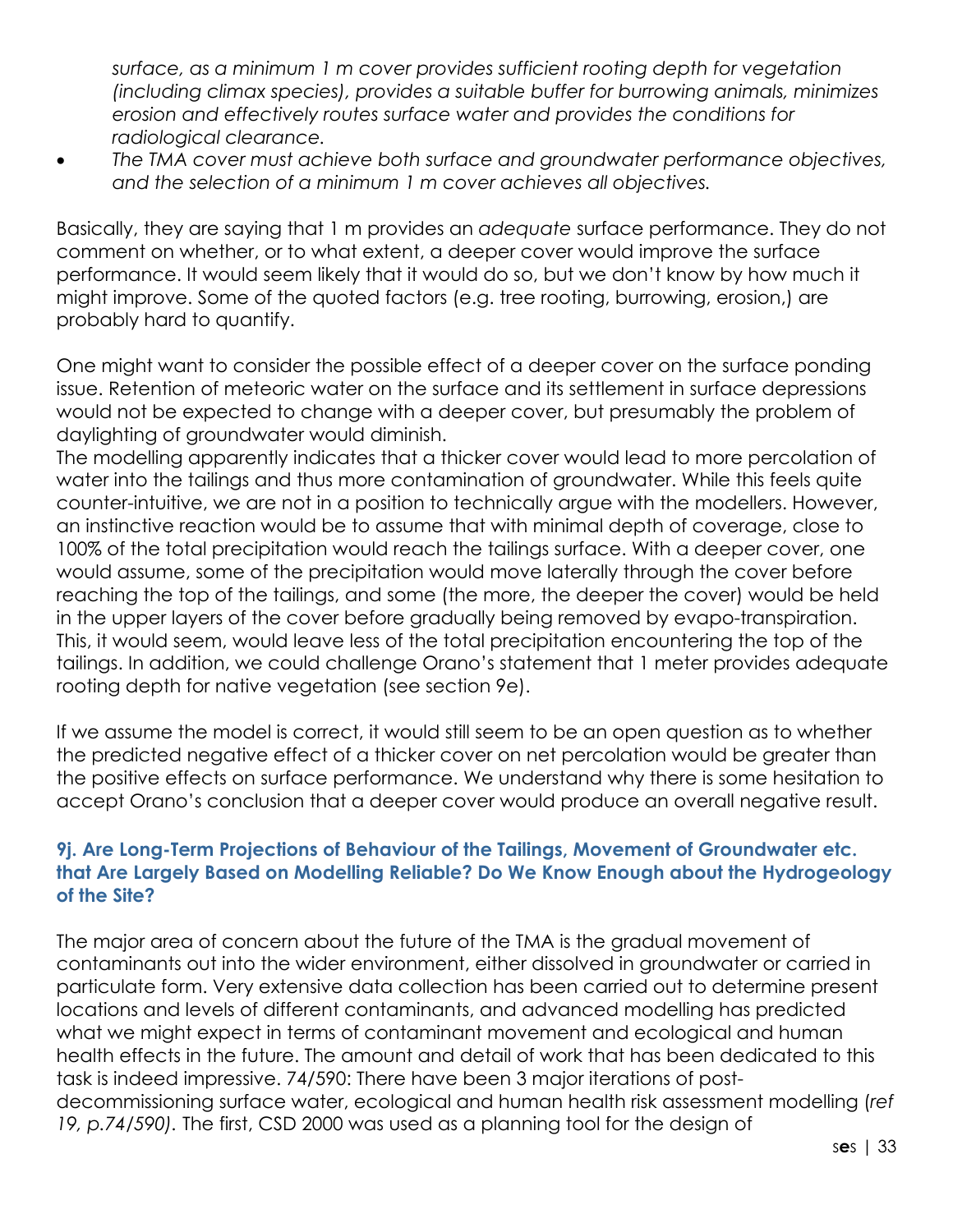decommissioning. An update in 2015 incorporated a lot of new data and revised groundwater modelling. This version assumed in its human health risk assessment a residency time of 11 days, compared to 8 days in the earlier assessment. The most recent assessment, EP TID 2019, capitalized on further modelling refinements, re-examined flows through the watershed system, incorporated yet more monitoring data and other factors, added new scenarios and assessed effects for a potential full-time resident who continues to basically live a hunter-gatherer lifestyle.

The difficulty for a reviewer is that specialized expertise and resources are required to express a meaningful opinion on the reliability of the modelling. We assume that it is very likely that Orano used high quality expertise to develop the models. A level of uncertainty is acknowledged, and this is dealt with by the use of a probabilistic approach which allows for a range of potential outcomes based on a range of potential inputs. Results are presented both as a mean value of possible results and as a figure that would include 95% of projected results. The latter would presumably exclude the 5% of outlier results, whether favourable or otherwise, but would include most potential outcomes that are quite divergent from the mean.

For the general public, then, there are two choices. One is to simply trust that the science of modelling and those who practise it are reliable and that their conclusions are valid. The other is to suggest that the acknowledged degree of uncertainty associated with the modelling is sufficient to challenge confidence in its conclusions. SES leans towards the latter position.

In terms of understanding of the hydrogeology of the site, we would again comment on the impressive amount of work that has been done by Orano over the past two decades to learn about what is going under the ground. It is clear that knowledge has evolved over that period of time. Estimated levels of the phreatic surface have changed significantly. They may continue to change. We cannot tell whether present conditions will remain unchanged indefinitely. It would be very surprising if significant changes were to occur or if significant new information were to be discovered. SES is prepared to cautiously accept that the hydrogeology of the site is as well understood as is possible at present.

#### **9k. How is Risk Calculated? What Degree of Risk/Uncertainty is Acceptable – By Whom?**

There are two questions here: "Is the method of risk evaluation valid?" and "What degree of risk is acceptable, by whom?"

Orano tells us (*ref 19, 465/590)* that the project risk assessment was conducted by a crossdisciplinary team based on the following: knowledge of the Cluff Lake Project; experience with decommissioning of mining projects, and expertise in the following areas: health and safety, hydrogeological sciences, radiation protection, geotechnical, stakeholder engagement and concerns, and environmental risk assessment (e.g. ecology, toxicology).

The approach was comprised of the following steps:

• Discuss each component of the Project and brainstorm potential accidents and malfunctions.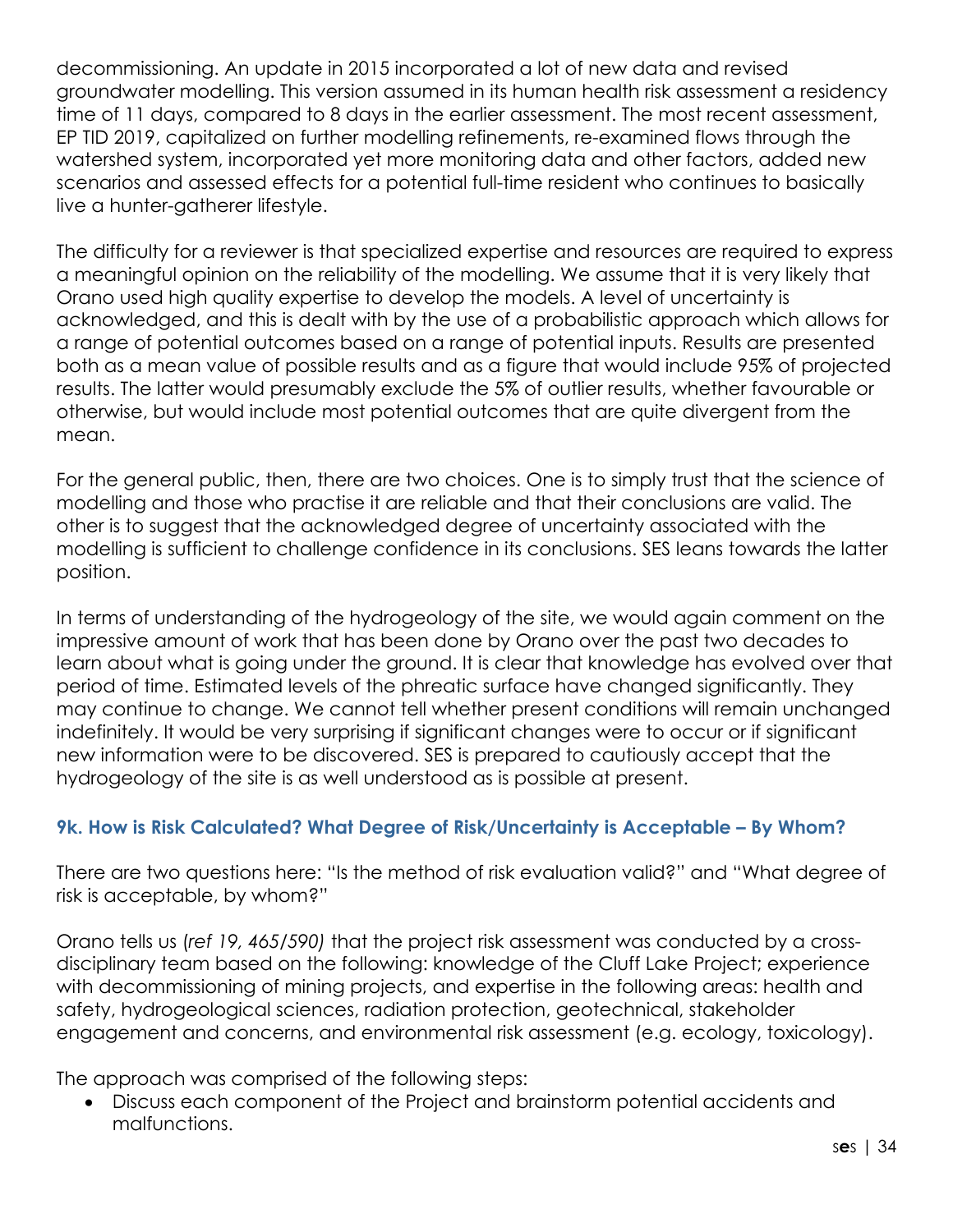- For each identified accident, malfunction or effect of the environment:
	- i. Assess the likelihood of the event occurring based on criteria shown in Table 10-1;
	- ii. Assess the potential consequences of the event.
	- iii. Assign a risk rating.

Consequences are categorized by risk factors numbered from 1 to 5, depending on whether the consequences are regarded as negligible (1), minor (2), moderate (3), major (4) or severe (5). For each category, a description is provided in the 2019 EP TID, Table 10-1 of the kind of consequence that could be expected in terms of public health and safety, environment, and effort required to remediate damage. For example, a 'moderate (3)' consequence would be exemplified by "Ill health leading to disability or impairment resulting in extended recovery or lost limb injury, Nuclear Energy Worker dose limit being exceeded, measurable geographically localized environmental effects, monitoring data expected to exceed predicted surface water quality thresholds for multiple years, or earthworks required to remediate with heavy equipment."

Table 10-2 categorizes the likelihood of the accident, malfunction or effect of the environment occurring. Again there are 5 categories, with level 1 as 'highly unlikely' (less than 1 in 1000 years), level 2 as 'unlikely' (1 in a 100 to 1 in 1,000 years), level 3 'likely' (1 in 10 to 1 in 100 years), level 4 'almost certain' (over 1 in 10 years) and level 5 'certain' (over 1 in 1 year).

The overall risk is calculated by multiplying the consequence level number by the likelihood level number. Table 10-3 demonstrates that if this product is greater than 12, the overall risk is regarded as major. If it is below 5 it is regarded as very low risk. This apparently assumes that "likelihood" and "consequence" carry equal weight. Does it not seem possible that there could be situations in which the consequence would be so severe that even a very low likelihood of it occurring, giving a product of 5x1, would be unacceptable? Orano provides examples of potential mishaps that would have severe consequences but low likelihood of occurring (e.g. an aircraft accident) and which were not further assessed as the overall risk rating is deemed "moderate" at 10.

Once the risk rating had been thus established, some scenarios with higher overall risk were further studied to better quantify the consequences. Potential mechanisms that could cause the incident to occur and the type of mitigation and design features in place were reviewed.

So, this is an attempt to systematically evaluate risk situations. However, we cannot ignore the fact that knowledge of consequences and likelihoods is imperfect. We have to make decisions based on the current understanding which may turn out to be inaccurate. There may be factors that we have not recognised that could affect outcomes. Moreover, the question of the acceptability of a given level of risk is not addressed, nor is it obvious who should have the power to make such decisions.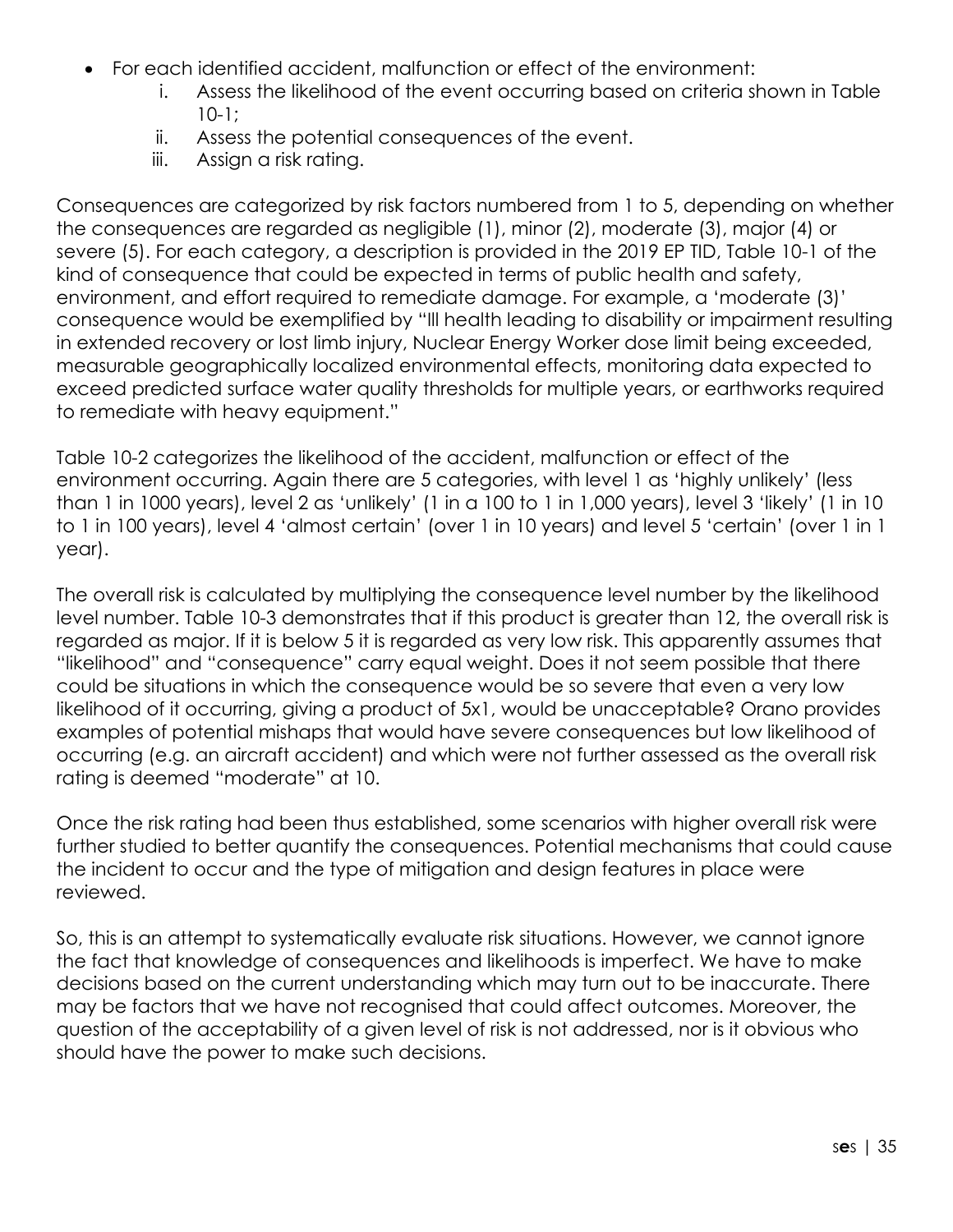#### **9l. Are There Local Radioactive Hotspots on the TMA Surface?**

Radiation exposure at the surface of the TMA could result from release of radon gas from buried uranium decay products, from Long-Lived Radioactive Dust (LLRD) or from gamma radiation.

Version 3 of the Detailed Decommissioning Plan (ref 2, p.21/75) tells us that among criteria indicating decommissioning success is "*Levels of gamma, radon, and long-lived radioactive dust which pose no unacceptable risk to traditional land use, and which are consistent with application of the ALARA principle".*

The 2003 CNSC version of the decommissioning plan *(ref 26, p.90/266)* explained that the potential exposure to gamma radiation is assumed to be the primary exposure pathway. "For gamma exposures, gamma surveys, conducted at a height of one meter above ground surface, will be undertaken in disturbed areas that are potentially contaminated. Areas illustrating average dose rates from gamma exposure in excess of 1 µSv/h above background (averaged over a 100 m x 100 m surface, or a 10,000 m2 surface), or with a maximum spot dose in excess of 2.5 µSv/h above background, will be remediated.

The limit on annual effective dose to a member of the public under the CNSC's Radiation Protection Regulations is 1 mSv/yr above natural background levels *(ref 2, p.24/75)*. Orano reports that sufficient cover materials were applied to eliminate LLRD, and to reduce radon progeny levels to near background conditions, where source terms existed. Post decommissioning LLRD and RnP levels are near background and, it is claimed, did not require specific decommissioning objectives. The potential exposure to gamma radiation is assumed to be the primary exposure pathway…A submission demonstrating achievement of radiological objectives was provided October 2014.

These results are reassuring. However, they do not exclude the possibility that, within a 10,000 m<sup>2</sup> area over which readings were averaged, there may be isolated spots where gamma levels are above guideline figures. We have not seen the data and do not know if this is the case, nor do we know on how many readings the averages were based. Obviously, it is not possible to measure every square cm. of the surface, so that small doubt is unavoidable. Also, noting that the measurements were made 1 m above the surface, we question whether this is appropriate for estimating potential effects on small animals.

#### **9m. Will Contaminants Currently Held in Sediment in Island Lake Eventually Release into Water?**

The answer to this is clearly "Yes, some of it will". Island Lake was the primary receiving water body for treated effluent from the milling operation. The 2019 EP TID tells us *(ref 19, p.204/590)* "Over the intermediate term, the existing COPC inventory within the sediments of Island Lake are predicted to be a gradual source of contaminants to the surface water of Island Lake until the inventory is buried or otherwise depleted through desorption".

Orano reports *(ref 19, p.197/590)* that uranium in sediment at Island Lake currently exceeds the Lowest Effect Level but is predicted to drop below that level by year 2360. On p.132/590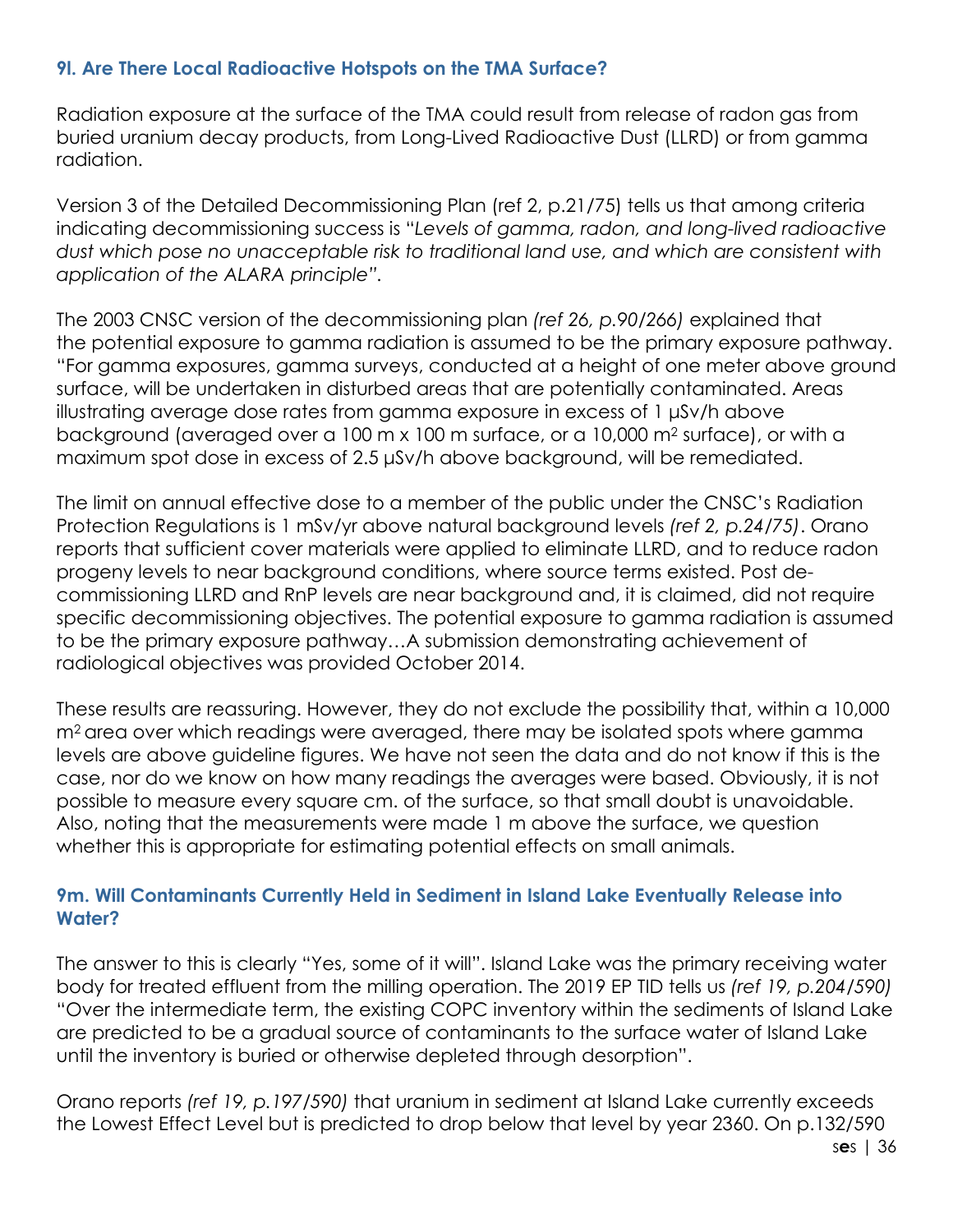it is reported that re-solubilization of a barium-radium co-precipitate is currently playing a role in radium-226 release from sediments, and that sediments may be a significant source of inorganic substances such as metal ions. Since the solubility of most metal ions is higher under aerobic than anaerobic conditions, most exchange occurs from the oxidised (presumably the upper) zone of sediments. So, a portion of the sediment-held material may be re-introduced into the water column; that which remains becomes buried by the continued deposition of fresh settling matter. Detailed modelling was used to simulate the transfer of COPC from sediment through the watershed and the uptake of COPC by biota from sediment. Modelling predicts that by the end of the modelling period (CY 7000), concentrations of *most* COPC at *most* modelled locations will have dropped below the applicable guidelines. However, future exceedances of sediment LEL values are predicted for As, Mo, Ni, U, Ra-226, Pb-210 and Po-210 at some locations. Ref 26, p.205/266 Table 2 presents a listing of comments and concerns raised by federal agencies with respect to the 2003 decommissioning plan, along with responses from the company (then known as Cogema). Environment Canada commented that "No contingency plan is offered for the possibility that contaminants release from sediment to water (*presumably referring to Island Lake sediment)*". Cogema's response was: 'The EIS predicts release, but at rates which do not result in water quality problems. The Fen will polish water quality if rates are higher than expected".

Comparing predicted future contaminant levels to sediment quality guidelines was used as a screening exercise to identify the need for further evaluation of the impact on aquatic receptors in the Ecological Risk Assessment *(ref 19, p.193/590).* The results of this further work led to a conclusion that the impacts are minor and are acceptable. Orano believes that the intent of decommissioning, which includes the objectives of achieving DSWQG at select water bodies and the absence of unreasonable risk, has been achieved.

The question remains as to whether we should be reassured by this. We are not in a position to challenge the reliability of the modelling projections of the fate of the contaminants currently held in the lake sediment. We believe that it is legitimate to claim that there is insufficient certainty about the long-term ecological impacts of the contaminants in the sediments. We cannot guarantee that sediments will not at some point be disturbed, thus exposing previously buried contaminants to oxidation and release to the water column. We suggest it was a mistake to remove Island Lake from the Orano licence area last year, and we believe that it should be regarded indefinitely as a potentially hazardous site, with all that implies.

#### **9n. Are the Contaminants Held in the Island Lake Fen Stable and Safe?**

The Island lake fen, located downstream of Island Lake, has accumulated a contaminant load over the operational period. The sediments in the fen are acting as a sink for COPCs from upstream sources (*ref 19, p.204/590).* (Studies carried out) indicate that the fen sediments have a high capacity for contaminant uptake and very little release of bound contaminants is expected even under extreme environmental conditions.

Studies have concluded that the Fen has continued to limit the transport of COPCs further downstream, and that the geochemical processes that concentrated uranium and other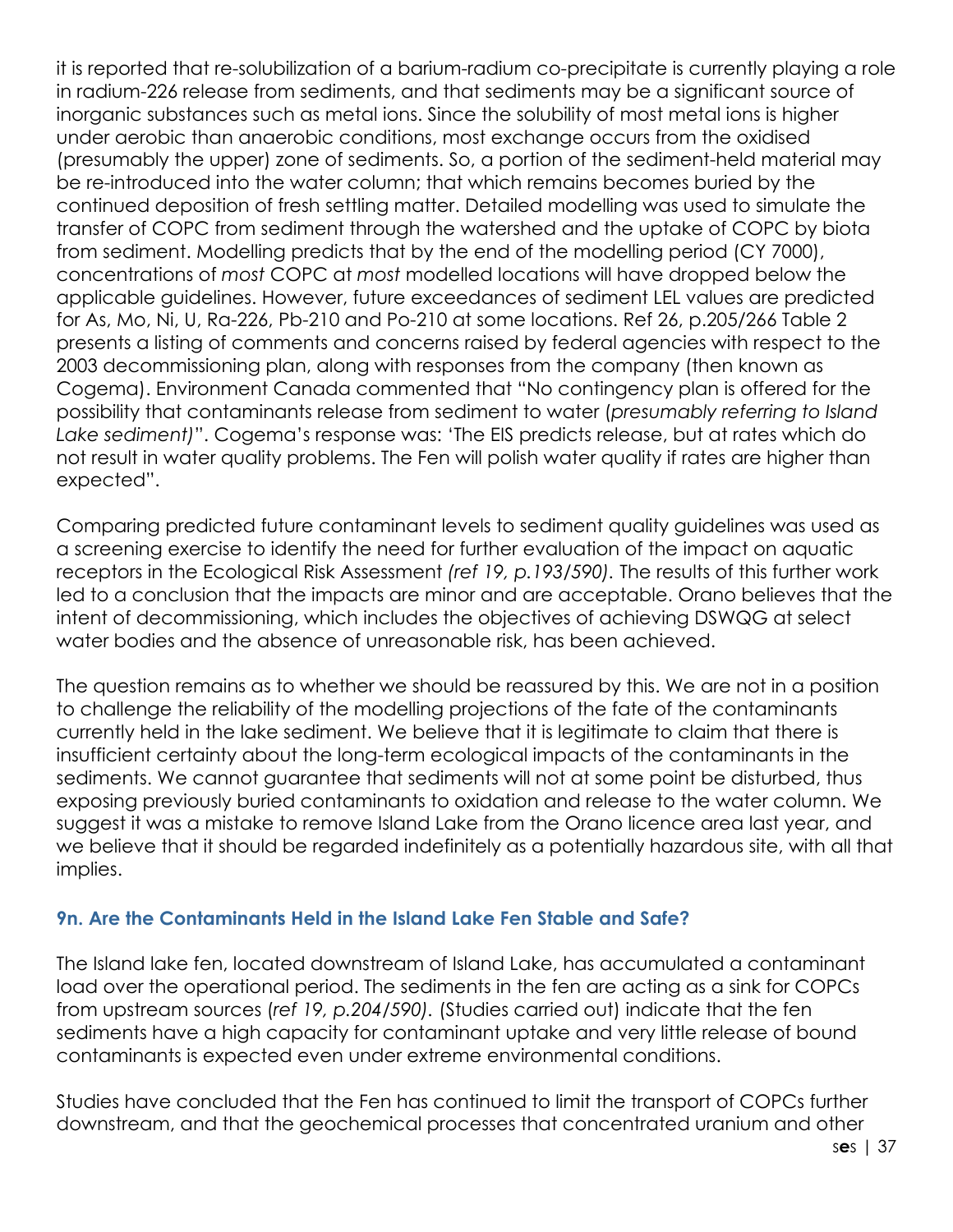trace COPCs in the fen are the same processes that limit their mobility. Therefore, Orano concludes that COPCs are expected to be retained within the Fen for the long term.

If we accept this conclusion – and we acknowledge that it is most likely correct – concerns may still be raised about the permanent presence in this marshy area of serious levels of contaminants. The possibility of major changes in landforms in the distant future, while unlikely, cannot be ruled out. Changes in the physical environment could possibly result in changes in uranium chemistry, making uranium more mobile. Animal behaviour and occupancy could change as climate and human land use change, leading to physical disturbance of the area. However, there is little that could be done at this point to further reduce the likelihood of such unlikely developments. We must simply assume that a certain, low level of risk will remain indefinitely.

In the table of comments on the Decommissioning CSR (*ref 26, p. 205/266)* Canada's Department of Fisheries and Oceans (DFO) suggested that wetlands (presumably referring to the Fen) should be designated as a hazardous site. Cogema's response was that if the contaminants are permanently tied up, there is no long-term hazard. SES tends to agree with DFO on this point. Long-term precautionary measures should be considered.

#### **9o. Is Country Food Safe?**

The "base case" used in the human health assessment refers to impacts of consuming local wild food on an adult, a child and a toddler who visit the Cluff Lake site for 23 days a year and who hunt, fish and camp in the immediate area. (*EP TID 2019, ref 19, p.438/590).* Areva (Orano's name at the time) used information about diet and the consumption of local wild plant and animal products from attendees at a 2005 workshop involving members of the Environmental Quality Committee and the Athabasca Chipewyan First Nation in assessing the health risk for people who may hunt, fish and gather (e.g. tea, berries) at the site.

The results of the human health assessment are interpreted to mean that there are no potential negative effects expected from the base case land use scenario. For exposure to radionuclides, the (most likely) highest predicted incremental dose (305 µSv/yr) would occur around CY 4000 for a toddler. This is slightly above the Health Canada dose constraint of 300 µSv/yr, and well within the range of variability of radiation from natural sources. Of this incremental dose, about 220 µSv/yr is from fish consumption and about 40 µSv/yr. from consumption of mallard. It is noted, however, that there is a wide range of highest predicted incremental doses. For the CY 4000, the 95<sup>th</sup> percentile figure is almost 1000 µSv/yr, appearing to mean that there is a small chance that the incremental dose would be that high. 1000 µSv/yr is over 3 times the Health Canada dose constraint but is the CNSC dose limit. The difference between the Health Canada and the CNSC dose constraints/dose limits is interesting (and unexplained).

It is also to be noted that these incremental dose figures represent the exposure on top of and beyond the natural sources of radiation. The natural sources in northern Saskatchewan will generally exceed the incremental dose resulting from the project. What the body reacts to is not just the incremental dose, but the sum of the natural plus the incremental dose. So,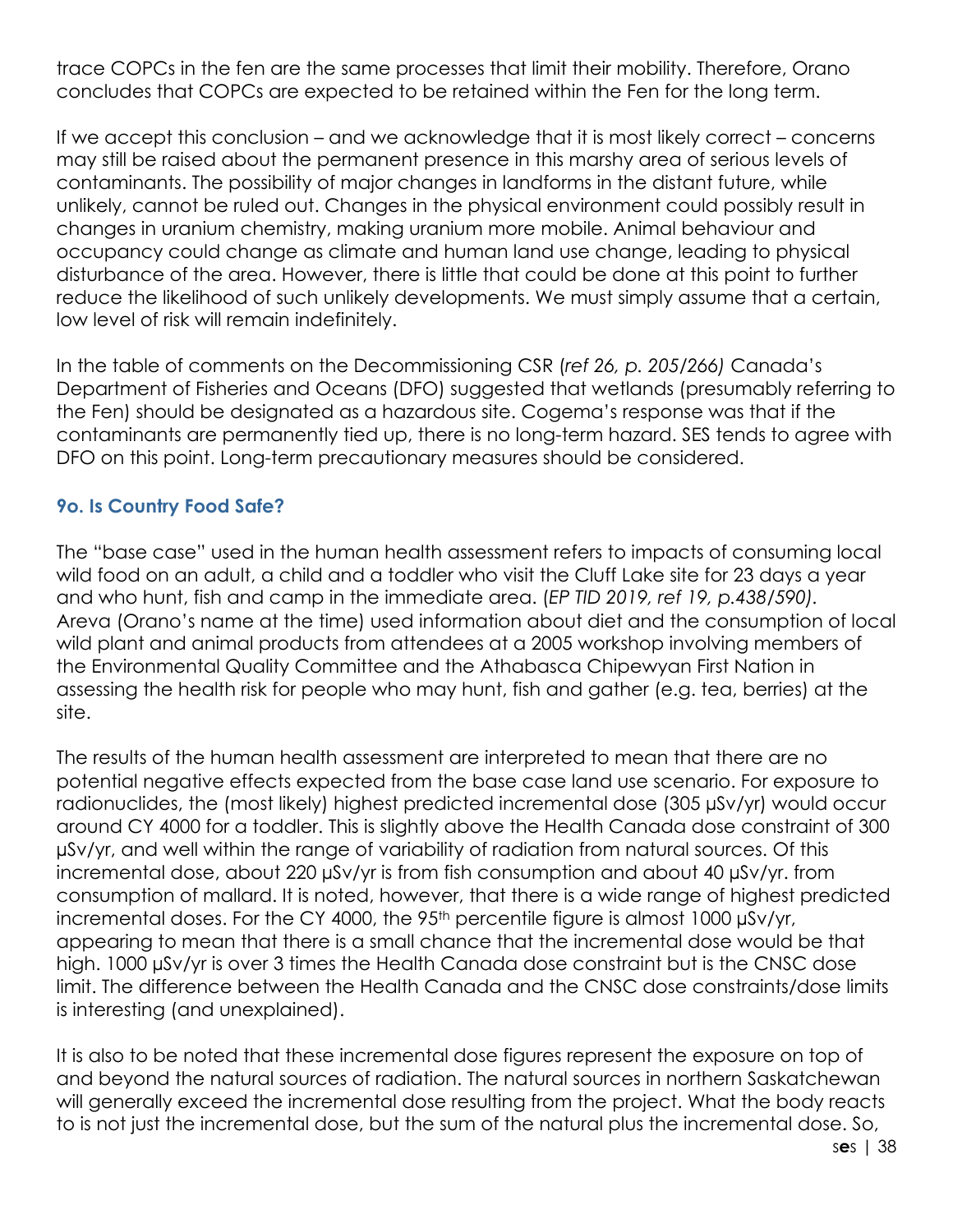an incremental dose of 1000 µSv might mean an actual dose considerably higher. Perhaps the assumption is that people who have evolved in a particular region have a tolerance level specific to that region?

In the discussion of chronic exposure to non-radionuclide COPCs, the EP TID *(ref 19, p. 445/590*) indicates that, despite assuming diet for 6 months of the year to be from traditional food obtained at or near the Cluff Lake project, the traditional food contributions are generally small compared to the intakes associated with supermarket foods. For Cd, Co, Cu, Mo and Ni, the total intakes remain below the Toxicology Reference Value (TRV). Arsenic and Se show TRV exceedances at the mean but remain comparable to the general Canadian and high fish eater diets respectively. As and Se total intakes are dominated by the intake from supermarket foods. Uranium intake from the Cluff Lake project in the nearterm contributes more to the total intakes than supermarket foods do. However, the total intakes remain below the TRV with the exception of the upper-bound intake for the toddler currently, and for the toddler and child in year 2400. "Considering that it is a conservative assessment, the results of the assessment do not indicate that changes to the health outcomes of people using the site and consuming country foods are expected".

For exposure to carcinogenic non-radionuclides, the *mean* incremental cancer risk is compared to the threshold cancer risk level of 1 per 100,000 and remains below this level. However, the upper-bound predicted cancer risk from arsenic is 1.8 per 100,000. Overall, it is concluded that the project site is safe for traditional land use by adults, children and toddlers, both in the near-term and over the long-term, and that food from and near the site is safe to share with extended families.

SES would conclude that under present and estimated future conditions, and assuming that presently understood dietary practices are maintained, consumption of a limited amount of local foods and medicinal plants does not represent a hazard that we would consider unacceptable for ourselves.

#### **9p. Will Future Environmental Changes, e.g. Rainfall, Fires etc. Cause Problems?**

Section 120.4 of the 2019 Risk Assessment *(ref 19, p.485/590)* reports on potential effects of the environment on the decommissioned project. It identifies extreme weather, climate change, beaver activity, seismic events and wildfires as potential influences. Extreme weather events could include extreme precipitation and extreme drought.

#### **Precipitation**

Extreme precipitation has the potential to result in damage to the TMA cover. However, this will be minimized by the water re-routing features, the high boulder/rock/gravel content of the cover and the established vegetation. The diversion ditches were designed to convey the probable maximum flood (which was calculated on the basis of a probable maximum precipitation figure which is about 6 times the 1:500-year precipitation event as then defined).

In the case of a simultaneous failure of an upstream beaver dam and a probable maximum flood, any diversion ditch overtopping would be primarily away from the TMA; however,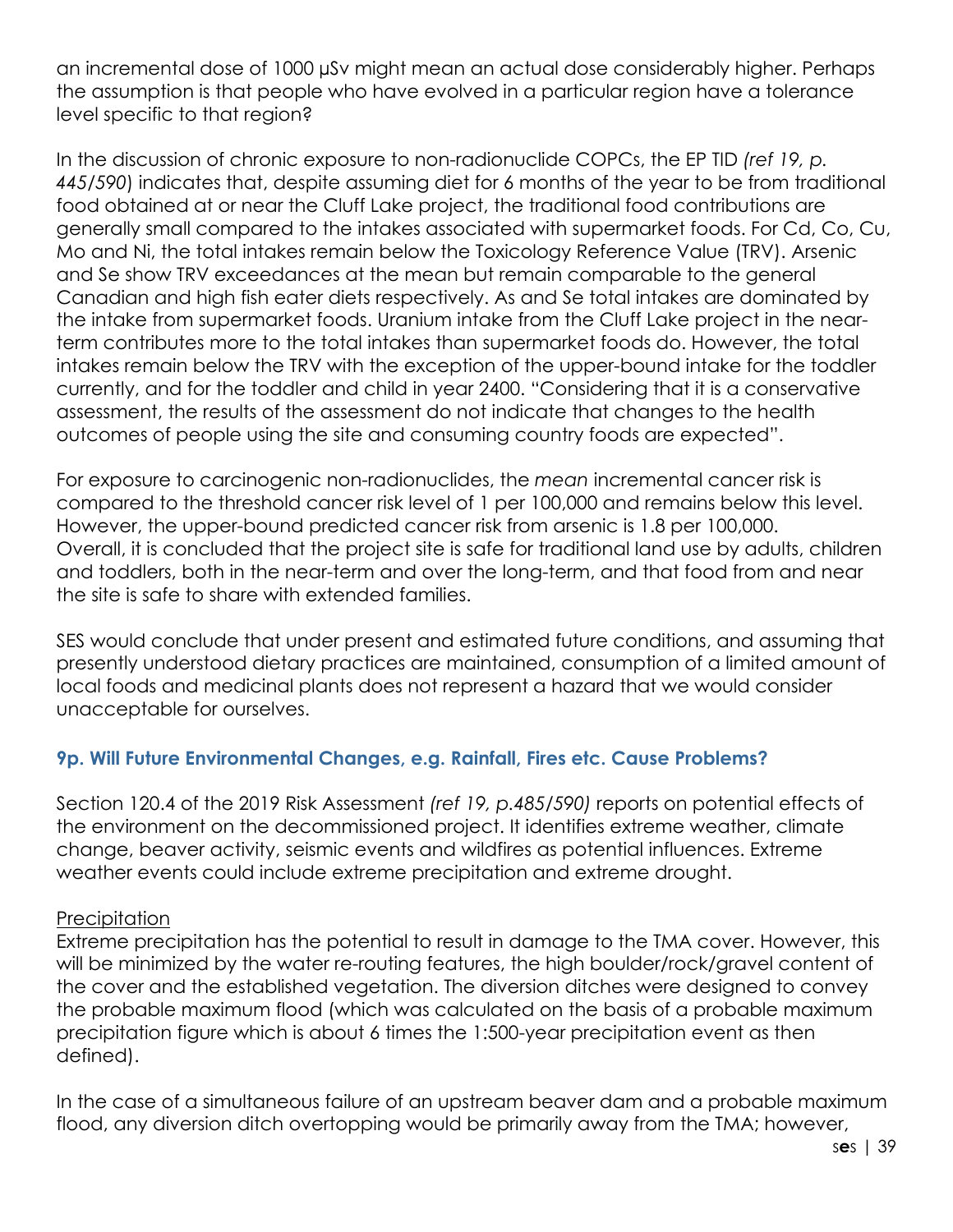there is a risk of over-topping towards the TMA if the beaver dam and pond became larger, resulting in "some limited potential for erosion or damage to the TMA cover". Overall the risk level associated with extreme precipitation is rated as "low" (unlikely, and with negligible consequences) *(ref 19, p.487/590).*

#### **Drought**

Negligible effects are also expected from potential long-term drought *(ref 19, p.488/590).* However, we do question whether prolonged drought might result in cracking of the cover surface and what the implications of this might be.

#### Fire

The risk for the fen to release contaminants rapidly through burning was also studied *(ref 3, p.63/505 quoting Microbial Technologies 2006a).* In the context of a changing climate, numerous models have been developed to better forecast the occurrence and size of fires in Canada. These models suggest, in the worst case, a small increase in the Fire Weather Index in north-western Saskatchewan. A moderate to severe fire would be required to mobilize metals retained within the fen; however, this is unlikely due to the high water table saturating the peat material, insufficient fuel (peat) to sustain a severe fire, and the extensive area of the fen precludes more than localized impacts from fires migrating from the adjacent forest. Based on these conditions, it is reasonable to expect fire events to be local and brief. The inventory of COPC retained in the fen is not expected to be mobilized to a significant degree and further resists fire impacts due to a high water table.

SES would observe that the water table level in the region seems to change with time and to be locally variable. To what extent is the present high water table in the Fen a reliable permanent feature?

#### Climate change

Noting that there is substantial inherent uncertainty about the data used, model projections for the area suggest a future mean far-term climate that will likely be warmer and wetter compared to current climate trends *(ref 19, p.488/590).* Increased precipitation, predicted to be a ten % increase on average over the current normal, is assessed to increase net percolation at the TMA*. (It should have been noted that it is not just the total annual precipitation that needs to be considered, but also the distribution of that precipitation; more heavy downpours are projected.)* Higher temperatures may increase plankton growth and consequent additional removal of contaminants into sediment. However high flow associated with more extreme precipitation can mobilize sediment. Increased water temperatures may also affect chemical behaviour of contaminant materials. While the overall effect of climate change on most contaminant levels is predicted to be minor, the expected mean concentration of radium-226 in Snake Lake in a projected future climate is forecast to exceed guidelines. Despite this, Orano concludes that this will not lead to any material change in the conclusions of the earlier Environmental and Human Health Risk Assessments which did not take these changes into account *(ref 19, p.490/590).*

#### Beaver activity

Beavers are expected to alter surface water flows over the post-decommissioning period *(ref 19, p.490/590).* Their activity can influence the TMA site performance in 2 ways: 1) changing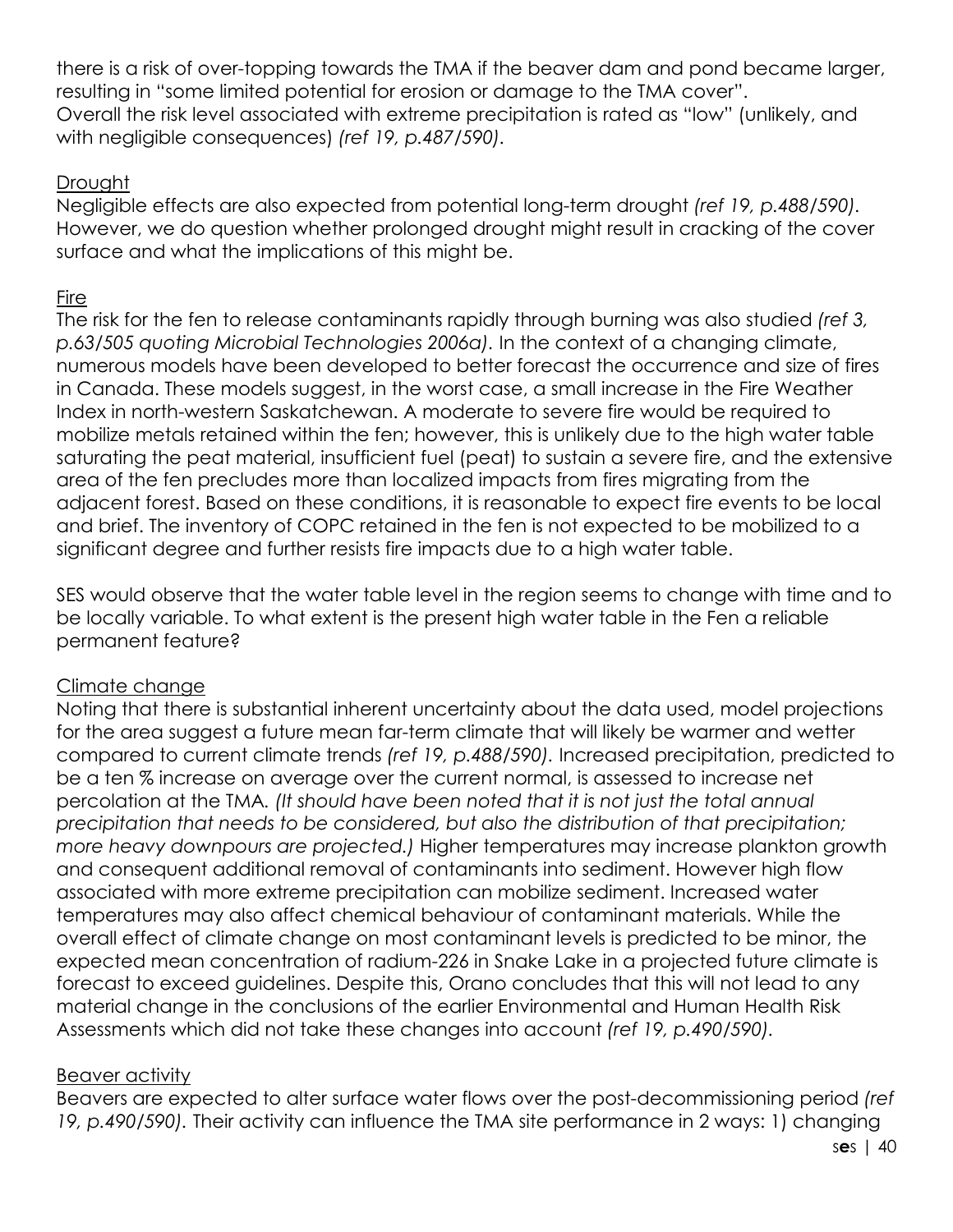flow rates by holding back water and influencing surface water chemistry concentrations (this would be a temporary (decades-long) disruption), and 2) potential failure of the beaver dam in the north diversion ditch that could potentially cause erosion. As noted above, a complete and instantaneous beaver dam failure occurring in conjunction with a Probable Maximum Flood could overwhelm the capacity of the North Diversion Ditch This is considered unlikely and the severity of impact is considered to be minor.

#### Seismic activity

Orano tells us (*ref 19, p.492/590)* that "Seismic activity is not a concern for the site due to the low probability of significant activity in the region". See Section 9g for discussion of stability of the main dam. SES questions whether the potential effect of oil and gas industry fracking on local seismic activity has been taken into account.

#### **9q. Does the Institutional Control Program Have the Capacity to Take on Responsibility for Long-Term Monitoring and Maintenance? How Will Regulators Ensure that Land Use Restrictions Are Complied with over the Long Run?**

Administrative responsibility for the Cluff Lake site is expected to be taken over by the Province of Saskatchewan following successful transfer into the province's Institutional Control Program (ICP). In consideration of future administrative controls, Orano recommends in its 2019 EP TID *(ref 19, p. 464/590)* that:

- The decommissioned mine footprint remains with unrestricted access for travel and ongoing casual land use. Traditional resource user cabins and associated casual land use activities of hunting, trapping, fishing, camping and gathering berries and tea should remain unrestricted.
- Although the risk assessment presents low risk for full-time residency of Cluff Lake, as a prudent measure, it is recommended that full-time residency is restricted.

In addition, in the 2019 Hydrogeology and Groundwater TID, *(Ref 17, 323/335)* Orano recommends that

- The decommissioned mine footprint has industrial and commercial uses and disturbances restricted…The TMA should have no approved industrial or commercial uses or disturbances.
- There should be no draining or dredging of …Snake Lake.
- There should be no installation and use of wells to access groundwater for drinking.

These are conditions that will require constant monitoring and measures to ensure compliance.

We somewhat sceptically read in SNC's Cover Evaluation Report *(ref 18, App A, 89/111)* that *"Finally the site will be monitored and maintained for hundreds of years once it has been transferred into the provincial ICP…comprehensive policy planning behind the ICP provide the people of Saskatchewan with assurance that the site will continue to be monitored and the environment and public will be protected over the long term."*

SES has previously raised a concern about the ability of the ICP to guarantee that the required level of monitoring and maintenance will be carried out over "hundreds of years".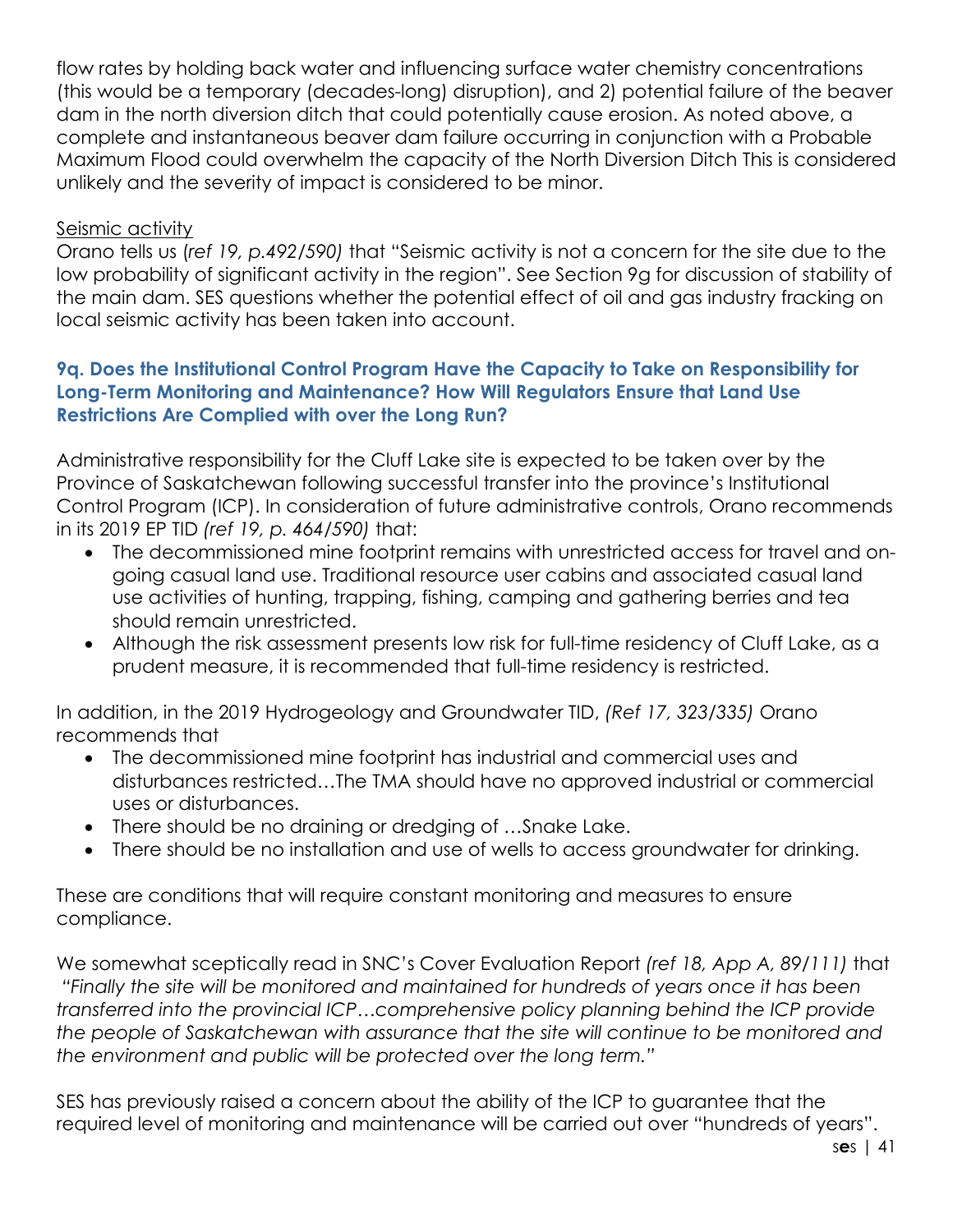Orano's response *(ref 19 485/590)* is as follows: "there is some stakeholder concern regarding long-term political and economic uncertainties and the long-term resilience of regulatory systems that may affect the competent administration of the IC Program in hundreds of years. IC was created because government is inherently more stable than industry and in this way the IC program minimizes long-term risk. The Province of Saskatchewan has a stable government and Canada is a politically stable country. The Cluff Lake site has been designed such that no active maintenance is expected…The Cluff Lake property has a very low reliance on institutional controls for protection of people or the environment."

So Orano says that "the property has a very low reliance on institutional controls" despite the fact that they also recommend significant land use controls.

We read in the Saskatchewan Ministry of Energy and Resources 2009 publication "Institutional Control Program Post Closure Management of Decommissioned Mine/Mill Properties Located on Crown Land in Saskatchewan" *(ref 27).*

*"The land use restrictions are to be determined at the time an application is made to enter a site into the ICP and the Registry will retain the authority to enforce those restrictions. The surface responsibility will revert back to the management of the Saskatchewan Ministry of Environment or a delegated authority on surrender of the lease. The Ministry or delegated authority will have the responsibility of permitting permissible land use subject to the restrictions on record within the Registry.*

*Currently, the method implemented for land use restrictions is for the Ministry of Environment to issue a Miscellaneous Use Permit to the Registry."*

It seems to be understood that significant land use restrictions will be required at the Cluff Lake site for the indefinite future. This would include ensuring that practices such as permanent residence, excavating in or around the TMA, construction activities, use of groundwater for drinking etc. do not take place. Compliance will apparently be the responsibility of the Ministry of Environment. This will require a level of frequent inspection and enforcement that goes well beyond a once-in-five-years monitoring visit and will need to be continued for hundreds of years or in perpetuity. We have not yet seen any strategy for ensuring that this will be maintained. SES assumes that indefinite compliance cannot be guaranteed, and that the likelihood of inappropriate land use eventually occurring is significant.

We agree that government is more stable than industry. It would indeed be very surprising if Orano were still to be in existence in a hundred years. This is not relevant to the fact that present regulatory systems are vulnerable and may not remain in place indefinitely. Politics and economics are full of surprises. In particular, Saskatchewan's future, as a non-renewable resource dependent economy, is unpredictable. We are not suggesting that it would be better to leave Orano permanently responsible for the site. While it would have been desirable for the site to be left in a condition that did not present potential future environmental hazards, this being impossible, SES would recommend that because of the greater resources of finance and expertise accessible to the federal government, regulatory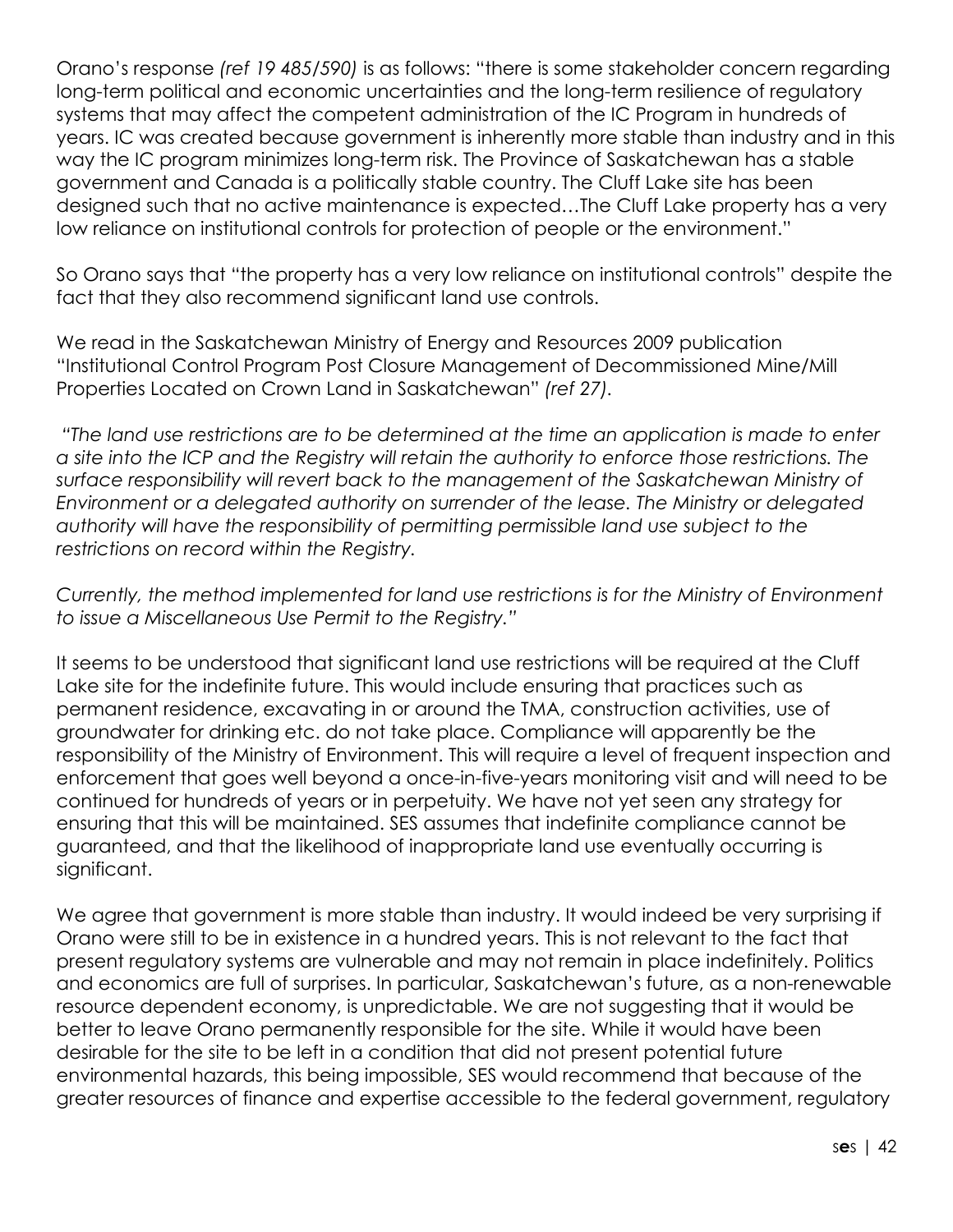resilience would be improved if strong federal oversight of the IC Program's responsibilities were retained indefinitely.

#### **9r. How is the Cost of Long-Term Care and Maintenance Estimated?**

While the site is still under Orano's licence, the company is obliged to provide a guarantee to the province of enough funds to cover remaining costs of decommissioning and costs for care and maintenance of the site in perpetuity. The most recent calculation of these costs, carried out by Orano and included in their 2019 licence renewal submission, has been approved by the Saskatchewan Ministry of Environment and the CNSC.

A figure of \$3.5M was accepted, based on the assumption that decommissioning is complete. Monitoring of the site is to include geotechnical monitoring to ensure landforms are stable, and water quality monitoring to ensure continuous achievement of decommissioning objectives. Estimated costs of monitoring and maintenance are based on Orano's post-decommissioning site management experience.

The Province of Saskatchewan's *Reclaimed Industrial Sites Act* and its regulations require provision of a fund sufficient to pay for the perpetual monitoring and maintenance of the site, and an additional contribution of 20% of the monitoring and maintenance amount to an unforeseen events fund. Until such time as the provincial unforeseen events fund is selfsufficient, new entries into the ICP are requested to provide an additional financial assurance for repair of a potential low-probability, worst-case failure event.

The current estimation indicates a total cost of \$3.5M (CDN). Orano believes this would adequately fund monitoring activities until the transfer of the Cluff Lake site into the Province of Saskatchewan's ICP and establishment of ICP funds.

The components of the Cluff Lake Project total cost to completion include:

- i. Payment of CNSC cost recovery fees for the current 5-year licence term, based on the average fees for the past five years;
- ii. Environmental monitoring program costs for up to three years while Orano, the Province of
- iii. Saskatchewan and the CNSC confirm requirements for post-closure monitoring and transfer to ICP;
- iv. An estimated cost of repair to a low-probability failure event (e.g. surface erosion due to an unlikely maximum flood event); and
- v. The lump sum cost to establish the Long Term Monitoring and Maintenance Plan and an Unforeseen Events Fund.

The calculation of funds to establish the IC monitoring and maintenance fund (i.e. cost to conduct the long term monitoring and maintenance plan) as well as an unforeseen events fund) have been estimated according to guidance provided in the provincial ICP document (SMER 2009). Future costs are based on escalation of present costs using a 10 year average Bank of Canada inflation rate of 1.7%. The calculation of the net present value of an annuity that would support future site expenses assumes a conservative rate of return of 3.7%, i.e. inflation plus 2%. The present value of a cash payment sufficient to support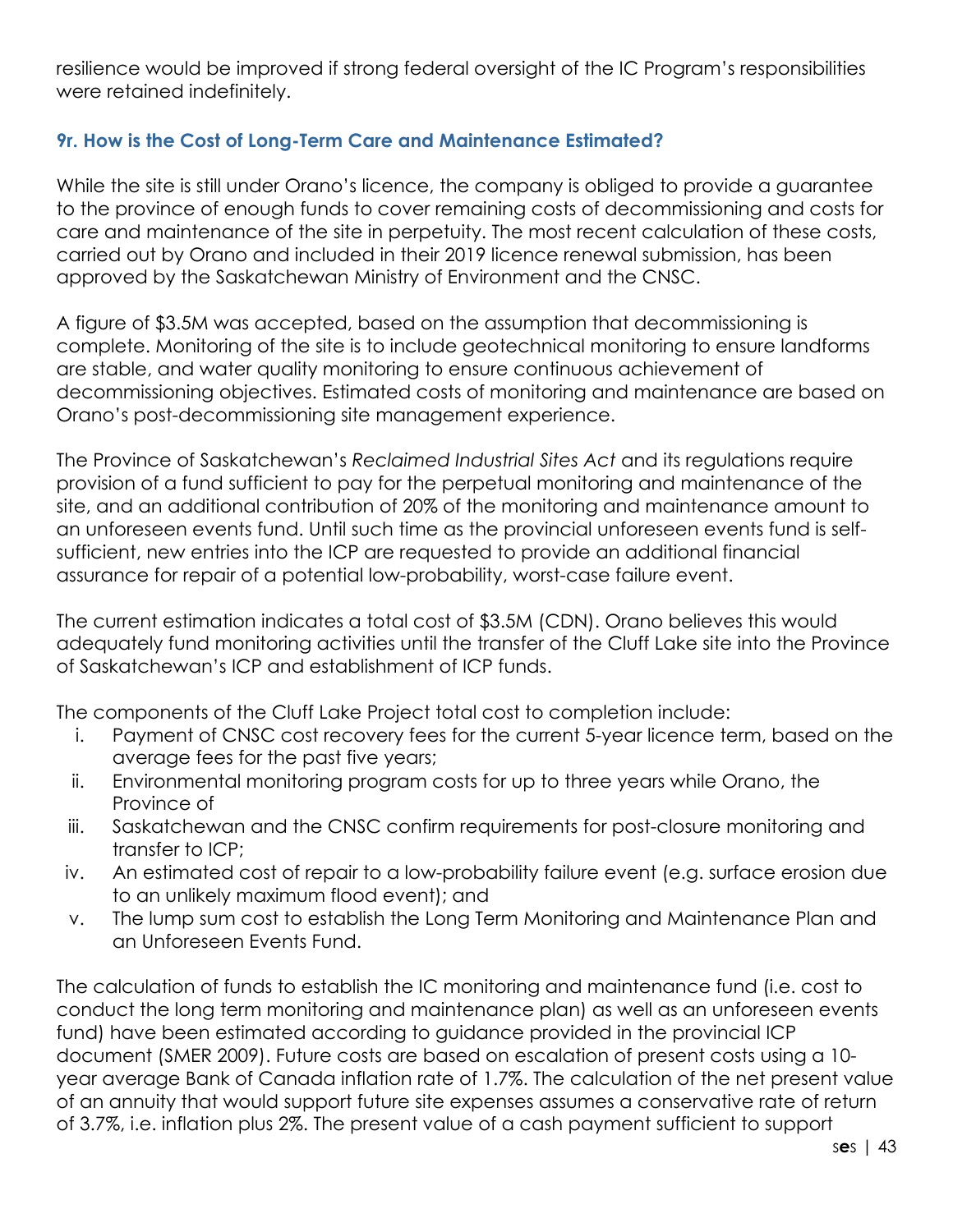monitoring and maintenance in perpetuity is estimated at \$1.6M (CDN). The actual value for IC fund establishment at the time of transfer will be guided by the regulatory accepted longterm monitoring and maintenance plan (a future submission).

The assumption seems to be that the money set aside as financial assurance will grow faster than the costs of monitoring and maintenance increase with inflation.

There are two factors that, at a minimum, cause anxiety for a non-economist in the discussion and calculation of the necessary financial guarantees.

First is the assumption that the average inflation rate for the past 10 years can be used to predict future inflation rates over the next 50, 75 or 1,000 years. Surely, we can assume that the price for travel, materials, wages etc. will increase over time with inflation, but to guess at what that increase might look like in the distant future is very challenging.

Secondly, the assumption of a constant (or average) 2% economic growth rate over a very extended period of time is hard to take seriously. This may look like a conservative figure compared to the past few years, but to assume that the economy will continue to expand *ad infinitum* at this rate surely appears unrealistic. Logic would seem to suggest that the value of our investment increases only to the extent that the interest or rate of return *exceeds* inflation. Is this not true? We suggest that there remains huge uncertainty about what sum needs to be put aside now to guarantee the ability to cover costs that will be incurred many decades and centuries into the future.

Although I am uncomfortable with the assumptions that have been made and am unconvinced that we will have a guarantee of future costs being covered, I am not in a position to offer more appropriate assumptions. I would only suggest that we have to recognise that the economic future is very uncertain, and that we should not try to give the impression that the existence of "financial guarantees" actually *guarantees* anything. We must admit that we are leaving behind unknown risks and uncertainties for future generations and that perhaps, despite present good will, the maintenance and monitoring and caring for unforeseen events may flounder because of inadequate resources.

SES would like to see the whole calculation of costs and its basis of assumptions reviewed by a couple of independent economists, with the results of such a review being made public before a decision to release the properties is made.

#### **9s. Is it Appropriate to Assume that Present Land Use and Low Population Density Will Continue a***d infinitum***?**

Evaluating the future safety of the TMA site, and indeed of the whole Cluff Lake site, for human occupancy is based on the requirement in the decommissioning objectives to return the land to a condition suitable for traditional land use. This implies an indefinite continuation of the present low population density, with short-term visits by a few people to the site for hunting, fishing and food-gathering. Projections of future land-use were based on surveys of current use by present residents of Uranium City and region. In this time of global climate change and large-scale human migration, it is not unreasonable to anticipate that northern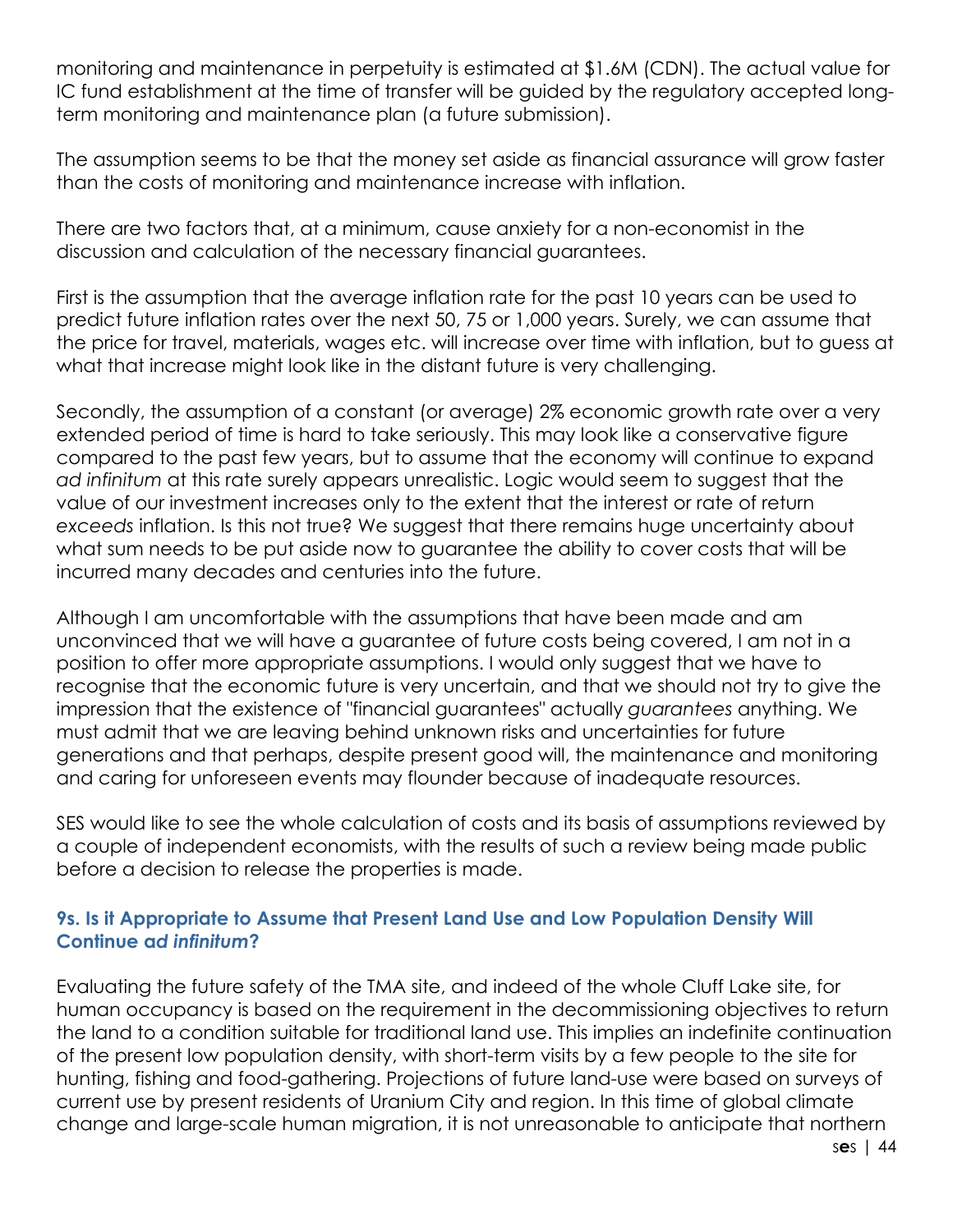Saskatchewan will be seen as a desirable place to settle by people who have been driven from regions that have become much less hospitable to human life. While the EP TID does examine the potential health impact on a potential full-time resident at the site, it still does not take account of possibly much greater population density, nor of a different kind of economy that may develop in the region.

#### **9t. How Much Responsibility Do We Have for Conditions in the Distant Future? - A Question of Values**

The EP TID tells us (*ref 19, p.42/590)* that" Where legacy mines may experience peak COPC concentrations in the environment at the cessation of mining…the Cluff Lake Project will experience peak concentrations decades, centuries and millennia in the future (slow groundwater transport). The decommissioning strategy is to slow and minimize contaminant transport and in this way, the peak concentrations from the modern decommissioning of the Cluff Lake Project will be delayed and, most importantly, orders of magnitude lower than would have been experienced in the absence of decommissioning design and often resulting in surface water concentrations that remain below water quality objectives." We appreciate the significant efforts that Orano has made to predict the long-term future impacts of contaminants generated by the Cluff Lake milling operation. The modelling that has been done to estimate the future condition of the TMA and the regions downstream extends several thousands of years into the future. While the modelling has attempted to take into account many potential changes in the physical and social environment during that time span, we have to recognise the difficulty of placing much assurance in predictions over such a long period. We suggest that the condition and locations of the various contaminants currently in the TMA, in Snake Lake, the Island Fen and the sediment of Island Lake thousands of years from now cannot be known with a strong degree of certainty. Nor can we assume that political, regulatory, economic and social conditions will remain stable for decades, let alone centuries and millennia into the future. Our best efforts to guarantee protection of human and other life forms into the distant future are just that – best efforts. So, we are bequeathing an unknown future to our distant descendants. How much that matters, and how much effort we should put into trying to reduce that uncertainty, is a matter of personal and societal values on which there is probably no consensus. The uncertainty about the movement of contaminants is just one among the many big unknowns about the future, most of which are largely beyond our control.

Indigenous cultures tend to feel responsible for the next seven generations. Most of us have difficulty feeling personal concern for any generation beyond those whom we have met – perhaps grandchildren or even great-grandchildren. But why should our responsibility end there? Maybe it's because three, or even seven generations is as far as we can realistically expect to have any influence. It still feels uncomfortable to be bequeathing environmental problems to those beyond that time frame.

#### **9u. How Can Non-Scientific Concepts Be Incorporated into the Decision-Making?**

Both the CNSC and Orano recognize the importance of including "traditional knowledge" in decision-making. This is relatively straightforward when it simply involves drawing on the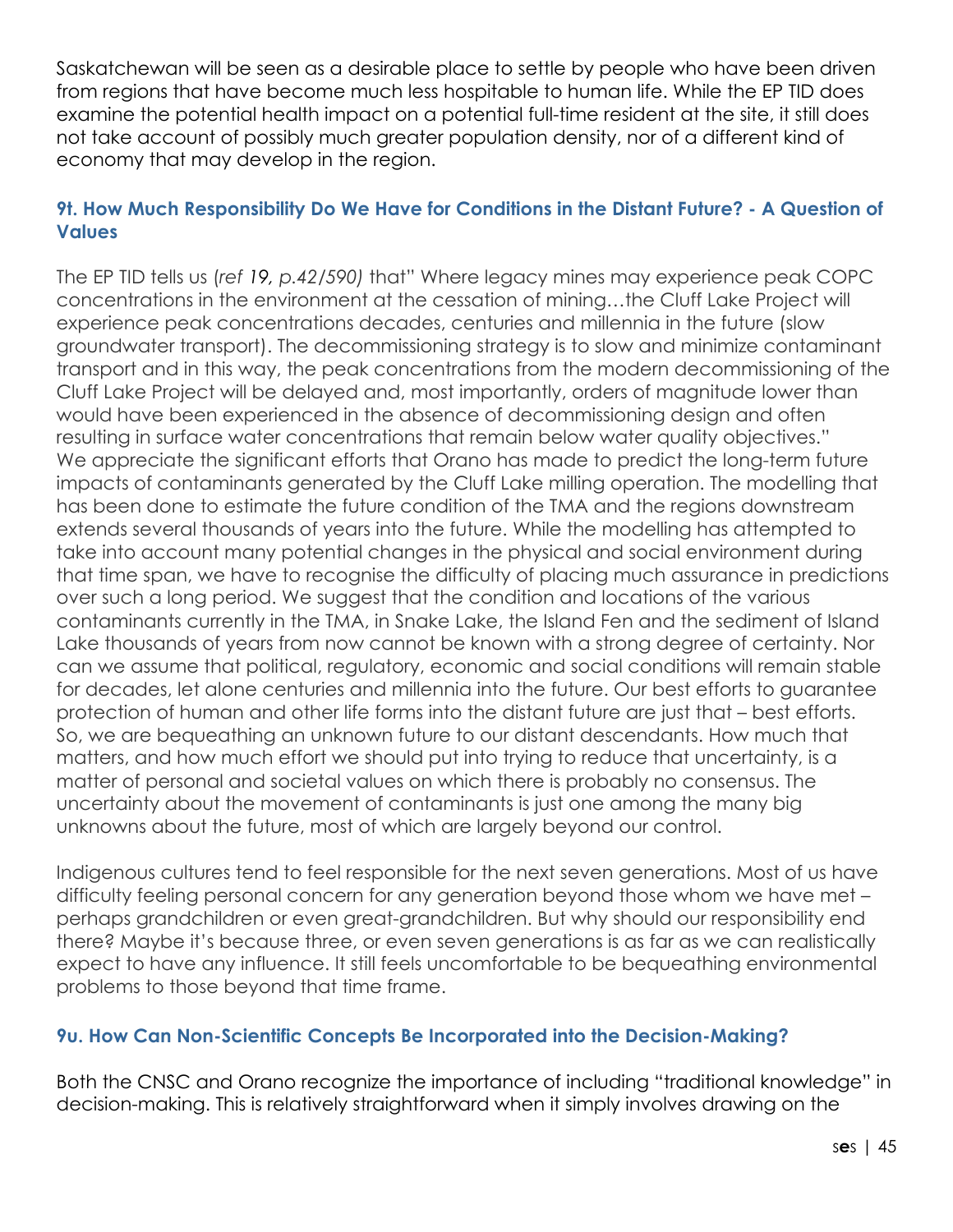observations of nature and the experience of people living close to the land. Interviewing traditional land-users and learning about their perceptions of ecological changes in the local environment provides a very valuable contribution to our understanding of the impacts of industrial development. While such information is often anecdotal, perhaps lacking scientific rigour, it is used effectively to identify issues that require attention.

What is more difficult is to incorporate "traditional values" which may differ from the values that generally guide economic and scientific decision-making.

Indigenousworks.ca identifies a number of ways in which traditional Aboriginal cultures differ from mainstream Western cultures. Aboriginal cultures, they say, place greater value on the future, on consensual decision-making, on mythical understanding, on community and communal ownership.

Similarly, www.ictinc.ca compares Indigenous (I) and Western (W) worldviews. For example:

- a. Spiritually orientated society, system based on belief and spiritual world (I) vs. Scientific, skeptical, requiring proof as a basis of belief (W);
- b. The land is sacred and usually given by a creator or supreme being (I). vs. The land and its resources should be available for development and extraction for the benefit of humans (W);
- c. Time is non-linear, cyclical in nature (I) vs. Time is usually linearly structured (W);
- d. Human beings are not the most important in the world (I) vs. Human beings are most important in the world (W).

These kinds of differences presumably affect the way in which people set priorities and weigh alternatives; how they consider how much cost and effort is justified in order to make minor reductions in risk.

"Values", according to Gratin et al *(ref 14),* "are related to the concept of beliefs. Beliefs are understandings about the state of the world that are typically considered *facts* to those who hold them, since individuals are usually unaware their understanding of the world is socially and culturally constructed. Values are a special set of beliefs about what is good and evil, right and wrong, beautiful and harmonious or not".

We would add that these beliefs are not necessarily based on science. We acknowledge that most of us who have been brought up in the so-called Western scientific tradition find it challenging to accept the legitimacy of values that are discordant with our own. Decisionmaking power tends to be concentrated in the hands of those who subscribe to a Western world view.

It is not our role say whose values should rule in this situation. Simply, we acknowledge the dilemma presented by differing values in our culturally diverse Canadian society, a dilemma that extends well beyond the issue of managing mine tailings.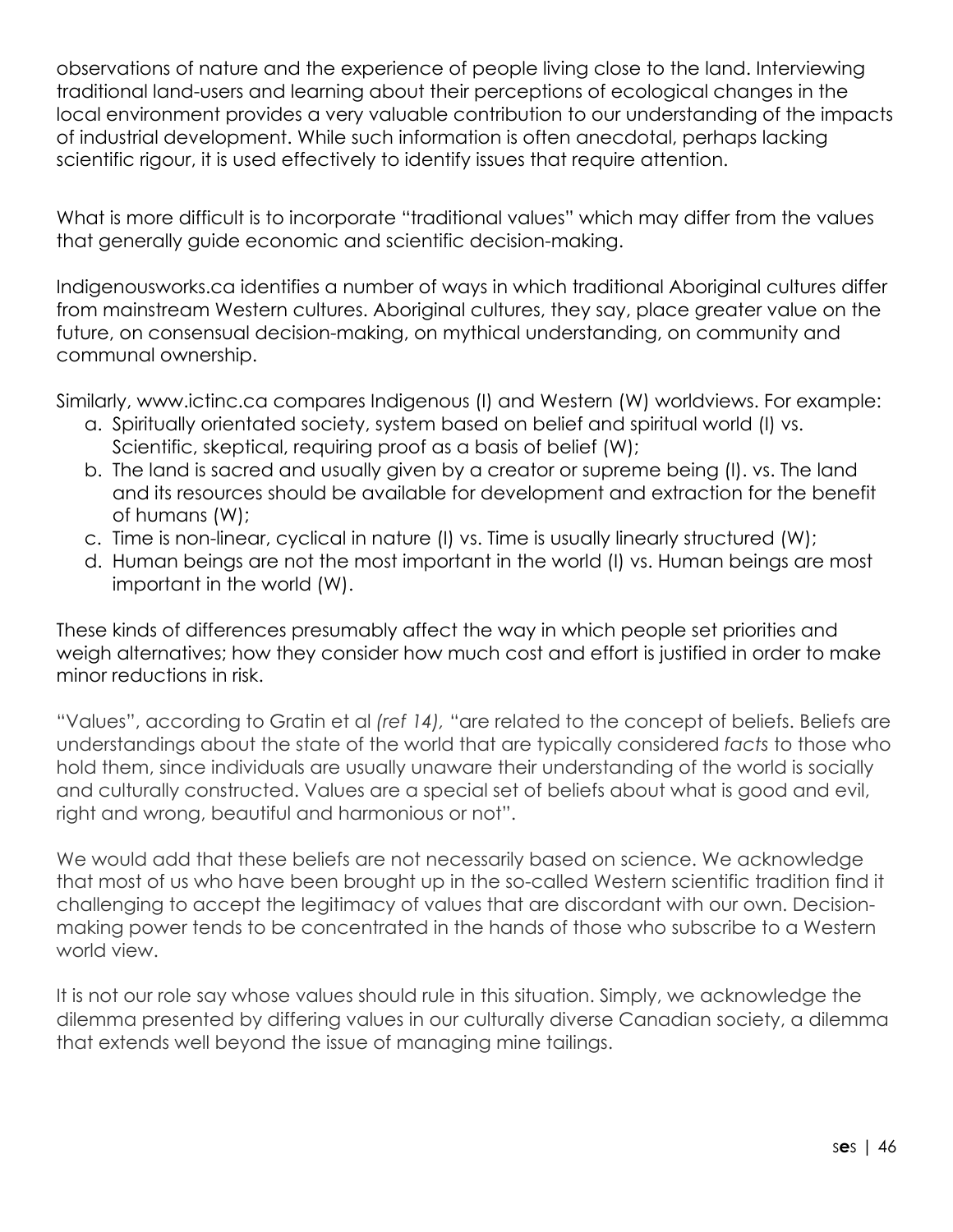#### **9v. Can We Trust Orano and its Consultants Not to Bias Data and Its Interpretation? Is the Science Good?**

This is another question we cannot answer with any certainty. There are various ways in which it might have been possible for Orano to arrive at faulty conclusions or to misrepresent the facts.

For example, in theory:

- Data could have been selectively presented, with omission of information that did not support the desired conclusion;
- Sampling may not have been carried out appropriately;
- Lab procedures could have been sloppy;
- Data could have been incorrectly interpreted:
- Consultants could have been over-anxious to please their client;
- Inappropriate assumptions may have been made in modelling.

We have no basis for suggesting that any of these occurred, nor can we rule out that possibility. If they had occurred, we would, for the most part, have had no way of knowing about it. We have no basis for questioning the technical competence of Orano staff or their contractors. They are highly qualified. They have been willing to answer our questions, to provide access to all documents that we asked for, and to explain items in those documents that we had trouble understanding. They took us to visit the site at their expense.

It is obviously in the interests of Orano to achieve closure and termination of their responsibility for the Cluff Lake site. We are also aware of the many problems experienced by the French parent company, which could be putting pressure on the Canadian unit to quickly conclude the Cluff Lake project that is currently costing money and generating no revenue.

Trust, where it exists, is based largely on personal relationships. My experience with those of Orano's senior environmental staff with whom I have interacted makes me tend to trust them as individuals and as scientists. I have no reason to think that they intend to deceive the public. Where we have differed is more on values and priorities rather than on science. SES would tend to go further than Orano is ready to on reducing uncertainty, and on rebalancing the "environmental benefit vs. economic cost" equation. I think it would help if the company were to publicly acknowledge that, due to lack of experience and to ignorance of the hydrogeology of the site several decades ago, the decision to place the tailings in an unprepared, low-lying area is regrettable, that it led to unanticipated leakage into the wider environment, and that it leaves behind a situation that can never be completely remediated. Something in the nature of an apology to the land and the water would help in establishing wider public trust.

There is also some public perception that the regulatory bodies are biased in favour of the industry rather than the interests of the public. The CNSC depends heavily on information provided by the proponent when it makes decisions. Major industries are generally much better equipped than are public interveners to lobby decision-makers. It is virtually unknown for approvals of environmental assessments or licensing requests to be denied, either by the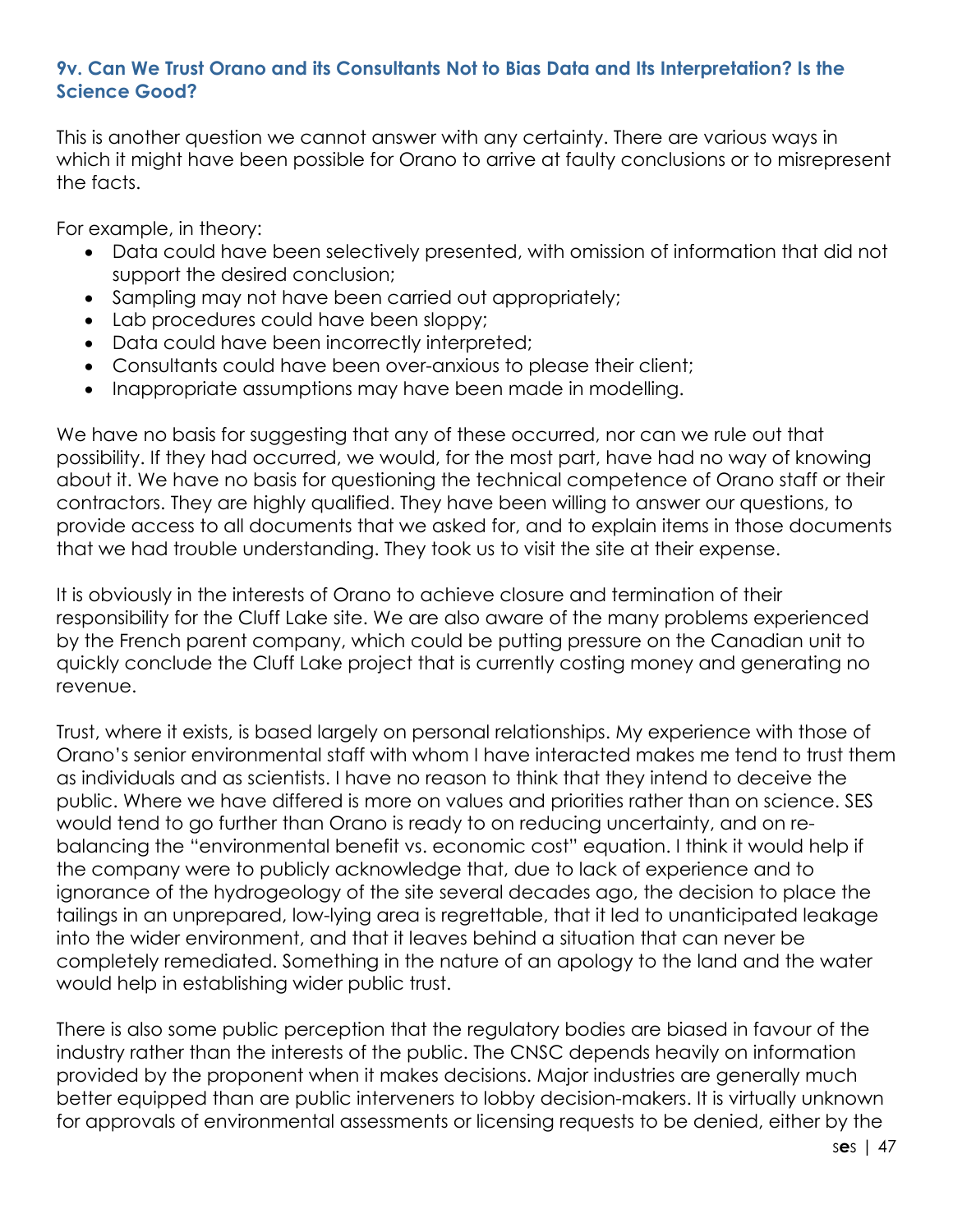CNSC or by provincial regulators. Regulators' concerns are generally dealt with by negotiation with the proponent, by prescribing required action needed for approval. Governments at both the federal and the provincial level see the uranium industry as important to the economy, and it is not hard to believe that there may be political pressure on regulatory bodies to be accommodating of the industry's priorities. We do see indications that the present leadership at the CNSC is now open to exploring possible ways of redressing some of the power imbalance between proponents and concerned representatives of the general public. So far there has been insufficient action in this direction to remove the sense of distrust of the regulator experienced by some interveners.

## **10. HAVE THE DECOMMISSIONING OBJECTIVES BEEN ACHIEVED?**

The 2019 EP TID (ref 19, p. 48/590) concludes:

"The mining of the Cluff Lake project has left a fingerprint on the landscape; the modern decommissioning of the Cluff Lake project has enabled that fingerprint to be substantially smaller in terms of magnitude and geographic extent than would have been experienced in the absence of decommissioning design that was guided by the goal of unrestricted access. While there are still elevated COPC concentrations in water and sediment in the Island Creek watershed, the system is recovering and will continue to do so in the future." … "The results of the ERA/HHRA demonstrate that:

- The environmental effects of decommissioning are largely positive;
- The decommissioning effectively removed, minimized, or controlled potential contaminant sources;
- Potential adverse effects are moderate, localized, temporary, with recovery occurring over several generations;
- No downstream impacts; Effects of mining and decommissioning are not measurable at Sandy Lake;
- Confirmation of the continued safe use of the area for traditional land use, i.e. safe for hunting/harvesting, fishing, gathering etc.; and
- There is an absence of unreasonable risk both now and over the long term."

So, is this good enough? Orano appears to judge that the above conclusions confirm completeness of decommissioning. Because the objectives were defined in quite vague language, it would be difficult to claim that they have not been achieved. However, SES questions whether a site that is reported to be trending towards achieving water quality guidelines over several generations should be regarded as decommissioned. Perhaps we should regard it as "trending towards decommissioning". Maybe this is the best that can be hoped for.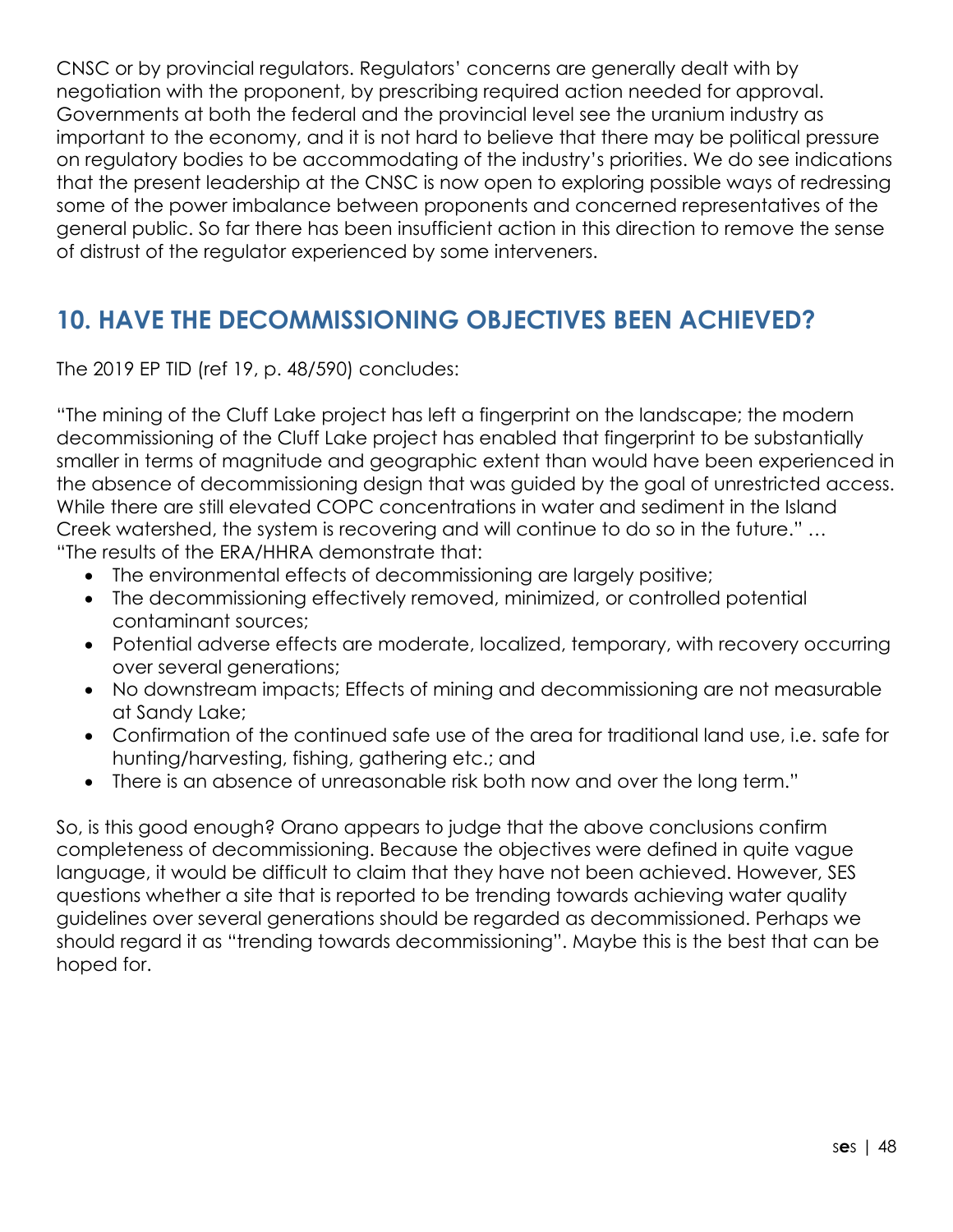# **11. THE NATURE OF SES' REMAINING CONCERNS**

First it is important to reiterate that we are very impressed with the effort that the current generation of Orano staff have made to reduce uncertainty and to respond to many concerns raised by regulators, interveners and local residents.

For example, Section10 of ref 19 *(p.481/590)* responds to a number of "what-ifs". These include: What would happen if someone dredged Snake Lake? What if eco-terrorists deliberately contaminated surface water in order to cast doubt on the veracity of the IC Program? What if moose sunk into the muddy TMA cover, what if government collapsed, what if there were an earthquake?

After considering all their studies and calculations, Orano's conclusion *(p.493/590)* is that "The Cluff Lake project has been decommissioned appropriately to be able to endure potential effects of the environment and accidents and malfunctions without continued maintenance and minimum controls of land use after placement into IC. The potential risks for the decommissioned site are generally low, with the highest potential ranked as moderate."

Of course, whether "low to moderate risk", is acceptable is open to debate.

We have attempted to group the issues on which we feel legitimate questions about the effectiveness or completeness of the decommissioning can still be raised, according to the type of problem they represent. The issues seem to fall into the following six categories:

- a) Ambiguity resulting from use of vague language; for example, the frequent use of terminology such as "reasonable", "acceptable", "minimize" in defining objectives and drawing conclusions. The vagueness of "ALARA, social and economic factors being taken into account" tends to make it almost meaningless. There is no guidance about how to define "reasonable", or what weight should be assigned to specific economic or social factors, which means that it can be interpreted however the proponent (or the regulator) chooses.
- b) Assumptions used in drawing conclusions; for example, the assumption that the type of future human land use will remain basically unchanged; that monitoring, maintenance and compliance with land use restrictions can be assured in perpetuity; that future financial projections will reflect current rates of return and inflation;
- c) Lack of consensus on values; for example, what level of risk or uncertainty is acceptable, to whom; how non-rational views should be accommodated; what degree of responsibility we have for distant future generations; what cost or effort is justified in order to marginally reduce risk or to satisfy local concerns;
- d) Limitations of knowledge; for example, evolving understanding of safe levels of contaminants; ecological exposure levels for wild (as distinct from captive) animals;
- e) Lack of faith that future regulatory regimes will be able to act reliably over the longterm future, given social, economic and political uncertainties.
- f) Trust; the complexity of the issues makes it difficult for non-experts to responsibly critique the decommissioning studies, for example, has sampling and analytical work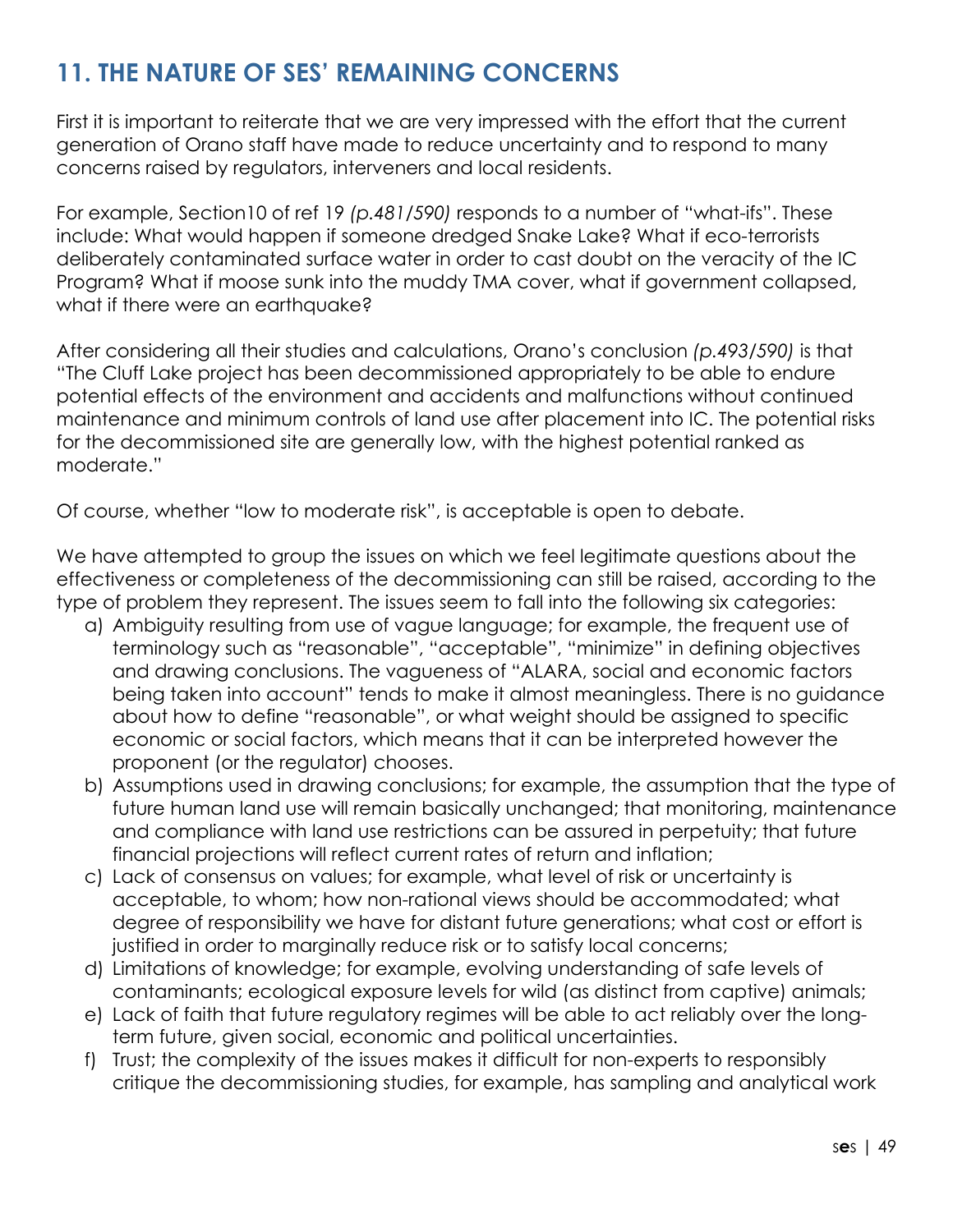been carried out accurately? Is the modelling reliable? Are conclusions drawn from the data unbiased?

# **12. CONCLUSIONS**

How does SES react to these concerns?

1. We recognise that complete certainty is impossible.

It is unfortunate that many years ago this company chose to use a rather leaky tailings disposal system which continues to allow contaminants to move into the wider environment. This may have resulted from limited knowledge at the time, reliance on very limited regulation, strong incentives to get the mines operative, and/or the assumption that dealing with any problems that might develop could be put off until the future. When society allows errors of this kind to go only partially remediated (because of cost and technical restrictions), it conveys a message to future potential developers that they will not be required to take full responsibility for contamination if it turns out to require a cost that they find unacceptable.

Ideally, detailed plans for waste management and decommissioning would be agreed upon and necessary studies carried out before development of a mine is approved, rather than following the present practice of delaying the detailed studies required for decommissioning planning until after the operation is under way. We recognise that it is sometime necessary to adjust plans in the light of new information as a project proceeds, but it would have been helpful if all those hydrogeological studies that have been undertaken during the past two decades, and that have revealed the vulnerability of the tailings containment system, had been carried out before a decision was finalised about how to manage the tailings. Presumably, if the information now available had been on the table at the time those decisions were being made, a different decision would have been made.

When challenged, individual Orano staff have acknowledged that if they were just developing the Cluff mine operation now, they would handle tailings disposal differently. This site, they tell me, marked a transition point between the old, largely unregulated mines of the 1960s and the much better-planned and regulated ones of the present day. Some of the older mine developments, such as Gunnar and Beaverlodge, were operated by companies that no longer exist, which makes it easier for those now responsible for remediating them to acknowledge that past practices were unacceptable in the light of present understanding. This is not the case with Cluff Lake, where the same company (albeit under a series of name changes) has been responsible for the development, operation and final decommissioning of the site. A public recognition by both the company and the regulators that decisions made in the past are regrettable in the light of present knowledge, could help in gaining public acceptance of the inevitability of uncertainty about future risks. Rather than focussing on trying to reassure concerned citizens, it would be helpful to hear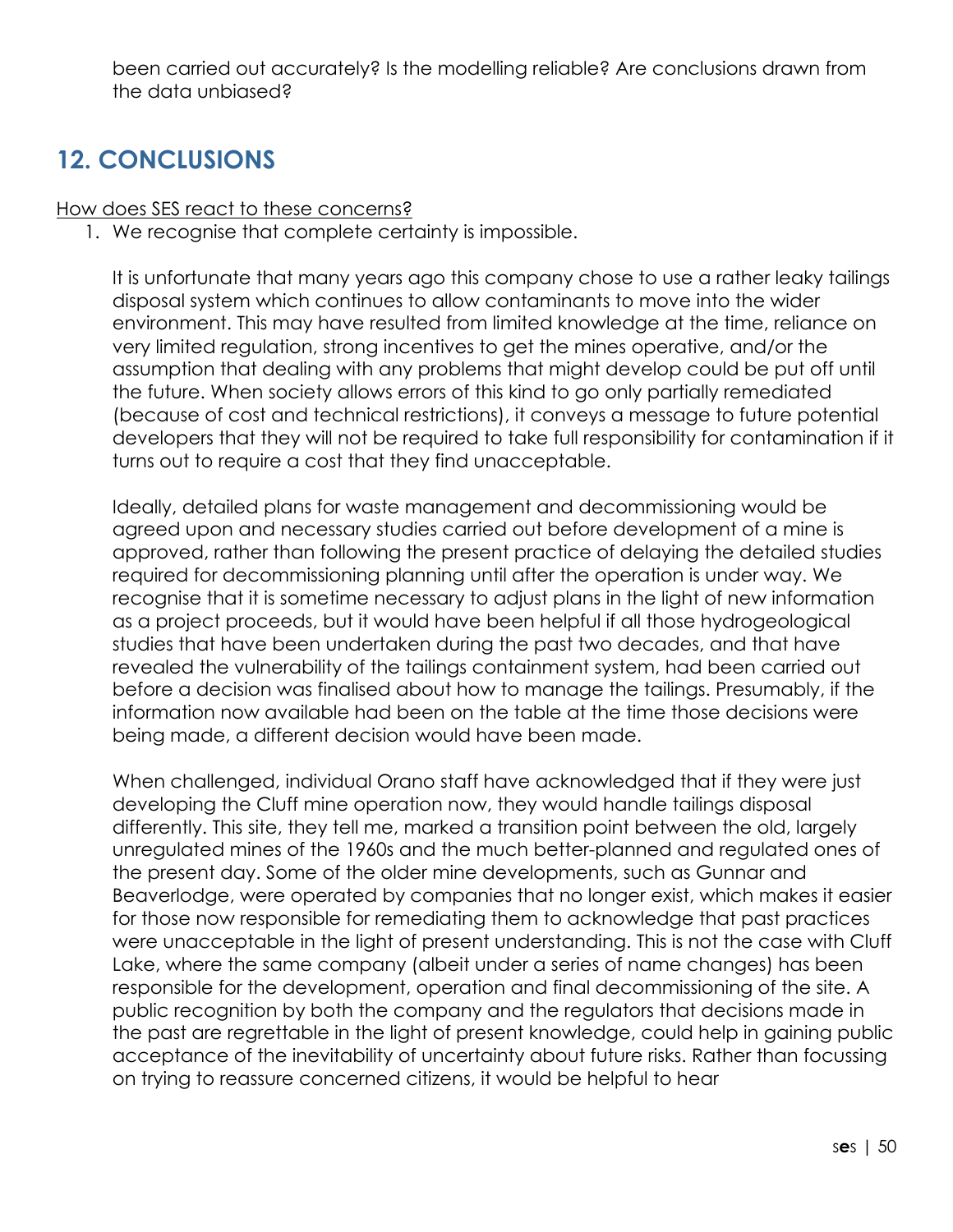acknowledgement that poor decisions were made 40 years ago as a result of lack of knowledge, lack of regulation, and corporate/political economic priorities.

- 2. Over the years we see a succession of changes in the body of data about the site and its interpretation. Updating of "safe" levels of contaminants, new understanding of site hydrogeology, and refinement of modelling etc., while obviously desirable, leave the impression that even conclusions drawn from today's data could potentially change at any time.
- 3. The vagueness of "ALARA, social and economic factors being taken into account" tends to make this expression almost meaningless. There is no guidance about how to define "reasonable", or what weight should be assigned to specific economic or social factors, which means that it can be interpreted however the proponent (or the regulator or the critic) chooses.
- 4. The issue of trust is a huge one. There is absolutely no possibility that a concerned member of the public can adequately absorb and evaluate the many thousands of pages of technically complex studies and reports that form the basis of any assurance that the method and degree of decommissioning is adequate. We cannot, for example, either confirm or deny that the modelling is competently designed and carried out, that water sampling and analysis were done accurately, that potential impacts of contaminants on various species have been adequately assessed, that contractors who have carried out studies for Orano have not been biased by a need to please by presenting only selective conclusions. The sheer quantity and complexity of information, while encouraging in many ways, also means that it cannot realistically be competently evaluated as a whole, particularly by members of the general public who lack resources, background, skills and time. As citizens our alternative is to trust that the proponent, their contractors and the regulators are unbiased, scrupulously honest, technically skilled and guided by values that we respect. Attempts to present a simplified version of the risk assessment and the many studies on which this assessment is based will inevitably include a large dose of "Trust me, I know it's complicated, but we're sure it's all OK".

Because of the complexity of the technical issues involved in estimating the "safeness" of the TMA, most members of the public have little choice but to rely on gut feelings or on inadequately informed understanding in order to make judgements about the acceptability of the level of decommissioning. Because of the importance of public confidence, we need to ask – how much is it worth spending to assuage fears that are not recognized by the company or the regulator as rationally justified fears? An intuitive feeling that a thicker cover on the tailings would more reliably retain the contaminants is hard to dismiss by assurances that "the modelling, which is too complicated for you to understand, proves that the present cover depth is ideal".

5. Incorporating traditional knowledge is relatively easy when it means simply recognizing observations by local residents of changes in plant and animal life or other ecological features. It is much more difficult when it means accepting the significance of myth and legend, and the psychic relationship with the land experienced by its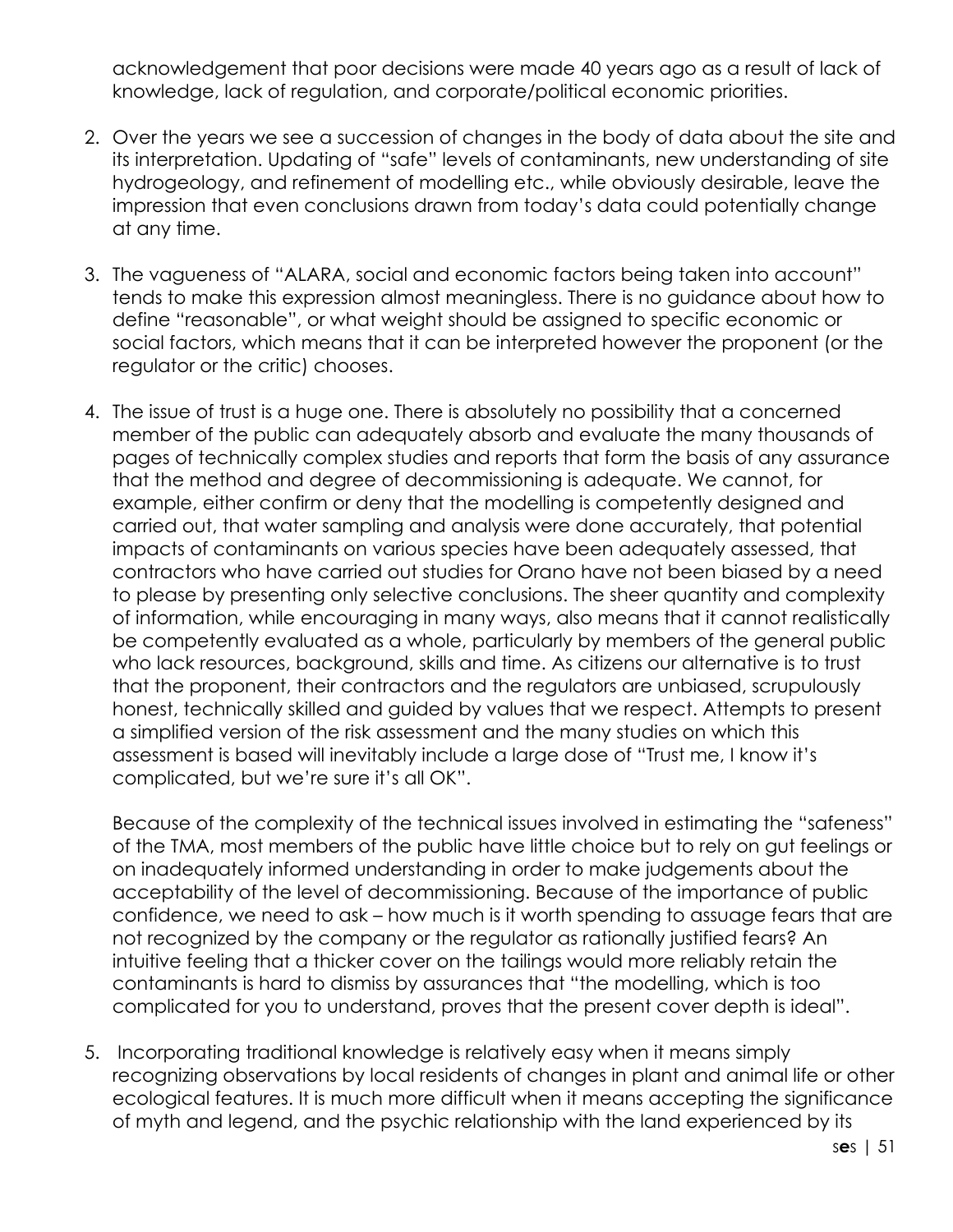long-time occupants. Which of us has the right to define how different kinds of "knowledge" should be valued? (And I say this as one who overwhelmingly values the scientific method and rationality).

6. Accepting that decommissioning is adequate is necessarily accompanied by a belief that government regulatory systems will be able to carry out necessary control, monitoring and maintenance tasks over an indefinite future. SES is concerned that the possibility of unpredictable, big changes in the economic, social and political environments means that we cannot rely on our present systems of governance and responsibility being in place hundreds of years from now. This is a concern that regulators seem to have been consistently unwilling to discuss. One senior CNSC staffer told me "you don't need to worry, CNSC will always be here". Reliance on building restrictions, on fishing advisories, on regular detailed inspection and groundwater monitoring to detect unexpected changes, all require a well-funded, appropriately staffed administration with excellent information access and retrieval that will be stable over very long time periods of time i.e. several hundreds of years. This certainly cannot be assured.

#### And so…

It is in the context of these issues and uncertainties that we, as concerned citizens, have approached the mass of technical information and interpretation generously provided by Orano. We can ask questions about how certain activities were carried out, how specific data were interpreted, what assumptions were made in forecasting the future movement of contaminants or the risk to specific wildlife. But an objective judgement about whether the decommissioning is technically satisfactory or adequate, to be very meaningful, would take far more resources and specialised expertise than the current project provides. Even if that were possible, it would still leave some of us unsatisfied, with issues of acceptable levels of uncertainty and prioritizing of values left unresolved.

We have approached the task of perusing Orano's many studies and reports with the aim of finding responses to the main concerns that we have heard raised about the long-term safety of the tailings site. We have been able to pursue questions with helpful Orano staff. However, the unusual opportunity to do this in greater detail and depth than has been available previously certainly does not preclude the likelihood that we have missed important relevant pieces of information and explanation. We are left with neither the ability to assure concerned citizens that we find the tailings management adequate, nor to condemn the company as in any way irresponsible in its approach to decommissioning. We see that Orano has made enormous efforts to identify potential risks and to respond to concerns. Whether this effort is sufficient is a question that cannot be answered objectively.

From the perspective of this reviewer,

- Regrettable, irreversible decisions about tailings disposal were made in the past.
- Orano has made a huge and commendable effort to remediate the damage resulting from those decisions.
- Despite this effort, a degree of environmental and human health risk will remain into the indefinite future, a future that is impossible to predict with certainty.
- We cannot be certain that governance structures to appropriately manage those risks will remain effective indefinitely.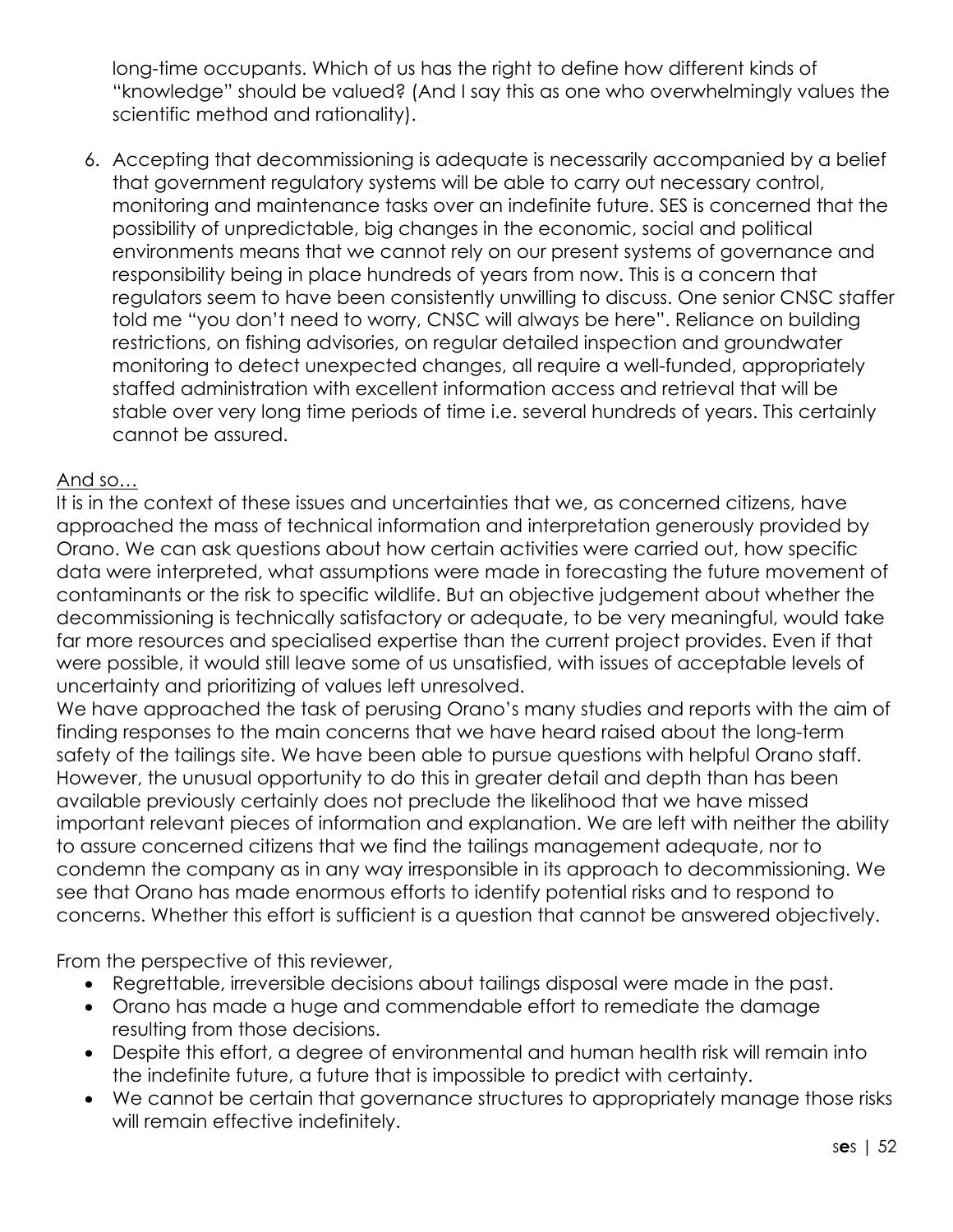- SES cannot confidently recommend further specific technical actions that Orano should now undertake in order to reduce risk. It is tempting to suggest removing the till cover and the tailings, lining the whole depression with an impermeable liner before replacing the tailings, then covering the tailings with another impermeable layer before replacing and revegetating the till cover. But because this process would likely result in greater exposure to contaminants during the operations than would be prevented by it, we will not present that as a recommendation. However, it would be interesting to see an analysis of the expected results of such a procedure. We would like to see this explored before a decision is made to transfer the site to institutional control.
- A formal ceremony of apology by Orano to the land and the water impacted by the tailings could help to bring a sense of closure to the decommissioning process.

# **13. EVALUATION OF PROCESS, ACKNOWLEDGEMENTS**

This represents the first time that SES has engaged in an agreement with a uranium mining company. It was approached with some trepidation and great care on both sides, recognising the differences in goals, priorities and values between SES and Orano. We believe both organisations are to be congratulated for their willingness to venture into this new and perhaps risky experience. SES has a long-standing policy of favouring phase-out of the uranium industry in Saskatchewan. We recognised that there was a risk of our wellearned reputation as a reliable critic of the industry being tarnished by this collaboration. Orano understood this and was as anxious as we were to see the project designed in such a way that SES would remain completely free to criticize the industry and that our name would not be used in any way that could damage our reputation.

From SES's point of view, the opportunity to delve fairly deeply into the work that Orano has done in its efforts to achieve a satisfactory level of remediation of the TMA has helped us to understand the problems the company has confronted. We have become aware of their earnest attempts to respond to concerns raised by the public. Our work has enabled us to clarify the reasons behind our unease with the condition of the TMA and the downstream impacted waters. While it may seem disappointing that we have failed to produce the kind of clear technical evaluation that was perhaps hoped for, we feel that valuable insight has been achieved. The issues we have identified are relevant not only for the Cluff Lake site and not only for the uranium mining industry, and we hope that they may lead to a more broadly based discussion.

As the author of this study, I am grateful to the board of directors of SES for approving the undertaking of this unconventional venture. I am grateful to Orano for providing the funding which allowed SES to spend the necessary time and resources to carry out the work. And finally, I am grateful to the Orano staff people, especially Diane Martens and Dale Huffman, who were very generous with their time and help in bringing this project to fruition.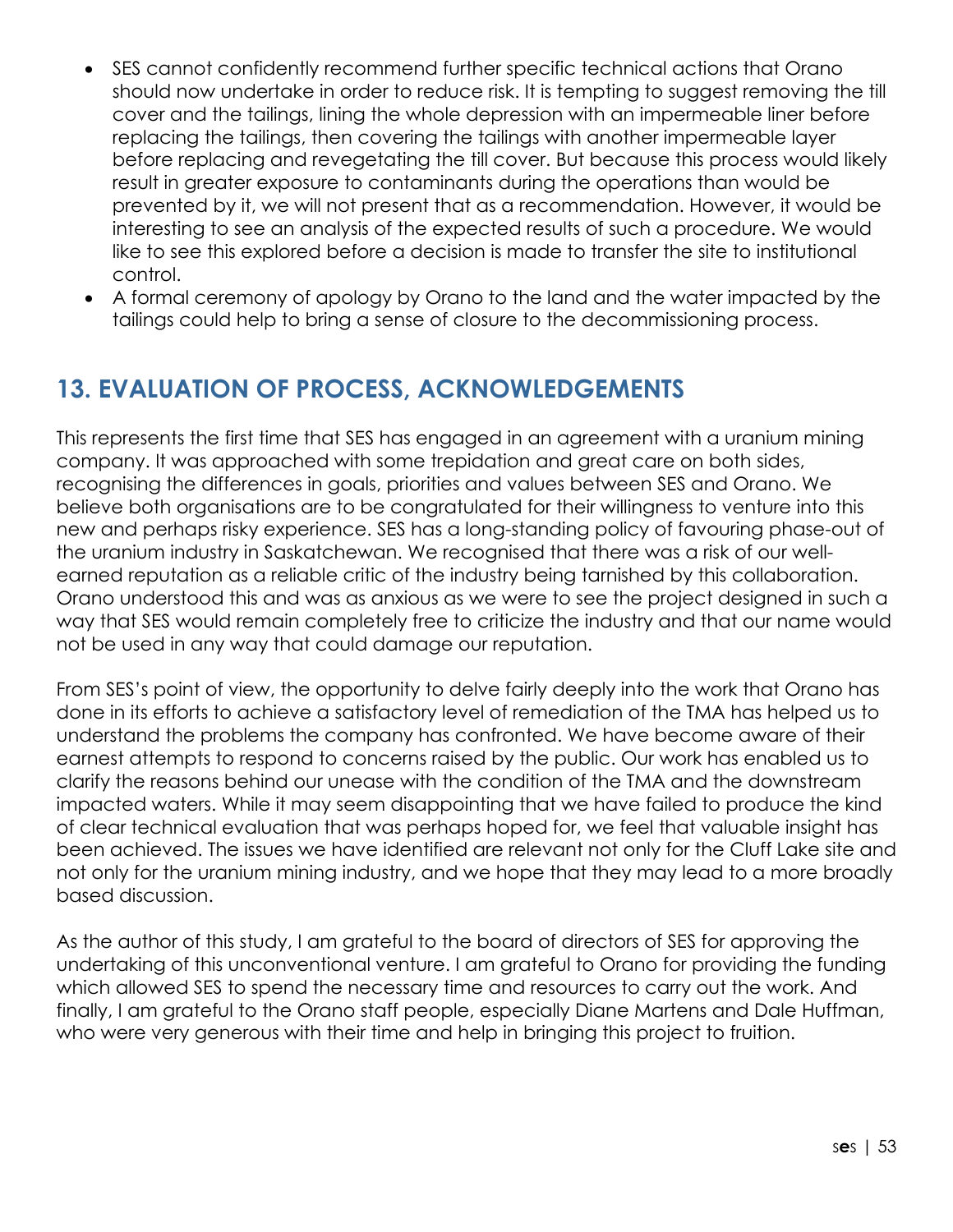# **14. REFERENCES**

- 1. Acott, Gerry, and Bob Pollock: Planning for Decommissioning at the Cluff Lake Uranium Mine in Northwestern Saskatchewan, *16th Int'l Conference, Society for Ecological Restoration, August 24-26, 2004, Victoria, Canada.*
- 2. AREVA Resources Canada Inc.: Cluff Lake Project Detailed Decommissioning Plan Version 3, 2014.
- 3. AREVA Resources Canada Inc. Cluff Lake Project, Follow-up Program Version 3, 2015.
- 4. AREVA Resources Canada Inc., Cluff Lake Project 2015 Annual Report.
- 5. AREVA Resources Canada Inc.:, Cluff Lake Project, Environmental Performance Technical Information Document, Volume 1 of 2, 2015.
- 6. AREVA Resources Canada Inc. Cluff Lake Project, Environmental Performance Technical Information Document (TID), Volume 2 of 2 - Environmental Risk Assessment Update 2015.
- 7. AREVA Resources Canada Inc.; Cluff Lake Decommissioning Project, Hydrogeology and Groundwater Modelling TID 2015.
- 8. Barber, L.A., Ayres and Schmid: Performance evaluation of reclamation soil cover systems at Cluff Lake mine in northern Saskatchewan, in *Mine Closure 2015.*
- 9. Brown C. B., Huffman and Schmid, "Decommissioning the Cluff Lake Project" in Mine Closure 2015.
- 10.Canadian Nuclear Safety Commission Independent Environmental Monitoring Program Technical Report, Cluff Lake 2017.
- 11.Cluff Lake Board of Inquiry, final Report, 1978.
- 12.COGEMA Resources Inc.: Cluff Lake Project, Comprehensive Study for Decommissioning, Supporting Document #1 – Sec. 3: Tailings Management Area and Sec. 4: Design Optimization of Preferred Option 2000.
- 13.en.wikipedia.org/wiki/nickel#toxicity
- 14.Gratin et al, Indigenous values as human values: Cogent Social Sciences Vol 2 2016, Issue 1 (Tandfonline.com/doi/full/10.1080/23311886.118581).
- 15.Greenfacts.org/en/arsenic/1-2/arsenic-7.htm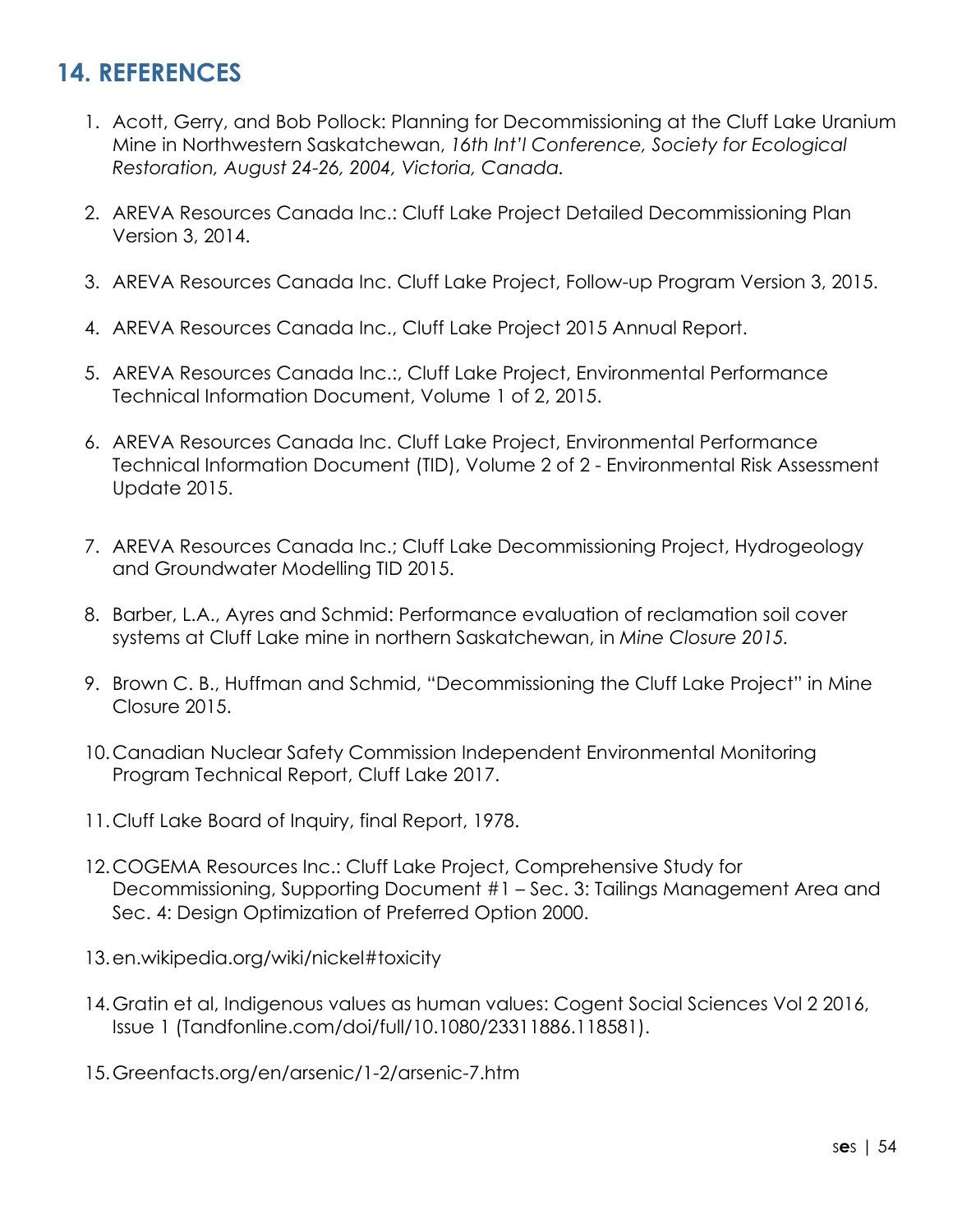- 16.Golder, Appendix H of ORANO ref. ## below, Future Climate Projections 2017.
- 17.ORANO Cluff Lake Project, Hydrogeology and Groundwater Modelling TID, version 2, 2019.
- 18.ORANO Canada Inc.: Cluff Lake project, Application for renewal of uranium mine decommissioning licence for Cluff Lake project – written submission May 2019.
- 19.ORANO Canada Inc., Cluff Lake Project Environmental Performance TID, vol 2, version 2, 2019.
- 20.ORANO Canada Inc., Appendix J of ref 19 above: Risk Assessment of the Presence of Ponded Water on the Decommissioned TMA, 2018.
- 21.Rowe, J.S. and D.F. Acton, Tap roots of jackpine and soil tongues in Saskatchewan. J. For. Res. 15, 646-656.
- 22.SNC Lavalin, Appendix B of ref 17 above: Cover Performance 2019.
- 23.SRK Consulting (Canada) Inc., Appendix C of ref 17 above: TMA Water Management and 2013 Remedial Works Closure Report 2018.
- 24.US EPA, Facts about Radium: semspub.epa.gov/work/HQ/176334.pdf
- 25.US Dept. of Energy, Depleted UF<sub>6</sub> Management Information Network (web.evs.ani.gov.uranium/guide/ucompound/health/index.cfm).
- 26.CNSC: Comprehensive Study Report, Cluff Lake Decommissioning Project 2003.
- 27.Saskatchewan Ministry of Energy and Resources: Institutional Control Program: Post closure Management of Decommissioned Mine/Mill Properties located on Crown Land in Saskatchewan, 2009.

### **15. LIST OF ACRONYMS AND ABBREVIATIONS**

**ALARA** As Low as Reasonably Achievable **Bq/g** Becquerel per gram **CCME** Canadian Council of Ministers of Environment **CNSC** Canadian Nuclear Safety Commission **COPC** Contaminant of Particular Concern **CSQG** Canadian Sediment Quality Guidelines **CSR** Comprehensive Study Report **DSWQO** Decommissioning Surface Water Quality Objectives **ERA** Environmental Risk Assessment **HHRA** Human Health Risk Assessment